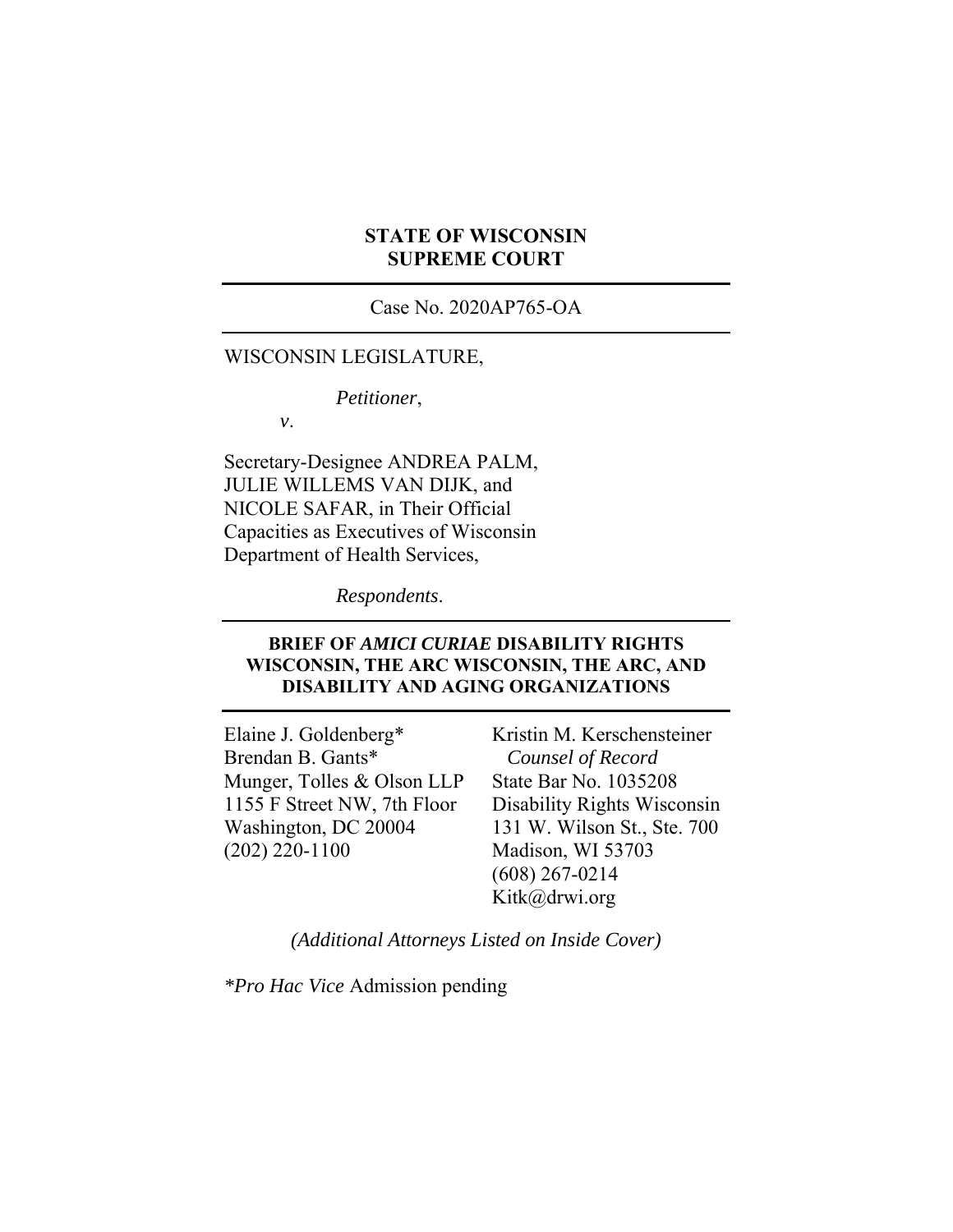Lauren C. Barnett\* Munger, Tolles & Olson LLP 350 S. Grand Ave., 50th Floor Los Angeles, CA 90071 (213) 683-9100

Shira Wakschlag\* The Arc 1825 K St. NW, Suite 1200 Washington, DC 20006 (202) 534-3708

*Counsel for Amici Curiae* 

\* *Pro Hac Vice* Admission pending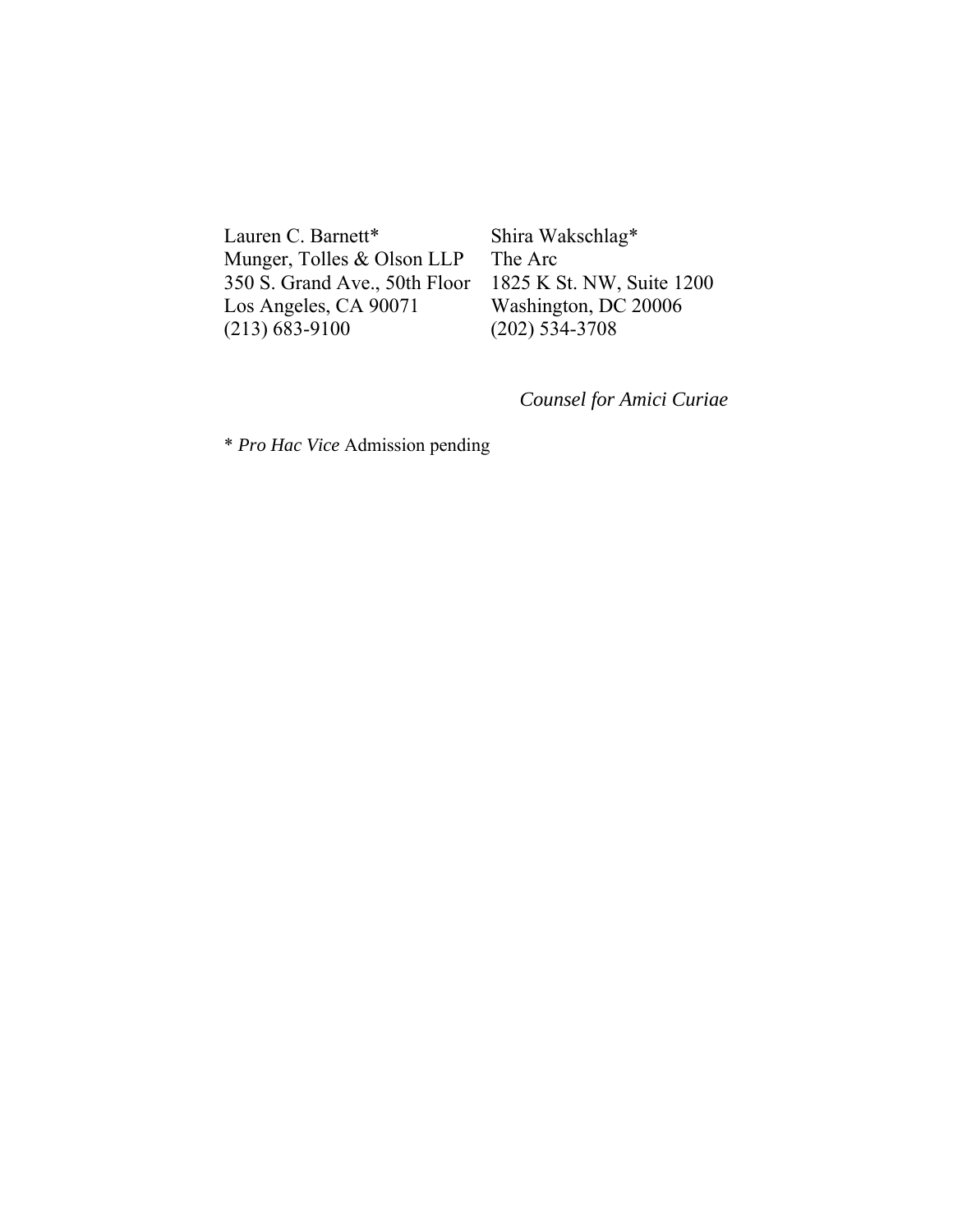# **TABLE OF CONTENTS**

| I.  |                 | THE COURT'S EQUITABLE ANALYSIS SHOULD<br>WEIGH HEAVILY THE RISK OF CATASTROPHIC<br>HARM TO HUMAN LIFE AMONG PEOPLE WITH<br>DISABILITIES AND OLDER ADULTS IF THE                                                                       |
|-----|-----------------|---------------------------------------------------------------------------------------------------------------------------------------------------------------------------------------------------------------------------------------|
| II. | A <sub>1</sub>  | THE GRAVE RISKS POSED BY THE SPREAD OF<br>COVID-19, WHICH THE CHALLENGED ORDER<br>SEEKS TO LIMIT, ARE ESPECIALLY<br>CATASTROPHIC FOR PEOPLE WITH<br>DISABILITIES AND OLDER ADULTS 11<br>People with Disabilities and Older Adults Are |
|     |                 | at Greater Risk of Serious Complications and<br>Death if Exposed to COVID-1913                                                                                                                                                        |
|     | <b>B.</b>       | Congregate Settings Put People with<br>Disabilities and Older Adults at Greater Risk. 16                                                                                                                                              |
|     | $\mathcal{C}$ . | PPE Shortages Increase Risks for People with<br>Disabilities, Older Adults, and their Support                                                                                                                                         |
|     | D.              | People with Disabilities and Older Adults Are<br>at Greater Risk of Experiencing Discrimination                                                                                                                                       |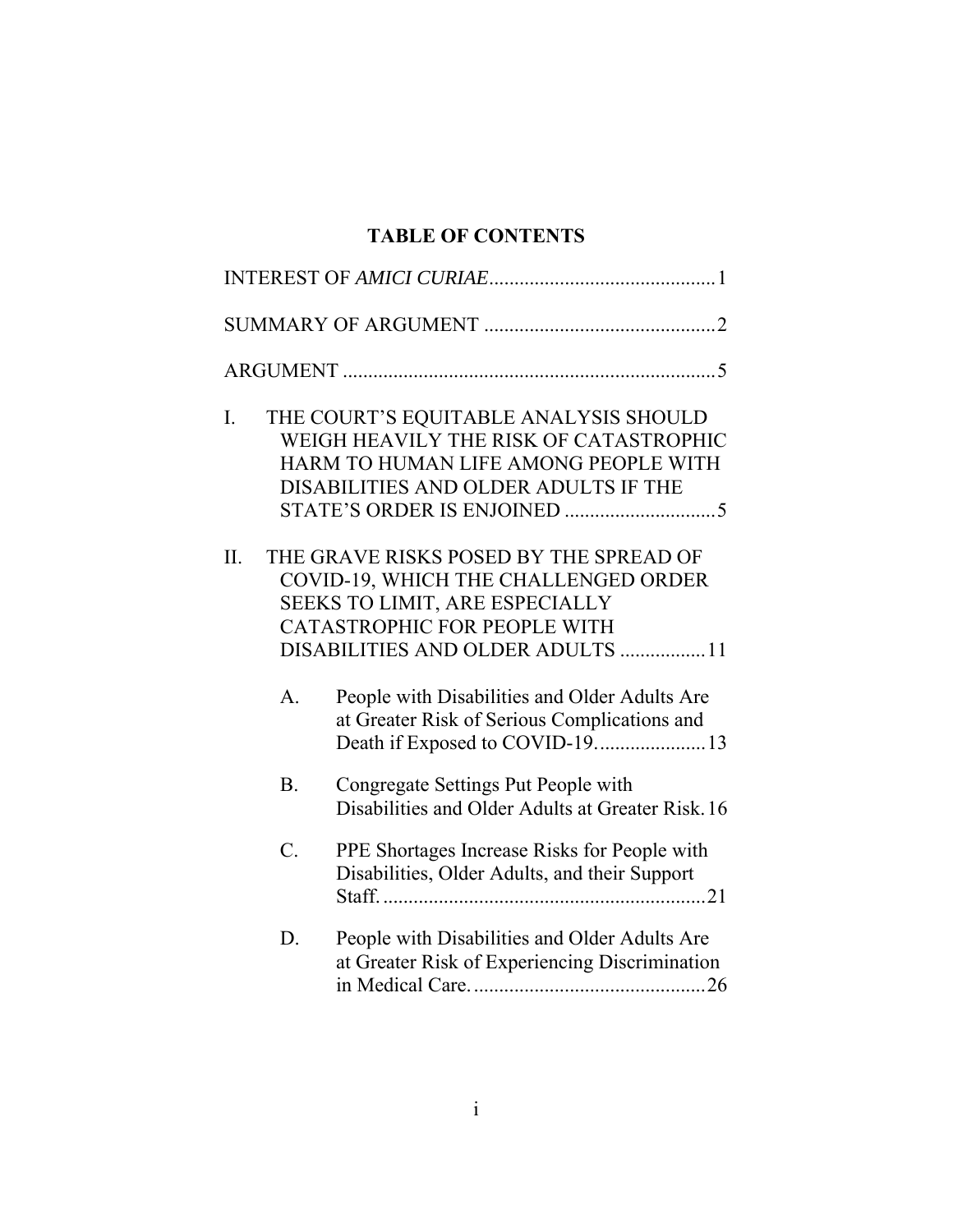| E. | People with Disabilities and Older Adults are at<br>Greater Risk of Homelessness. 28 |  |
|----|--------------------------------------------------------------------------------------|--|
|    |                                                                                      |  |
|    | <b>CERTIFICATION OF COMPLIANCE WITH RULE</b>                                         |  |
|    | CERTIFICATION OF COMPLIANCE WITH RULE                                                |  |
|    |                                                                                      |  |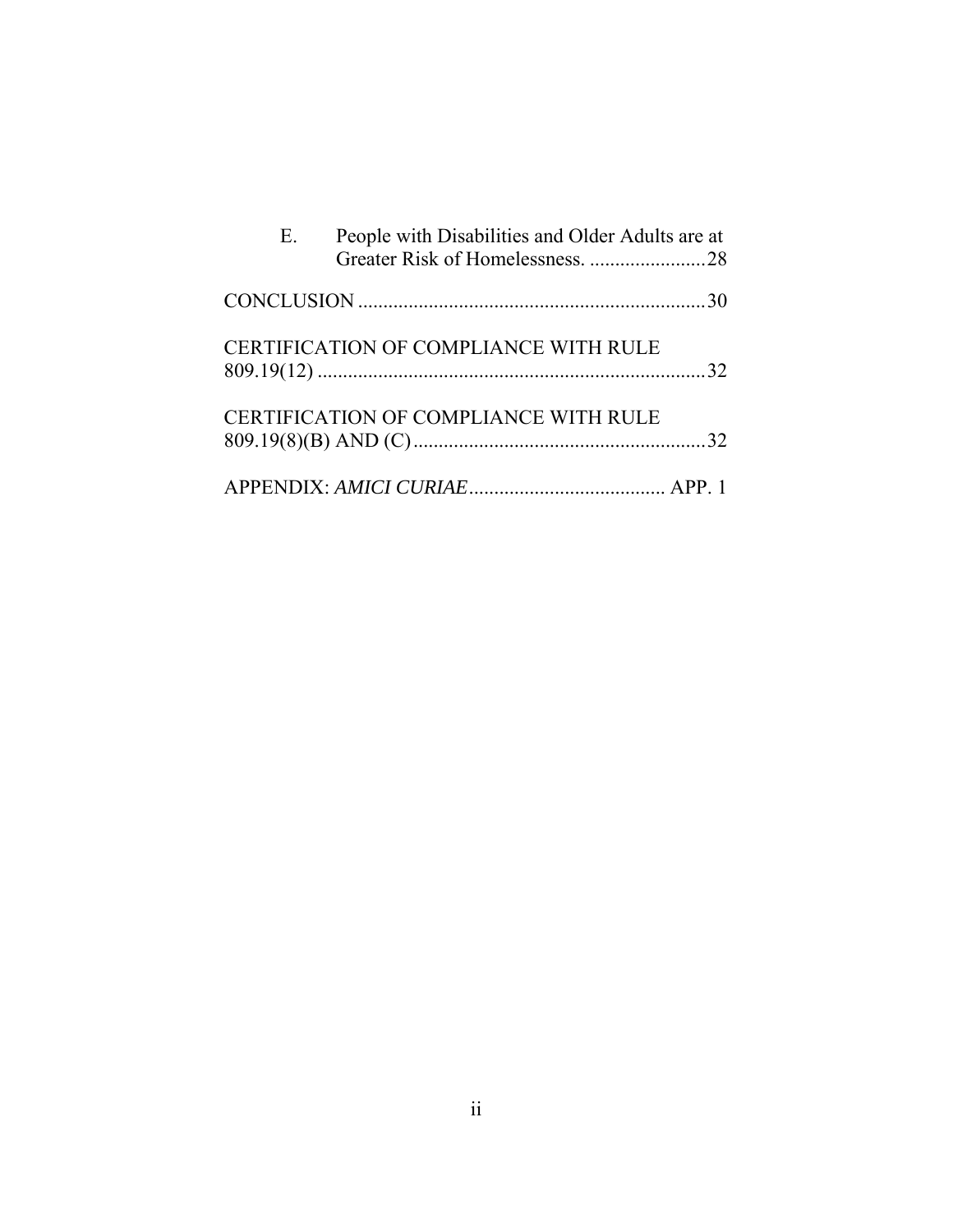# **TABLE OF AUTHORITIES**

# **FEDERAL CASES**

| Fraihat v. U.S. Immigration & Customs $Enf't$ ,<br>No. EDCV 19-1546, 2020 WL 1932570 |
|--------------------------------------------------------------------------------------|
| McLaughlin by McLaughlin v. Williams,                                                |
| Rockhill Care Ctr., Inc. v. Harris,                                                  |
| Todd by Todd v. Sorrell,                                                             |
| <b>STATE CASES</b>                                                                   |
| Bartell Broadcasters, Inc. v. Milwaukee Broad.<br>Co.,                               |

# *Pure Milk Prod. Co-op. v. Nat'l Farmers Org.*, 90 Wis. 2d 781, 280 N.W.2d 691 (1979) ........................... 6

# **OTHER AUTHORITIES**

| APM Research Lab, The Color of Coronavirus |  |
|--------------------------------------------|--|
| (Apr. 28, 2020),                           |  |
| https://www.apmresearchlab.org/covid/death |  |
|                                            |  |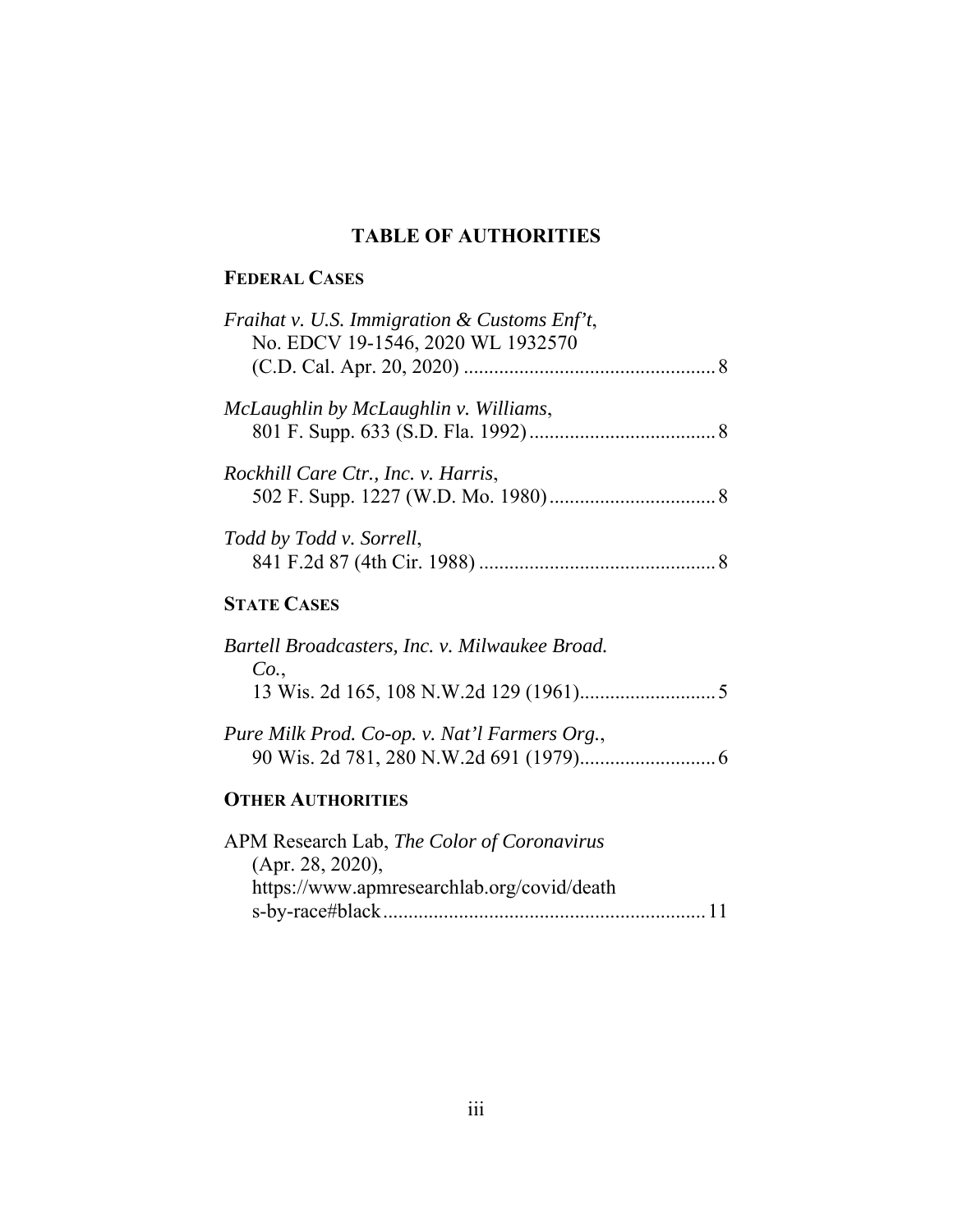| The Arc Wisconsin, People with Disabilities<br>Statewide Share their COVID-19 stories<br>(Apr. 21, 2020),<br>https://arcwi.org/2020/04/21/join-us-<br>thursday-as-people-with-disabilities-<br>statewide-share-their-covid-19-stories  16 |
|-------------------------------------------------------------------------------------------------------------------------------------------------------------------------------------------------------------------------------------------|
| Centers for Disease Control and Prevention,                                                                                                                                                                                               |
| Cases of Coronavirus Disease (COVID-19)                                                                                                                                                                                                   |
| in the U.S.,                                                                                                                                                                                                                              |
| https://www.cdc.gov/coronavirus/2019-                                                                                                                                                                                                     |
| ncov/cases-updates/cases-in-us.html (last                                                                                                                                                                                                 |
|                                                                                                                                                                                                                                           |
| Centers for Disease Control and Prevention,                                                                                                                                                                                               |
| Older Adults,                                                                                                                                                                                                                             |
| https://www.cdc.gov/coronavirus/2019-                                                                                                                                                                                                     |
| ncov/need-extra-precautions/older-                                                                                                                                                                                                        |
| adults.html (last visited Apr. 28, 2020)  13                                                                                                                                                                                              |
| Centers for Disease Control and Prevention,                                                                                                                                                                                               |
| People Experiencing Homelessness,                                                                                                                                                                                                         |
| https://www.cdc.gov/coronavirus/2019-                                                                                                                                                                                                     |
| ncov/need-extra-                                                                                                                                                                                                                          |
| precautions/homelessness.html (last visited                                                                                                                                                                                               |
|                                                                                                                                                                                                                                           |
| Centers for Disease Control and Prevention,                                                                                                                                                                                               |
| People with Disabilities,                                                                                                                                                                                                                 |
| https://www.cdc.gov/coronavirus/2019-                                                                                                                                                                                                     |
| ncov/need-extra-precautions/people-with-                                                                                                                                                                                                  |
| disabilities.html (last visited Apr. 28, 2020) 14                                                                                                                                                                                         |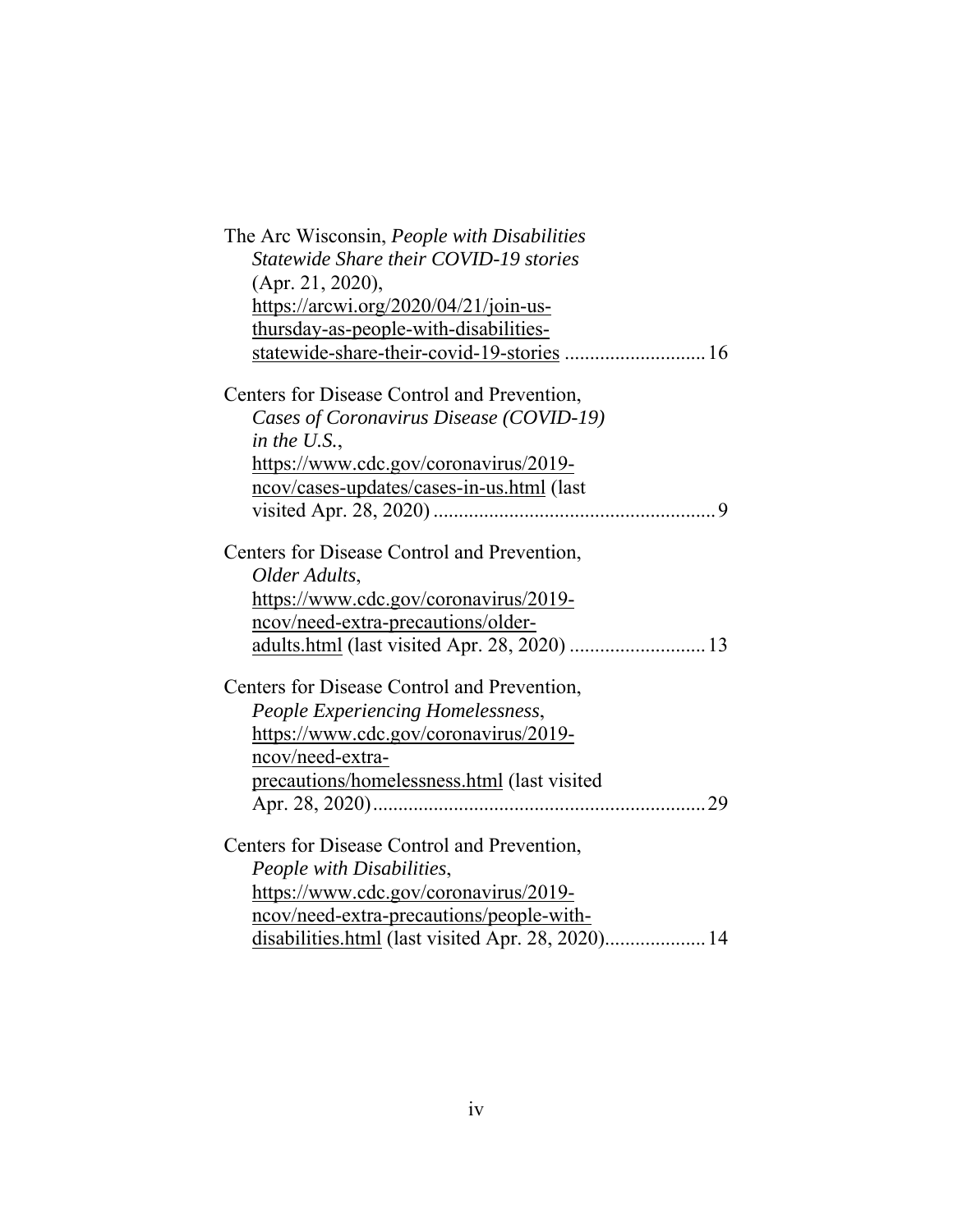| Centers for Disease Control and Prevention,<br>Social Distancing, Quarantine, and<br><i>Isolation,</i> |
|--------------------------------------------------------------------------------------------------------|
| https://www.cdc.gov/coronavirus/2019-<br>ncov/prevent-getting-sick/social-                             |
| distancing.html (last visited Apr. 28, 2020)  12                                                       |
| Centers for Medicare & Medicaid Services,                                                              |
| <b>Trump Administration Announces New</b>                                                              |
| <b>Nursing Homes COVID-19 Transparency</b>                                                             |
| Effort (Apr. 19, 2020),                                                                                |
| https://www.cms.gov/newsroom/press-                                                                    |
| releases/trump-administration-announces-                                                               |
| new-nursing-homes-covid-19-transparency-                                                               |
|                                                                                                        |
| Dalton Stevens & Scott D. Landes, Potential                                                            |
| Impacts of COVID-19 on Individuals with                                                                |
| Intellectual and Developmental Disability: A                                                           |
| Call for Accurate Cause of Death Reporting,                                                            |
| Lerner Center for Public Health Promotion                                                              |
| (Apr. 14, 2020),                                                                                       |
| https://lernercenter.syr.edu/2020/04/14/pote                                                           |
| ntial-impacts-of-covid-19-on-individuals-                                                              |
| with-intellectual-and-developmental-                                                                   |
| disability-a-call-for-accurate-cause-of-death-                                                         |
|                                                                                                        |
| Danny Hakim, 'It's Hit Our Front Door':                                                                |
| Homes for the Disabled See a Surge of                                                                  |
|                                                                                                        |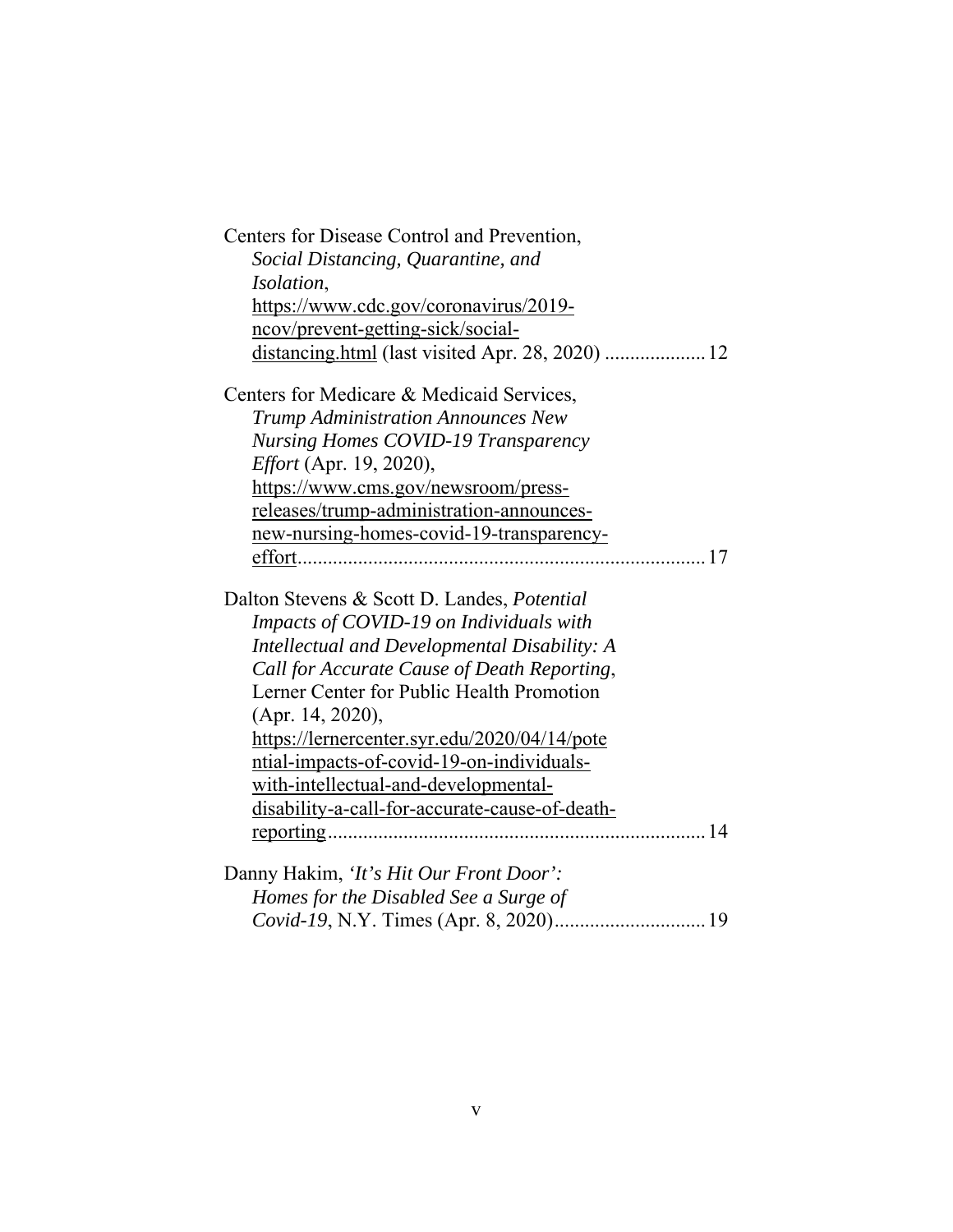| Danny Hakim, 'They Want to Forget Us':                                                                                                                                                 |
|----------------------------------------------------------------------------------------------------------------------------------------------------------------------------------------|
| Psychiatric Hospital Workers Feel Exposed,                                                                                                                                             |
|                                                                                                                                                                                        |
|                                                                                                                                                                                        |
| Daphne Chen & Rory Linnane, Wisconsin                                                                                                                                                  |
| officials won't say which nursing homes                                                                                                                                                |
| have been infected by coronavirus. For                                                                                                                                                 |
| families, 'the anxiety is enormous,'                                                                                                                                                   |
| Milwaukee Journal Sentinel (Apr. 20, 2020).                                                                                                                                            |
| <b>Substance Abuse and Mental Health</b>                                                                                                                                               |
| Services Administration, National Mental                                                                                                                                               |
| Health Services Survey (N-MHSS): 2018 at                                                                                                                                               |
| 102 (Oct. 2019),                                                                                                                                                                       |
| https://www.samhsa.gov/data/sites/default/fi                                                                                                                                           |
|                                                                                                                                                                                        |
|                                                                                                                                                                                        |
| Daphne Chen & Rory Linnane, Wisconsin                                                                                                                                                  |
| reports 79 coronavirus deaths in nursing                                                                                                                                               |
| homes and other group facilities, but                                                                                                                                                  |
| numbers still incomplete, Milwaukee                                                                                                                                                    |
|                                                                                                                                                                                        |
|                                                                                                                                                                                        |
| David Wahlberg, Who should get ventilators?                                                                                                                                            |
| Group led by UW bioethicist helping state                                                                                                                                              |
| decide, Wisconsin State Journal (Apr. 6,                                                                                                                                               |
|                                                                                                                                                                                        |
|                                                                                                                                                                                        |
|                                                                                                                                                                                        |
|                                                                                                                                                                                        |
|                                                                                                                                                                                        |
|                                                                                                                                                                                        |
| Elaine Godfrey, Americans With Disabilities<br>are Terrified, The Atlantic (Apr. 3, 2020),<br>https://www.theatlantic.com/politics/archive<br>/2020/04/people-disabilities-worry-they- |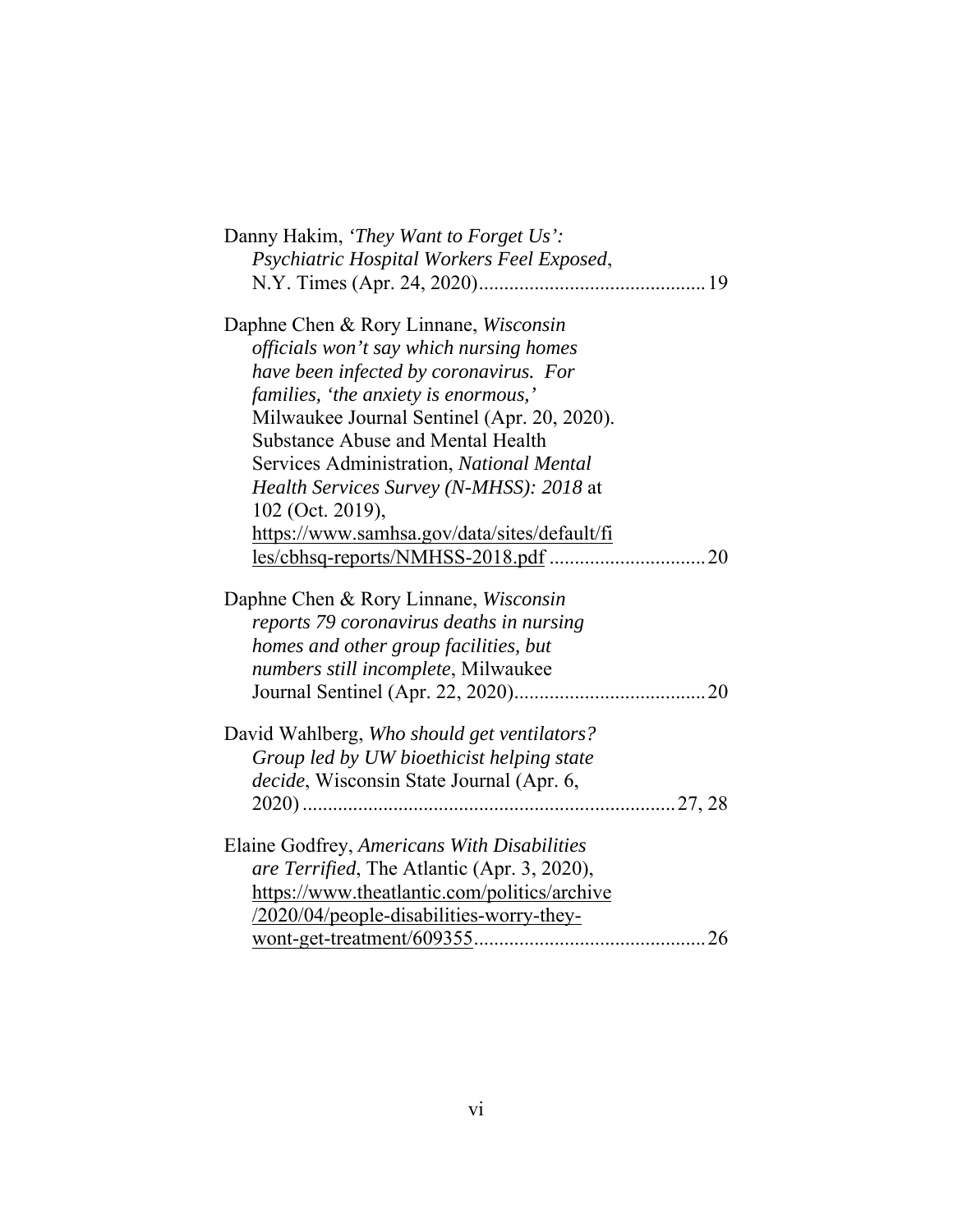| Emma Brown et al., Coronavirus death toll:         |
|----------------------------------------------------|
| Americans are almost certainly dying of            |
| covid-19 but being left out of the official        |
|                                                    |
|                                                    |
| Farah Stockman et al., 'They're Death Pits':       |
| Virus Claims at Least 7,000 Lives in U.S.          |
| <i>Nursing Homes, N.Y. Times (Apr. 17, 2020)17</i> |
|                                                    |
| Gina Schaak et al., Priced Out: The Housing        |
| Crisis for People With Disabilities 8, 43-45       |
| (Dec. 2017),                                       |
| http://www.tacinc.org/media/59493/priced-          |
|                                                    |
|                                                    |
| Institute on Disability, 2019 Annual Report on     |
| People with Disabilities in America 15             |
| (2020),                                            |
| https://disabilitycompendium.org/sites/defau       |
| lt/files/user-                                     |
| uploads/2019%20Annual%20Report%20---               |
|                                                    |
|                                                    |
| Joint Center for Housing Studies of Harvard        |
| University, Housing America's Older Adults         |
| 2019,                                              |
| https://www.jchs.harvard.edu/sites/default/fi      |
| les/Harvard JCHS Housing Americas Old              |
|                                                    |
|                                                    |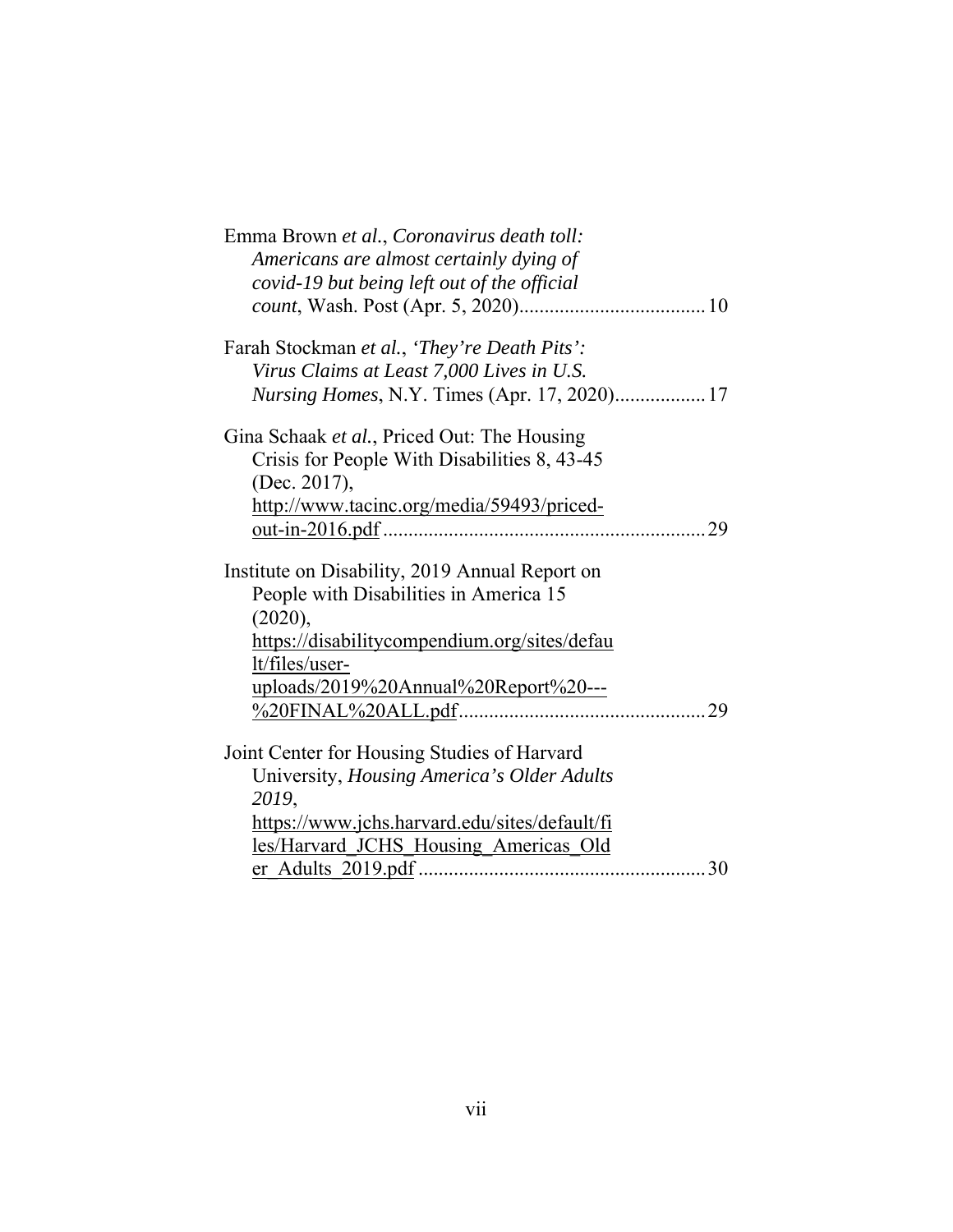| Justice in Aging, How to Prevent and End       |
|------------------------------------------------|
| Homelessness Among Older Adults (Apr.          |
| 2016), https://www.justiceinaging.org/wp-      |
| content/uploads/2016/04/Homelessness-          |
|                                                |
| Kevin Rothstein, Nearly half of                |
| developmentally disabled at state home         |
| infected with coronavirus, ABC-WCVB            |
| (Apr. 17, 2020),                               |
| https://www.wcvb.com/article/nearly-half-      |
| of-developmentally-disabled-at-state-home-     |
| in-massachusetts-infected-with-                |
|                                                |
| Kit Ramgopal, Coronavirus in a psychiatric     |
| hospital: 'It's the worst of all worlds', NBC  |
| News (Apr. 17, 2020),                          |
| https://www.nbcnews.com/health/mental-         |
| health/coronavirus-psychiatric-hospital-it-s-  |
|                                                |
| Marc Jarsulic, Michael Madowitz, and Christian |
| E. Weller, Social Distancing To Fight the      |
| Coronavirus Saves Lives and Preserves the      |
| U.S. Economy, Center for American              |
| Progress (Mar. 31, 2020), available at         |
| https://www.americanprogress.org/issues/ec     |
| onomy/news/2020/03/31/482475/social-           |
| distancing-fight-coronavirus-saves-lives-      |
|                                                |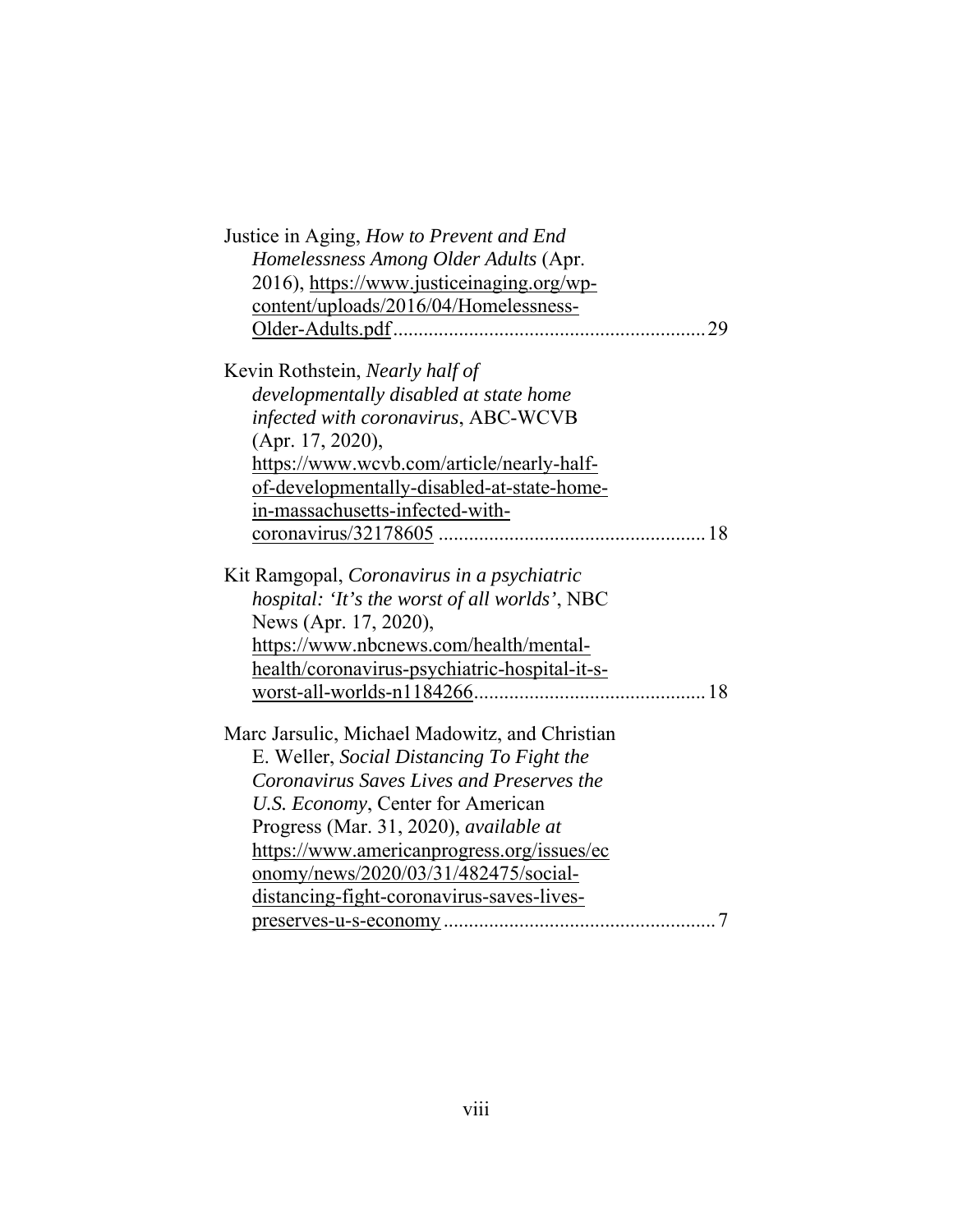| Megan Stringer, Aspirus says its PPE stock will |
|-------------------------------------------------|
| last 'beyond 30 days' as supplies run low       |
| across Wisconsin, Wausau Daily Herald           |
|                                                 |
|                                                 |
| National Disability Institute, Financial        |
| Inequality: Disability, Race and Poverty in     |
| America (Feb. 2019) at 9,                       |
| https://www.nationaldisabilityinstitute.org/w   |
| p-content/uploads/2019/02/disability-race-      |
|                                                 |
|                                                 |
| National Residential Information Systems        |
| Project, RISP Profile FY 2016: Wisconsin        |
| (updated Feb. 14, 2018),                        |
|                                                 |
|                                                 |
| Pauline W. Chen, Disability and Discrimination  |
| at the Doctor's Office, N.Y. Times (May 23,     |
|                                                 |
|                                                 |
| Samantha Artiga et al., Growing Data            |
| Underscore that Communities of Color are        |
| Being Harder Hit by COVID-19 (Apr. 21,          |
| 2020), https://www.kff.org/coronavirus-         |
| policy-watch/growing-data-underscore-           |
| communities-color-harder-hit-covid-19  11       |
| Shamane Mills, State Officials Developing       |
| Guidelines for Scarce Medical Equipment,        |
| Wisconsin Public Radio (Apr. 10, 2010),         |
| https://www.wpr.org/state-officials-            |
|                                                 |
| developing-guidelines-scarce-medical-<br>27     |
|                                                 |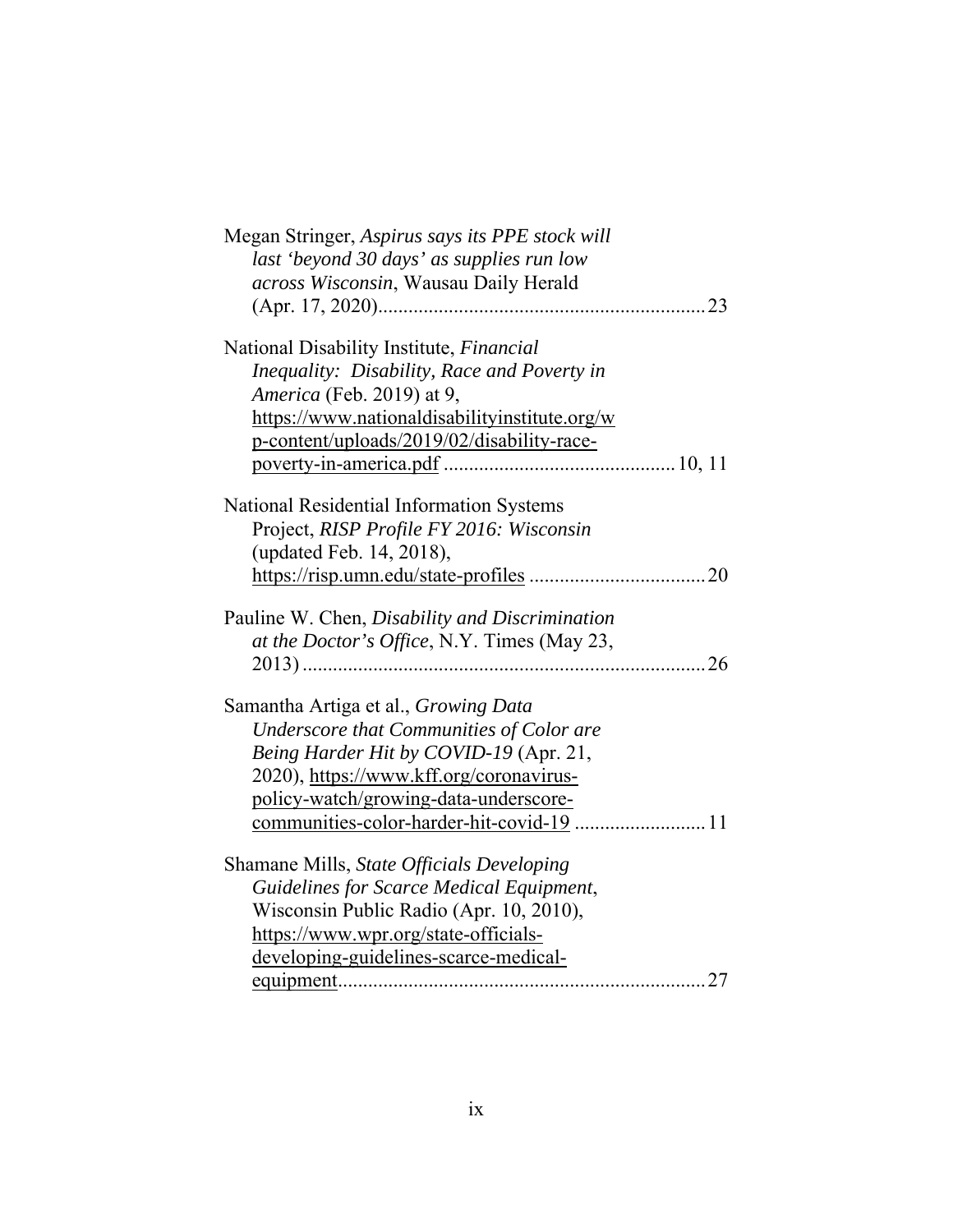| Simmons University, Aging on the Streets:     |
|-----------------------------------------------|
| <b>America's Growing Older Homeless</b>       |
| Population (Sept. 29, 2016),                  |
| https://socialwork.simmons.edu/blog/aging-    |
| on-the-streets-americas-growing-older-        |
| 29                                            |
| Survival Coalition of Wisconsin Disability    |
| Organizations, Press Packet: COVID-19         |
| impact on people with disabilities & older    |
| adults,                                       |
| http://www.survivalcoalitionwi.org/wp-        |
| content/uploads/2020/04/SurvivalCoalition     |
| PressPacket_COVIDsurvey_042220-1.pdf          |
|                                               |
| Wisconsin Department of Health Services,      |
| Demographics of Aging in Wisconsin,           |
| https://www.dhs.wisconsin.gov/aging/demo      |
| graphics.htm (last visited Apr. 28, 2020)  13 |
| Wisconsin Department of Health Services,      |
| Outbreaks in Wisconsin,                       |
| https://www.dhs.wisconsin.gov/outbreaks/in    |
|                                               |
| Wisconsin Hospital Association, COVID-19      |
| Situational Awareness Update,                 |
| https://www.wha.org/COVID19Update (last       |
|                                               |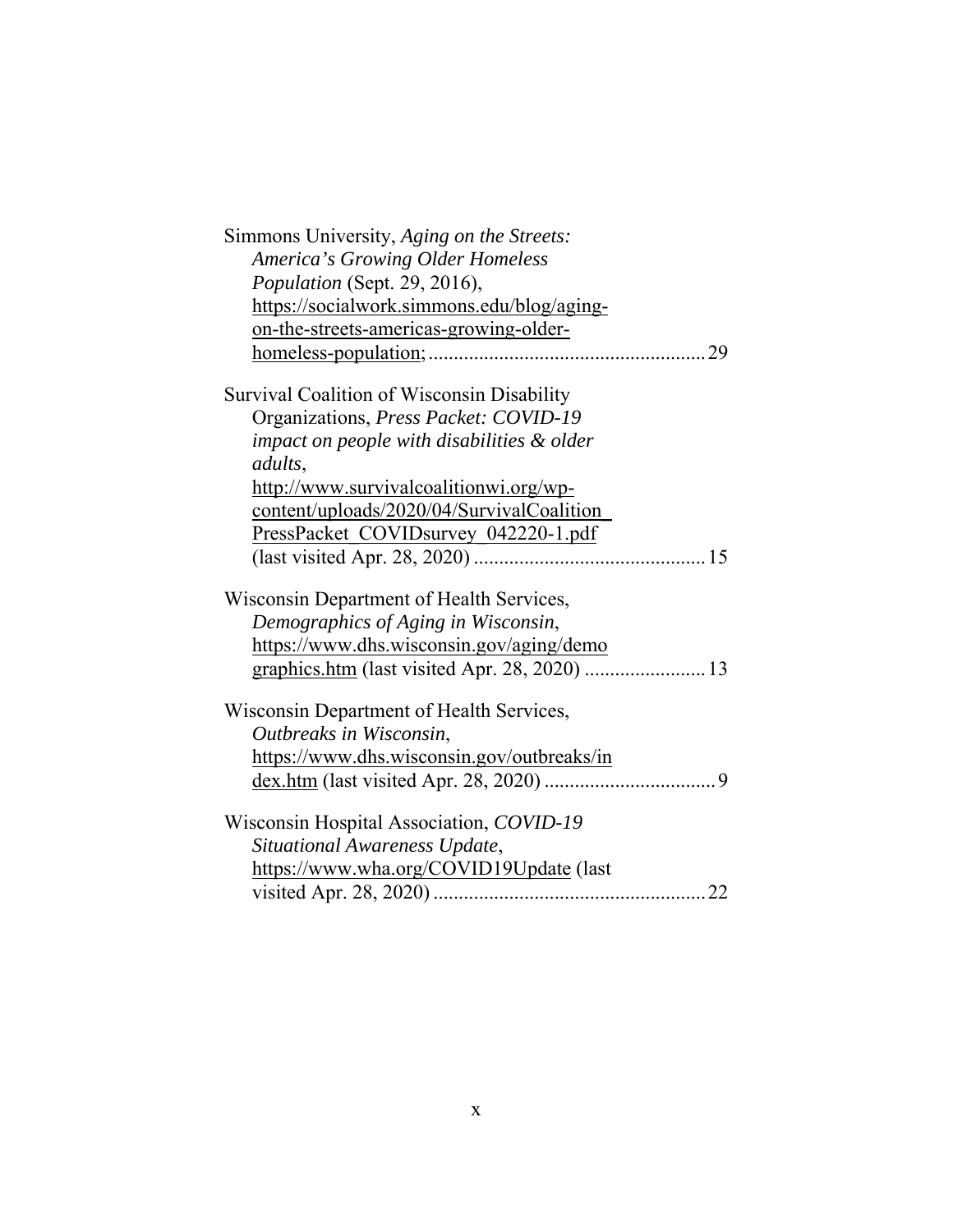| Zak Koeske, Illinois National Guard activated |
|-----------------------------------------------|
| for COVID-19 response at Park Forest          |
| developmental center with more than 100       |
|                                               |
| Zoe Schlanger, Begging for Thermometers,      |
| Body Bags, and Gowns: U.S. Health Care        |
| Workers are Dangerously Ill-Equipped to       |
| Fight COVID-19, TIME (Apr. 20, 2020),         |
| https://time.com/5823983/coronavirus-ppe-     |
| shortage.                                     |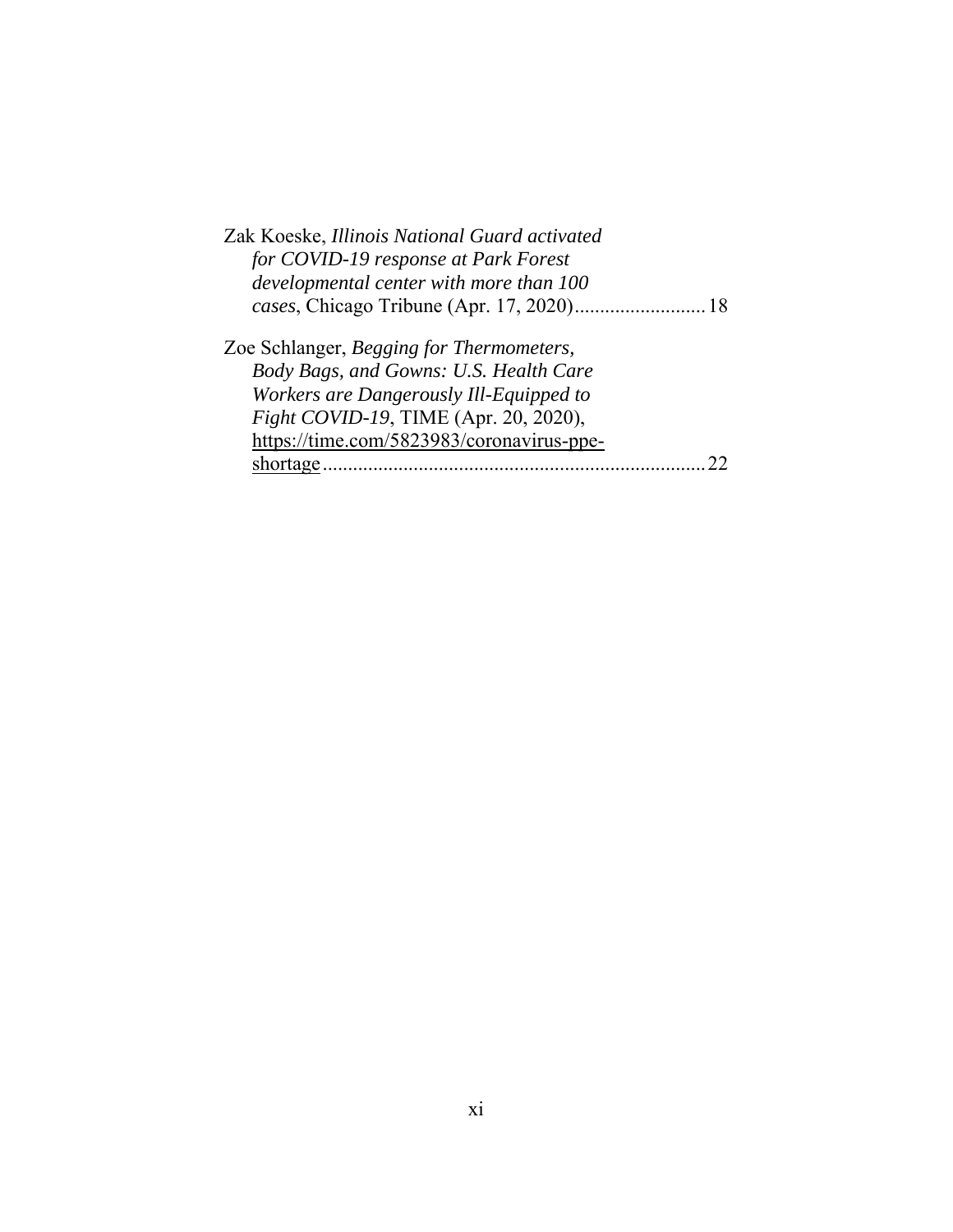#### **INTEREST OF** *AMICI CURIAE*

*Amici* are 32 organizations that represent, provide direct services to, and advocate for the rights of people with disabilities and older adults. A complete list of the *amici* is set forth in the Appendix to this brief, along with a brief description of each organization. *Amici* share a vital interest in ensuring that their rights and interests receive due consideration from judges and other governmental decisionmakers. As set forth in greater detail in the motion for leave, *amici* have in-depth knowledge and experience with the barriers faced by the populations they serve, including the unique vulnerabilities they face as a result of the COVID-19 pandemic. *Amici* respectfully submit that an informed understanding of these grave risks is relevant and important to the Court's consideration of the legal issues presented in this case, particularly the equitable considerations the Court must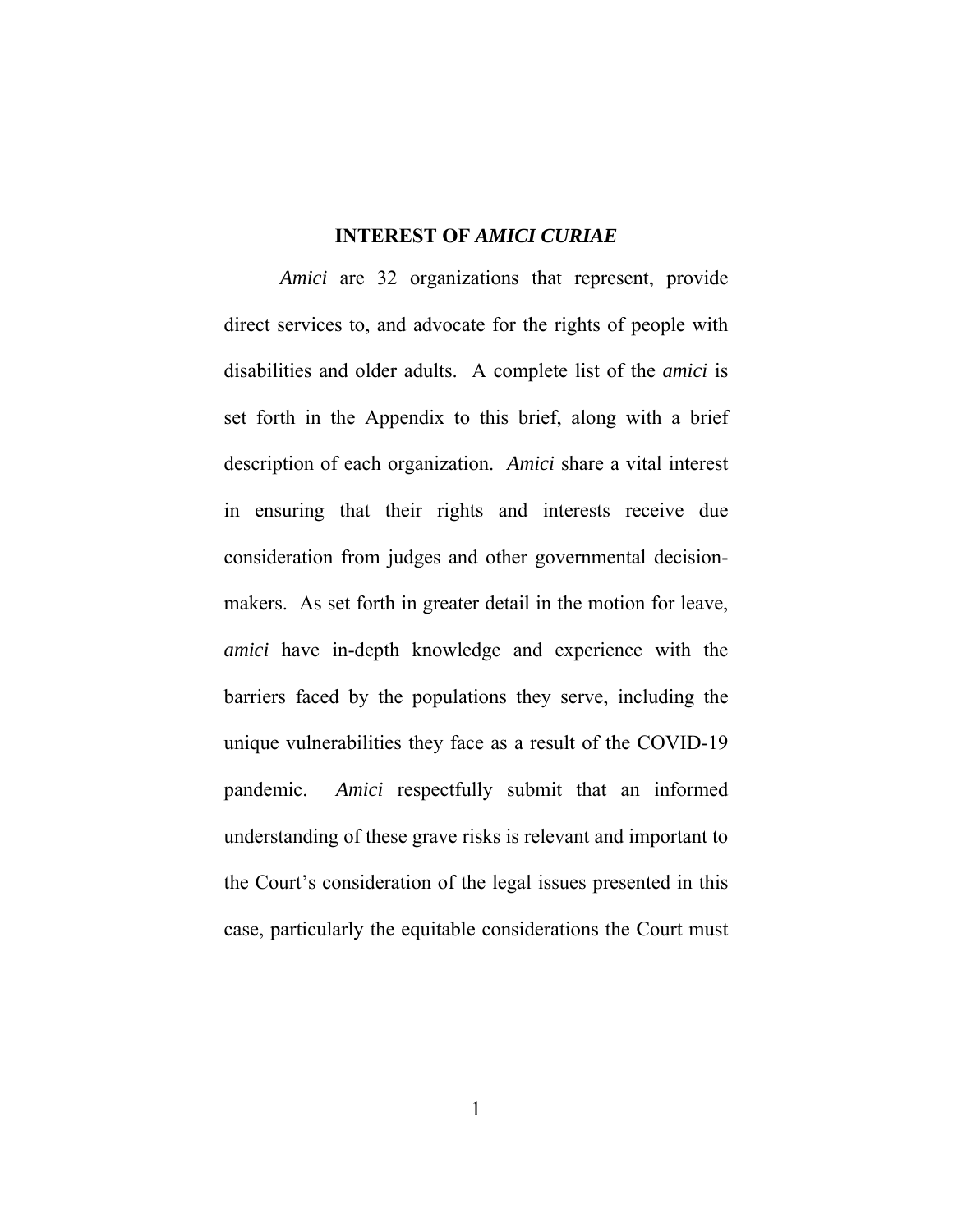weigh in deciding whether to enjoin enforcement of Emergency Order 28.

#### **SUMMARY OF ARGUMENT**

The risk of catastrophic loss of human life from the increased spread of COVID-19 if Emergency Order 28 (the "Order") is enjoined must weigh heavily in balancing the equities and determining whether there is irreparable harm to the public from the Order. The Court also should consider that this risk is greater for people with disabilities and older adults—populations for whom the pandemic presents unique barriers.

Should the Order be enjoined, more Wisconsinites will inevitably contract the virus and people with disabilities and older adults will experience life-threatening consequences at a far higher rate than the rest of the population. This will, in turn, overwhelm an already overburdened healthcare system (dealing with limited supplies of crucial equipment), which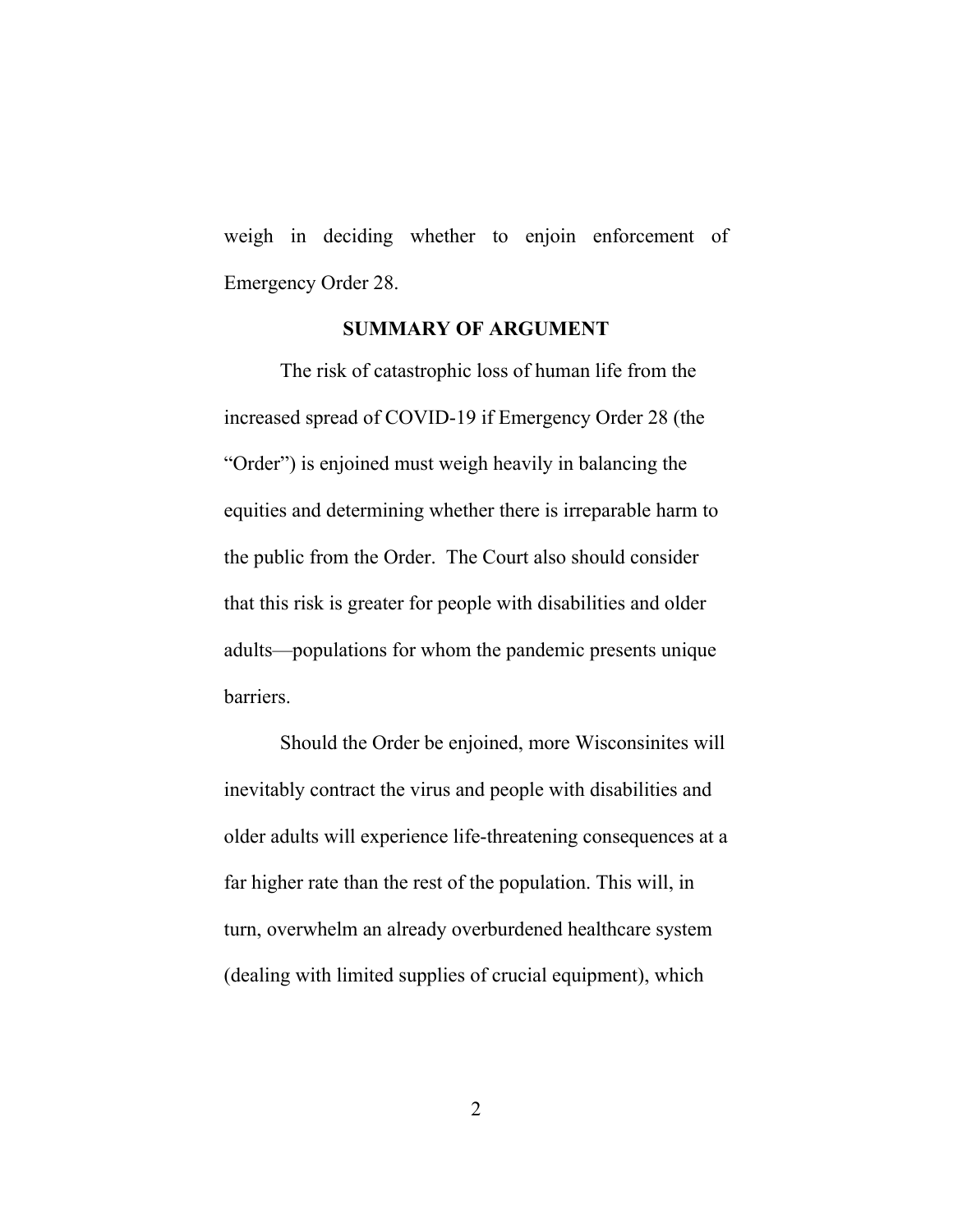will disproportionately harm people with disabilities and older adults who face an exponentially higher risk of contracting the virus in a life-threatening capacity that requires hospitalization.

The spread of COVID-19 is especially dangerous to people with disabilities and older adults for several reasons. First, for health-related reasons, people with disabilities and older adults are at greater risk of serious complications and death if exposed to the virus. Second, they are more likely than other adults to live in congregate settings, such as group homes or nursing homes where COVID-19 rates of infection and fatality have been disproportionately high and will only worsen if the Order is enjoined. Third, people with disabilities and older adults, whether living in congregate or community-based settings, often require assistance from a workforce that cannot maintain social distance while supporting them in their daily lives. The nationwide shortage

3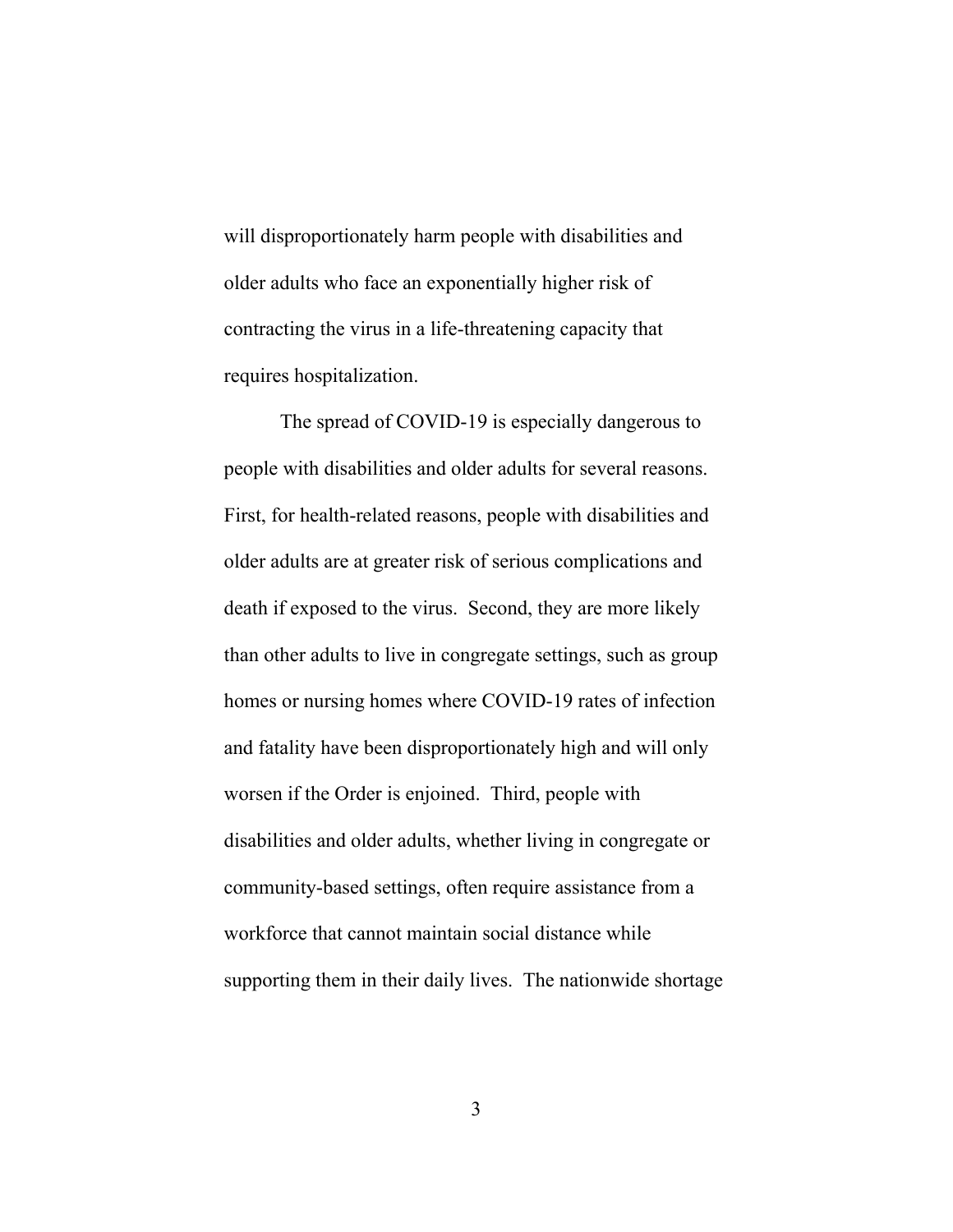of personal protective equipment ("PPE") puts both staff and those they are supporting at higher risk of contracting the virus, which will only be exacerbated if the Order is enjoined. Fourth, people with disabilities and older adults are at greater risk of being denied life-saving medical treatment if an uncontrolled outbreak forces rationing of medical care, due to the likelihood of discrimination. Finally, people with disabilities and older adults are more likely to live in poverty and experience homelessness, which is an additional risk factor for contracting COVID-19. For all these reasons, risks to the lives of persons with disabilities and older adults would only be heightened if this Court were to enjoin the State's efforts to reduce the spread of COVID-19.

The Court should give the risks outlined above serious weight in deciding whether to grant Petitioner such relief.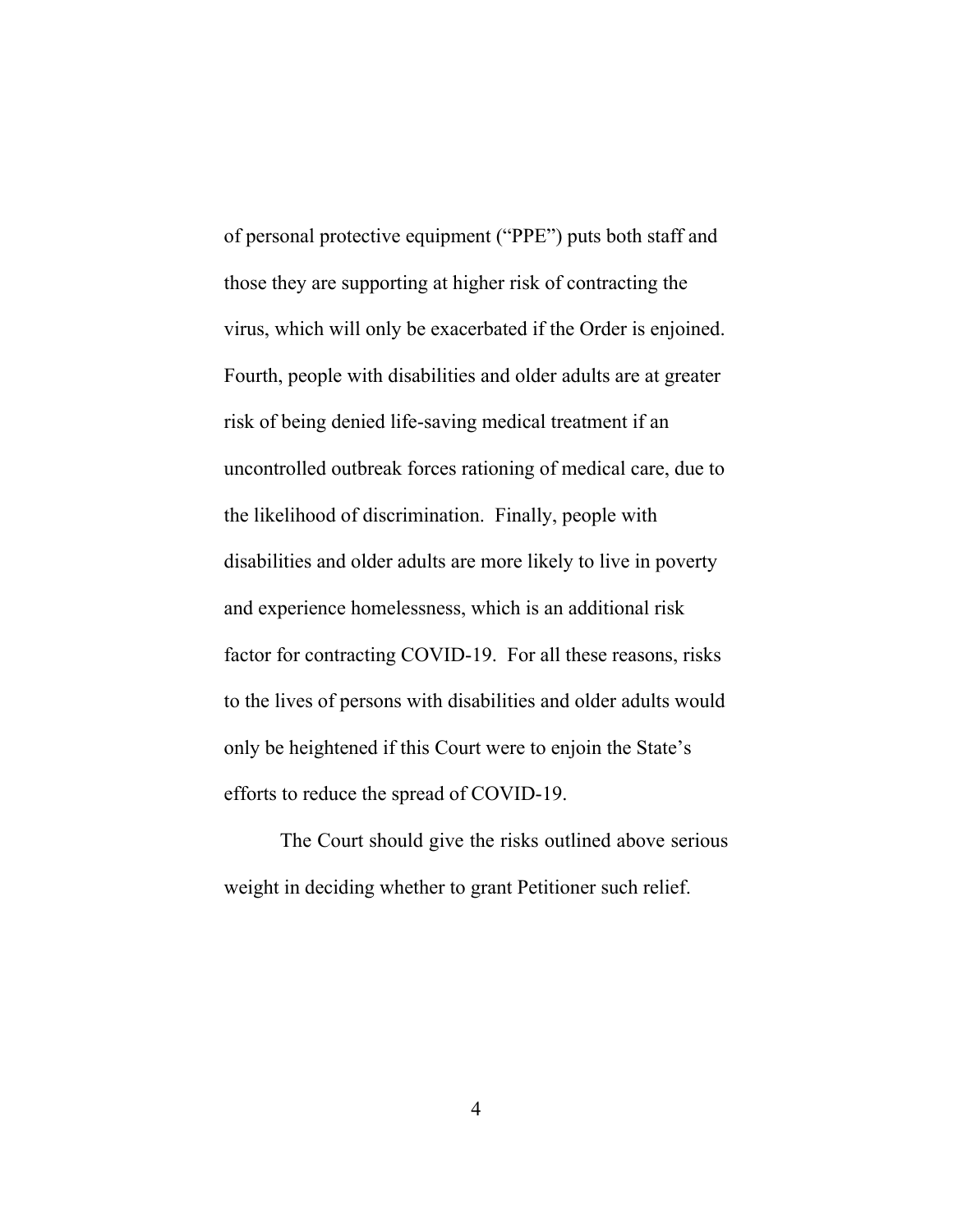#### **ARGUMENT**

# **I. THE COURT'S EQUITABLE ANALYSIS SHOULD WEIGH HEAVILY THE RISK OF CATASTROPHIC HARM TO HUMAN LIFE AMONG PEOPLE WITH DISABILITIES AND OLDER ADULTS IF THE STATE'S ORDER IS ENJOINED**

In deciding whether to grant injunctive relief, the Court must weigh the relevant equities and must deny the injunction unless the movant has shown that equity affirmatively favors its issuance. Although Petitioner here briefly acknowledges that the order it seeks to enjoin was issued for the "important purpose" of "reducing the spread of COVID-19," Petitioner's analysis of the equities does not discuss the risks posed by the spread of that virus. (Pet'r Mem. at 65-66.) Those risks should weigh heavily in this Court's analysis.

Temporary injunctions "are not to be issued lightly but only to restrain an act that is clearly contrary to equity and good conscience." *Bartell Broadcasters, Inc. v. Milwaukee*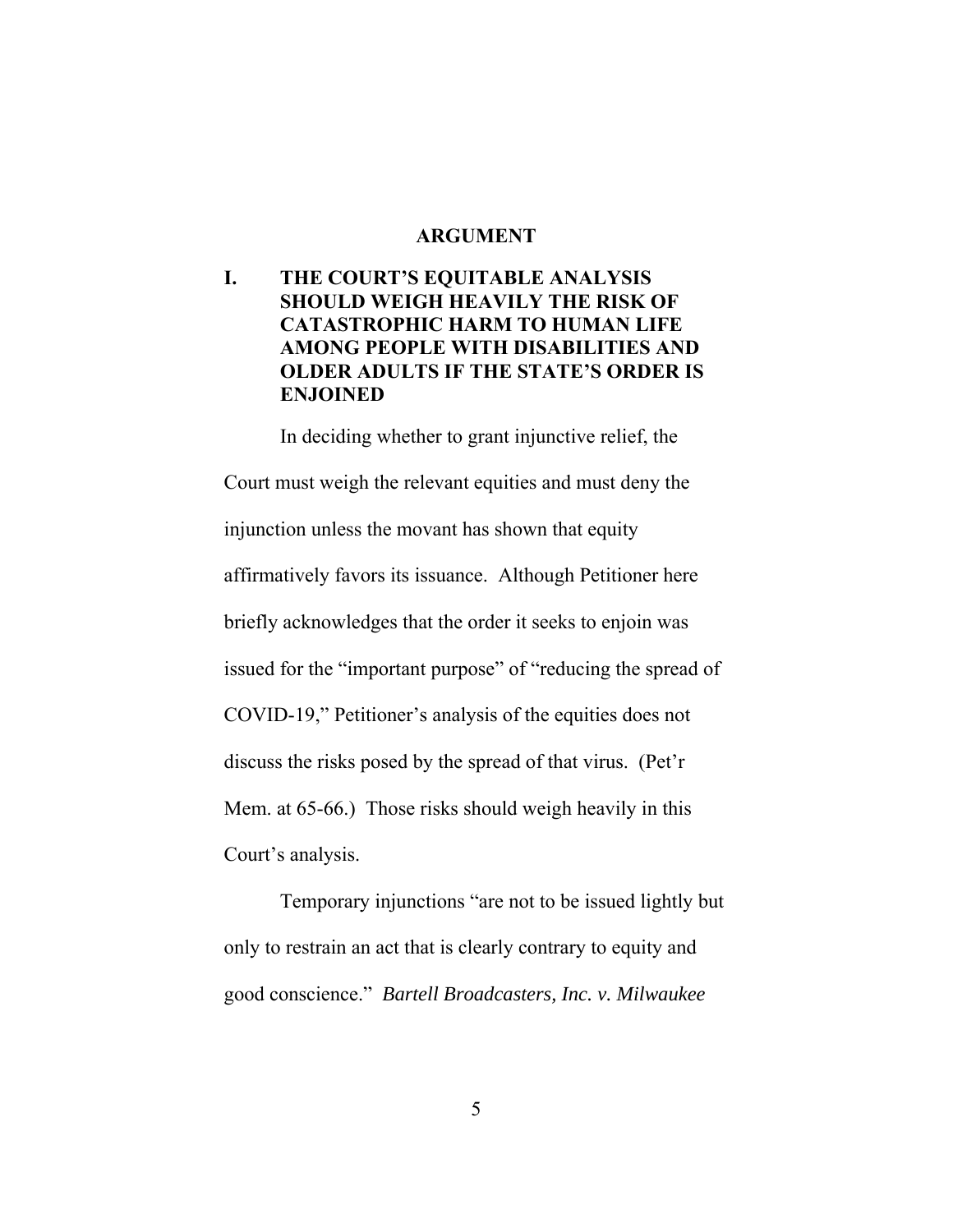*Broad. Co.*, 13 Wis. 2d 165, 171, 108 N.W.2d 129, 132 (1961). A movant "must satisfy" the court "that on balance equity favors issuing the injunction." *Pure Milk Prod. Co-op. v. Nat'l Farmers Org.*, 90 Wis. 2d 781, 800, 280 N.W.2d 691, 700 (1979).

In analyzing the equities here, Petitioner focuses on the condition of Wisconsin's economy and on the mental health challenges citizens face in these unusual times, although Petitioner acknowledges that these difficulties are "mainly traceable to the pandemic itself." (Pet'r Mem. at 65-66.) However, Petitioner ignores the damaging impact on individuals' physical and mental health caused by the risks of exposure to the virus for people with disabilities, as catalogued below.

*Amici* share Petitioner's concerns for the mental health and economic well-being of Wisconsinites. In fact, many of those experiencing some of the worst mental health and

6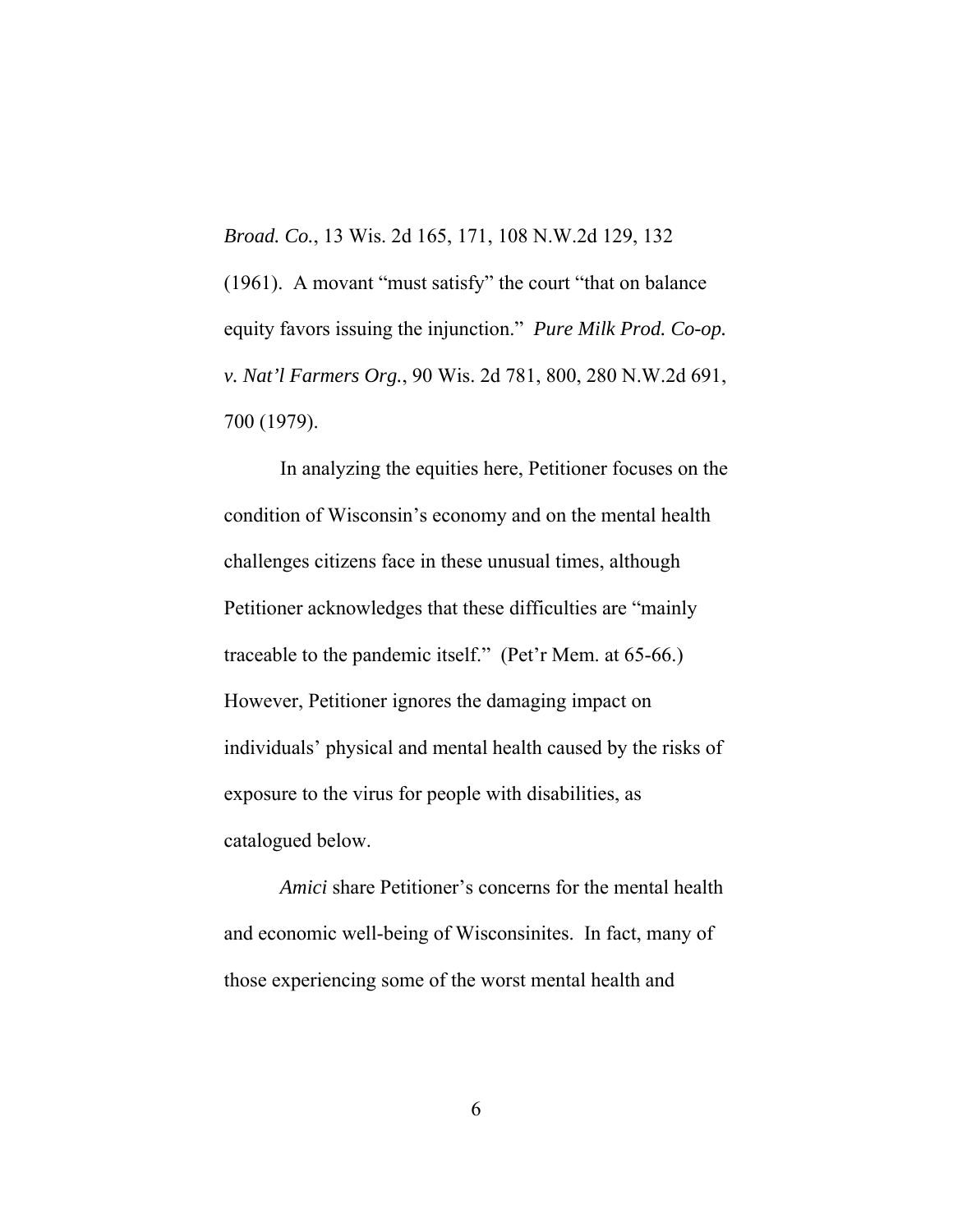financial impacts—including the psychological strain of isolation, the postponement of important medical care, and job loss—are *amici*'s constituents, and their well-being is of the utmost priority to *amici*. Yet these harms are far outweighed by the loss of life and overwhelming demands on the healthcare system that *amici*'s constituents would inevitably experience should the Order be enjoined. Moreover, enjoining the Order will only further strain the economy, as research shows that economic outcomes are better where social distancing is in place to reduce mortality. Premature abandonment of social distancing measures "will inflict needless human suffering, prolong the epidemic, and generate needless economic loss."1

<sup>&</sup>lt;sup>1</sup> Marc Jarsulic, Michael Madowitz, and Christian E. Weller, *Social Distancing To Fight the Coronavirus Saves Lives and Preserves the U.S. Economy*, Center for American Progress (Mar. 31, 2020), *available at* https://www.americanprogress.org/issues/economy/news/2020/03/31/482 475/social-distancing-fight-coronavirus-saves-lives-preserves-u-seconomy.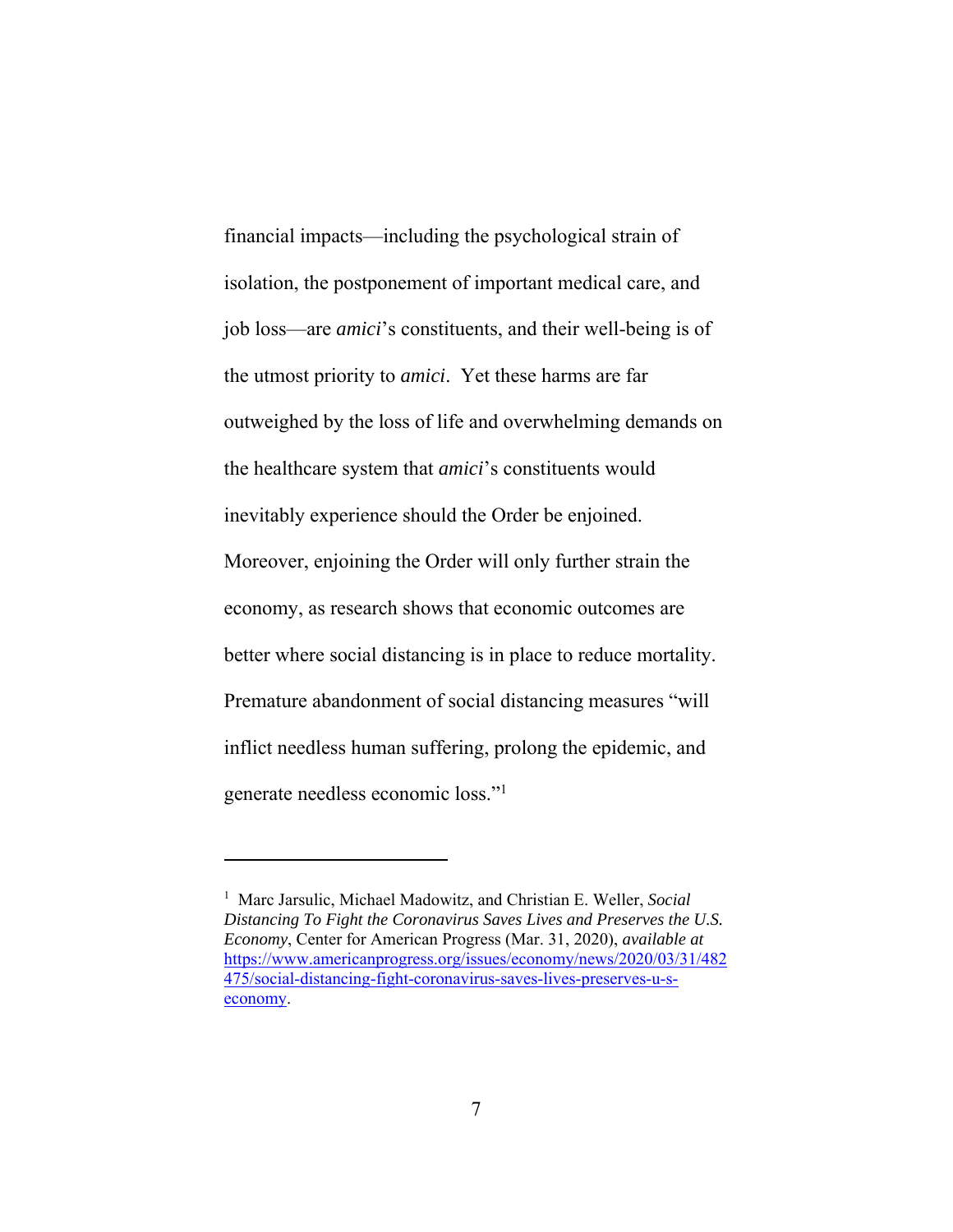Threats to human life are entitled to the utmost weight in the equitable analysis. *See, e.g.*, *Todd by Todd v. Sorrell*, 841 F.2d 87, 88 (4th Cir. 1988) (harms "measured only in money" are "inconsequential by comparison" to those involving loss of life); *McLaughlin by McLaughlin v. Williams*, 801 F. Supp. 633, 644 (S.D. Fla. 1992) ("The balance of the equities also tilts decidedly in Plaintiff's favor. Defendant's monetary risk is substantial; however, Plaintiff's life is at stake."); *see also Rockhill Care Ctr., Inc. v. Harris*, 502 F. Supp. 1227, 1231 (W.D. Mo. 1980) (in case where the balance of the equities was "weighted almost entirely in favor of" one party, "the balance would of course shift" if "lifethreatening conditions" were present). And where such harms are borne disproportionately by marginalized populations, the Court should take particular care to ensure that its equitable analysis fully accounts for them. *See, e.g.*, *Fraihat v. U.S. Immigration & Customs Enf't*, No. No. EDCV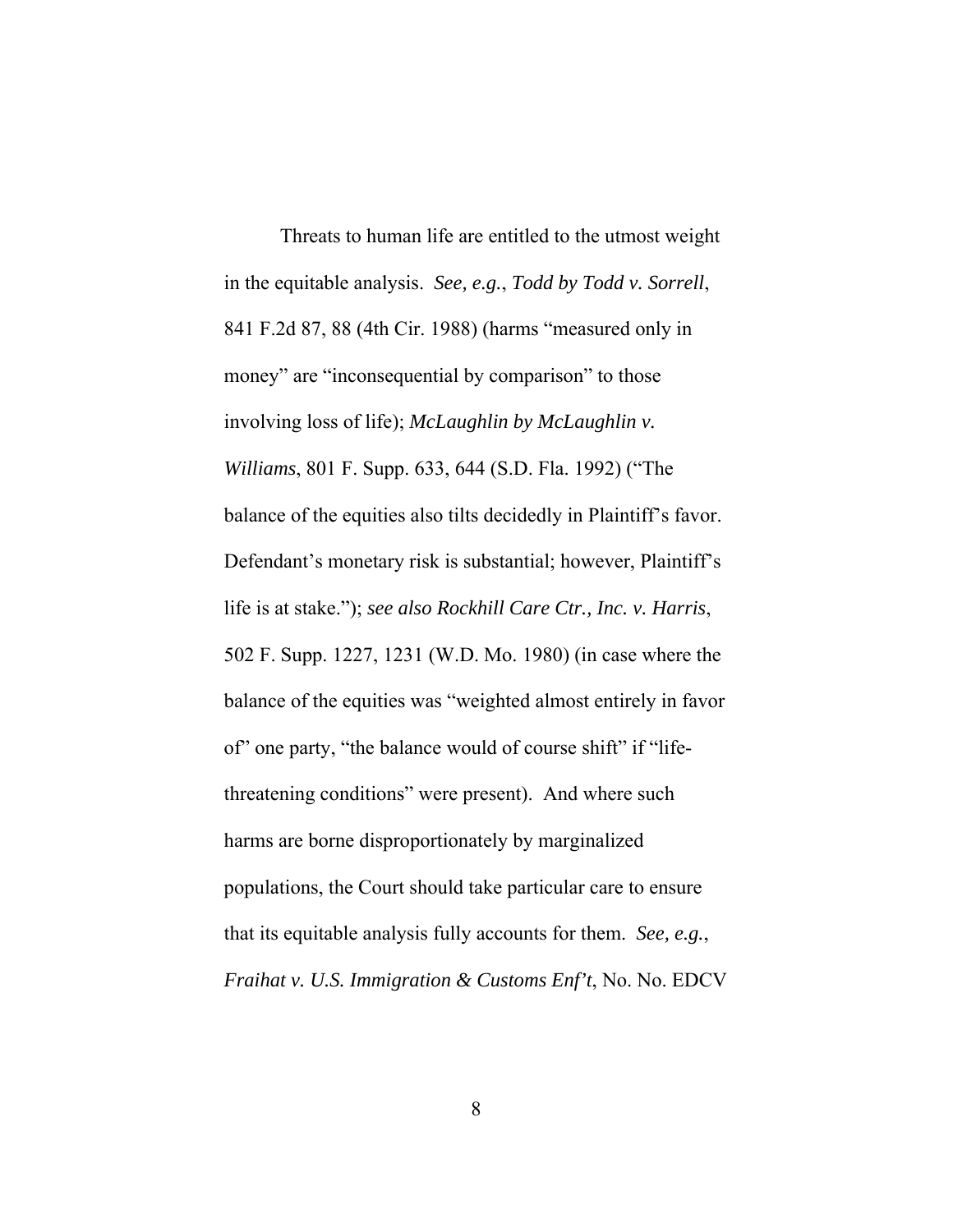19-1546, 2020 WL 1932570, at \*28 (C.D. Cal. Apr. 20, 2020) (equities weighed in favor of ensuring "survival is maximized" in face of COVID-19 threat; "there can be no public interest in exposing vulnerable persons to increased risks of severe illness and death").

The threat to life here is potentially catastrophic. According to official estimates, by the beginning of this week, 6,081 people in Wisconsin had tested positive for COVID-19, of whom 1,415 were hospitalized and 281 died.<sup>2</sup> Nationally, COVID-19 had infected nearly a million people and caused approximately 54,000 deaths.<sup>3</sup> Experts caution that these estimates likely undercount dramatically the

<sup>2</sup> Wisconsin Department of Health Services, *Outbreaks in Wisconsin*, https://www.dhs.wisconsin.gov/outbreaks/index.htm (last visited Apr. 28, 2020).

<sup>3</sup> Centers for Disease Control and Prevention, *Cases of Coronavirus Disease (COVID-19) in the U.S.*, https://www.cdc.gov/coronavirus/2019 ncov/cases-updates/cases-in-us.html (last visited Apr. 28, 2020).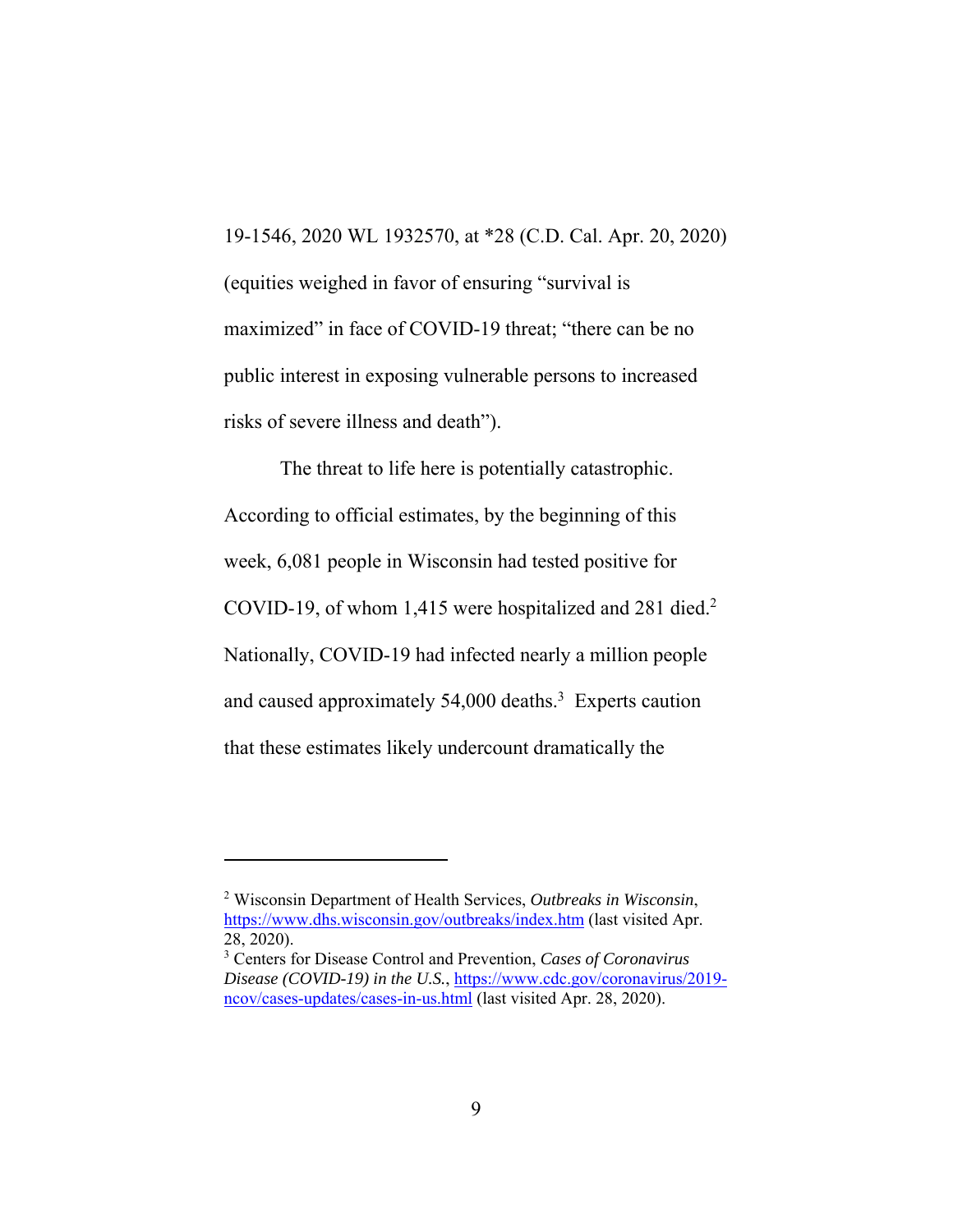dangers COVID-19 poses, especially given the extremely limited availability of testing.4

Considering this context as well as the relevant guidance from public health officials and experts, the potentially tragic consequences to human life of enjoining the Order must be given appropriate weight in the equitable analysis. In particular, as discussed below, the COVID-19 pandemic poses uniquely acute and devastating risks to the life and health of persons with disabilities and older adults. These heightened risks are further compounded by race, with African Americans more likely to have a disability than any other group—a disparity that only widens with age.<sup>5</sup> Generally, "[p]eople of color with disabilities seem to face

<sup>4</sup> *See* Emma Brown *et al.*, *Coronavirus death toll: Americans are almost certainly dying of covid-19 but being left out of the official count*, Wash. Post (Apr. 5, 2020).

<sup>5</sup> National Disability Institute, *Financial Inequality: Disability, Race and Poverty in America* (Feb. 2019) at 9, https://www.nationaldisabilityinstitute.org/wp-

content/uploads/2019/02/disability-race-poverty-in-america.pdf.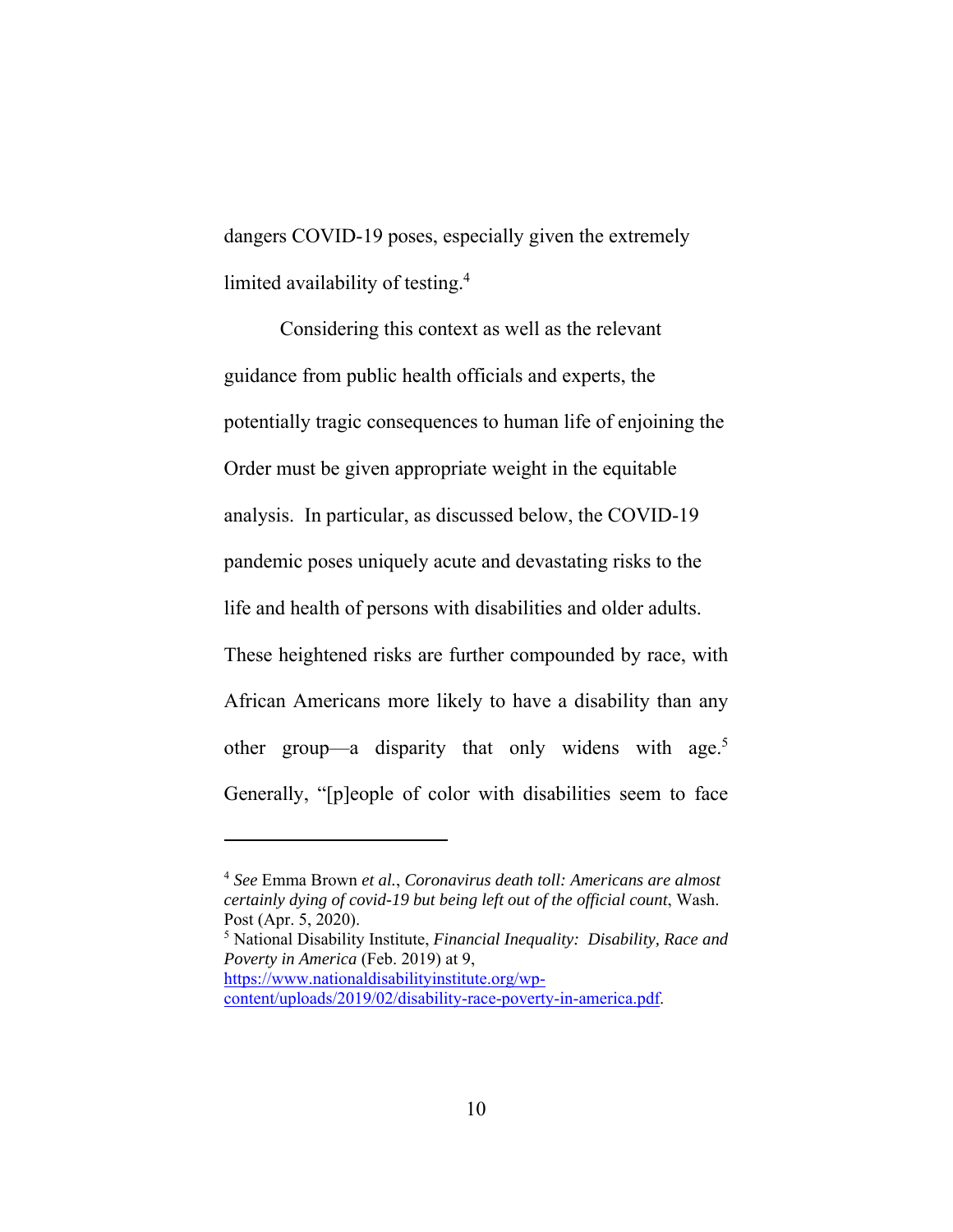double marginalization, discrimination and stigma that lead to poor socioeconomic outcomes."6 Across the United States, African Americans are dying of COVID-19 at a rate of more than twice their population share.<sup>7</sup> In Wisconsin, African Americans are six percent of the population, but 25 percent of cases and 39 percent of deaths.<sup>8</sup> By contrast, Wisconsin's white population is 81 percent of the state, but 51 percent of cases and 57 percent of deaths.<sup>9</sup>

# **II. THE GRAVE RISKS POSED BY THE SPREAD OF COVID-19, WHICH THE CHALLENGED ORDER SEEKS TO LIMIT, ARE ESPECIALLY CATASTROPHIC FOR PEOPLE WITH DISABILITIES and OLDER ADULTS**

The challenged Order seeks to reduce the spread of

COVID-19 by requiring social distancing, consistent with

<sup>6</sup> *Id.* at 12.

<sup>7</sup> *See* APM Research Lab, *The Color of Coronavirus* (Apr. 28, 2020), https://www.apmresearchlab.org/covid/deaths-by-race#black. <sup>8</sup> *See* Samantha Artiga et al., *Growing Data Underscore that* 

*Communities of Color are Being Harder Hit by COVID-19* (Apr. 21, 2020), https://www.kff.org/coronavirus-policy-watch/growing-dataunderscore-communities-color-harder-hit-covid-19. 9 *See id.*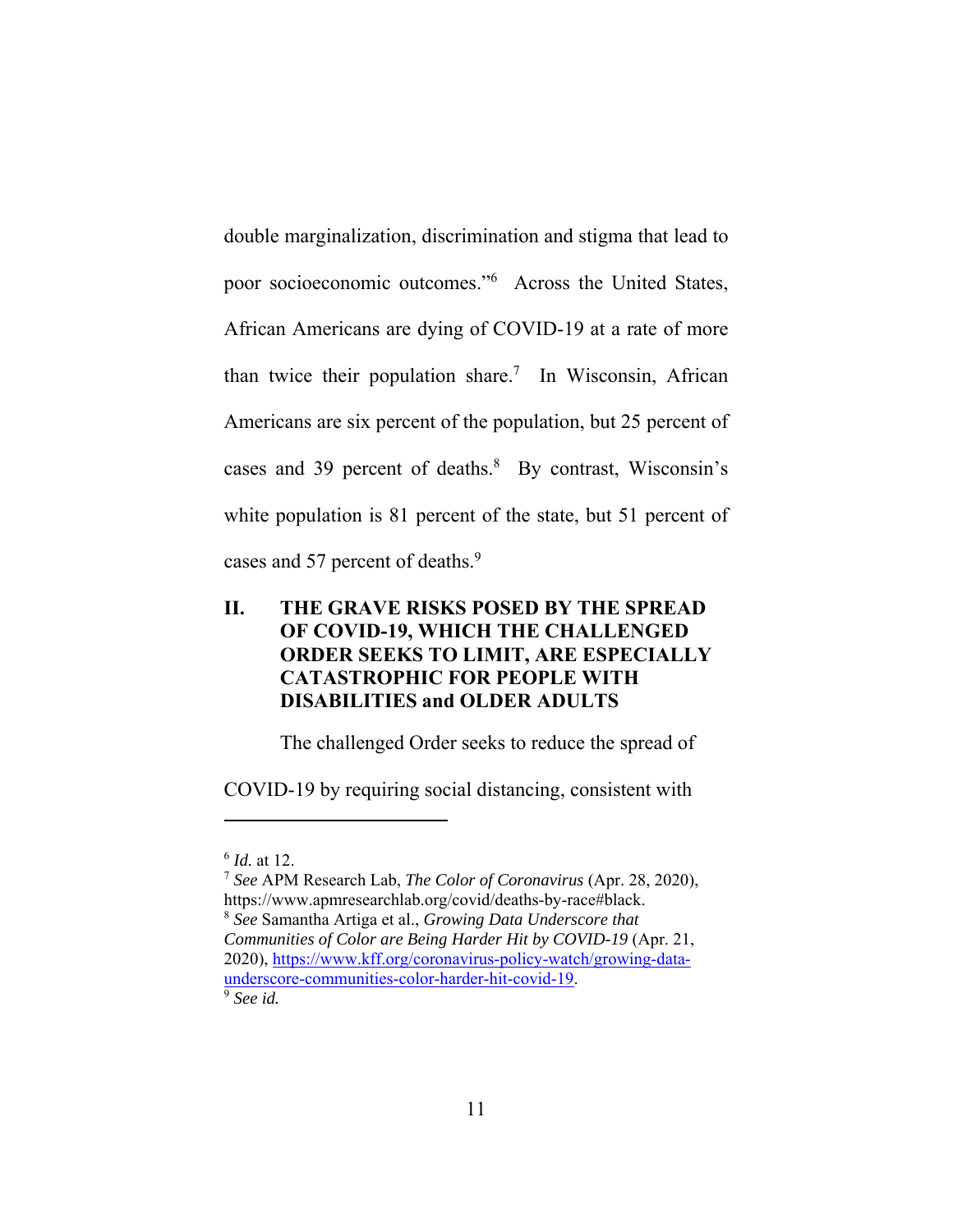guidance from the Centers for Disease Control and Prevention ("CDC").<sup>10</sup> *Amici* are gravely concerned that enjoining the Order would inevitably lead to more Wisconsinites contracting the virus and spreading it to others. Given the high rate of deaths and hospitalizations caused by COVID-19 (disproportionately so for people with disabilities and older adults), that increase in infections could also overwhelm the already overburdened healthcare system in Wisconsin.

These concerns are especially alarming for people with disabilities and older adults, groups that comprise well over a million Wisconsinites. In Wisconsin, 924,695 people (16% of the population) are over the age of 65, including 263,372 in that age group who have a disability. And among those aged

<sup>10</sup> Centers for Disease Control and Prevention, *Social Distancing, Quarantine, and Isolation*, https://www.cdc.gov/coronavirus/2019 ncov/prevent-getting-sick/social-distancing.html (last visited Apr. 28, 2020).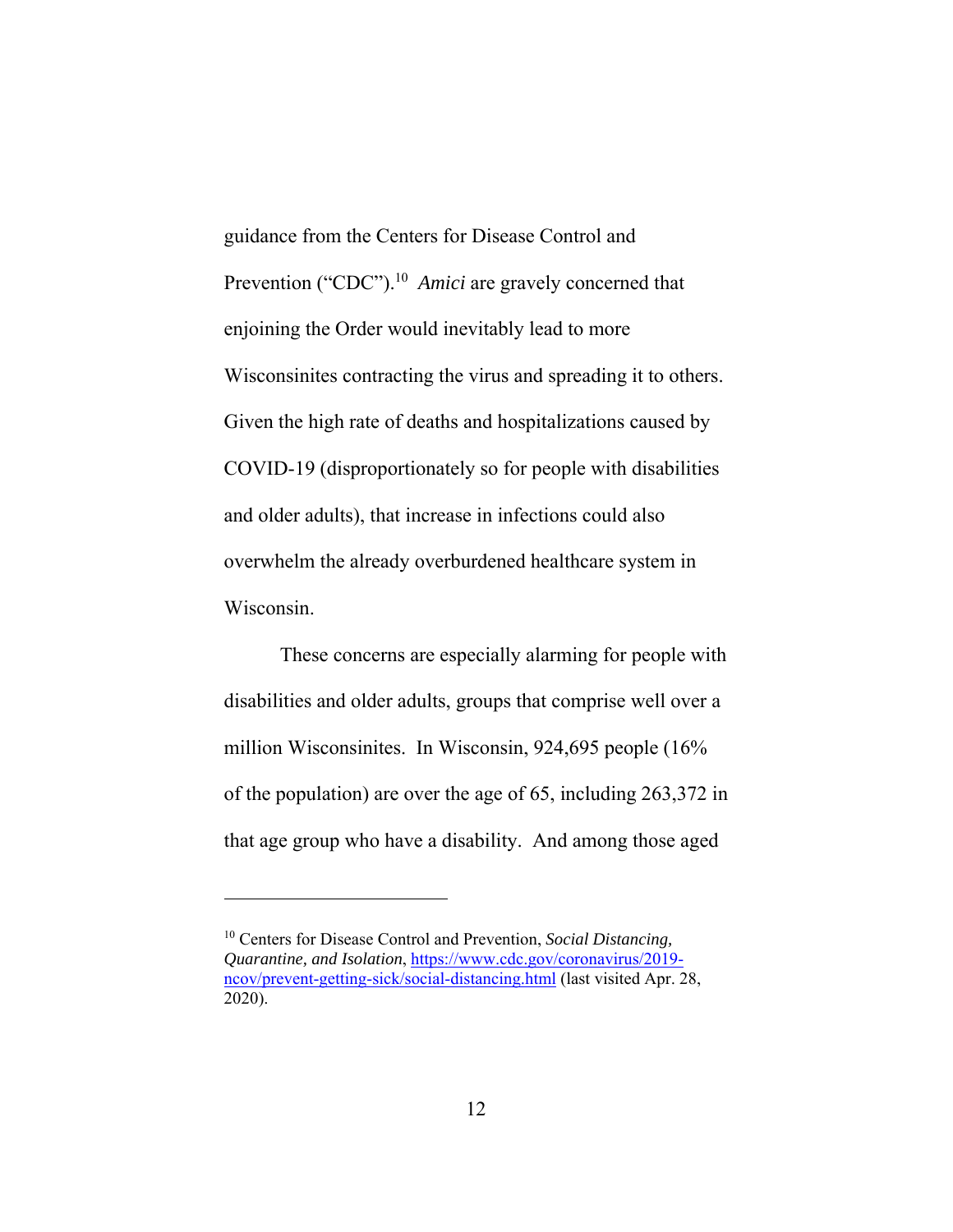18-64 in Wisconsin, an additional 341,121 individuals have a disability.<sup>11</sup>

People who fall into one or both of these groups face substantially greater risks to their lives and health from the COVID-19 pandemic, for several reasons.

# **A. People with Disabilities and Older Adults Are at Greater Risk of Serious Complications and Death if Exposed to COVID-19.**

Older adults face such risks due to their age alone—

indeed, eight out of ten persons who died due to COVID-19

in the United States have been adults age 65 and older.<sup>12</sup>

People with disabilities at any age also are at greater

risk. A recent study found, for example, that the COVID-19

fatality rate for people with intellectual and developmental

<sup>11</sup> Wisconsin Department of Health Services, *Demographics of Aging in Wisconsin*, https://www.dhs.wisconsin.gov/aging/demographics.htm (last visited Apr. 28, 2020).

<sup>12</sup> Centers for Disease Control and Prevention, *Older Adults*, https://www.cdc.gov/coronavirus/2019-ncov/need-extraprecautions/older-adults.html (last visited Apr. 28, 2020).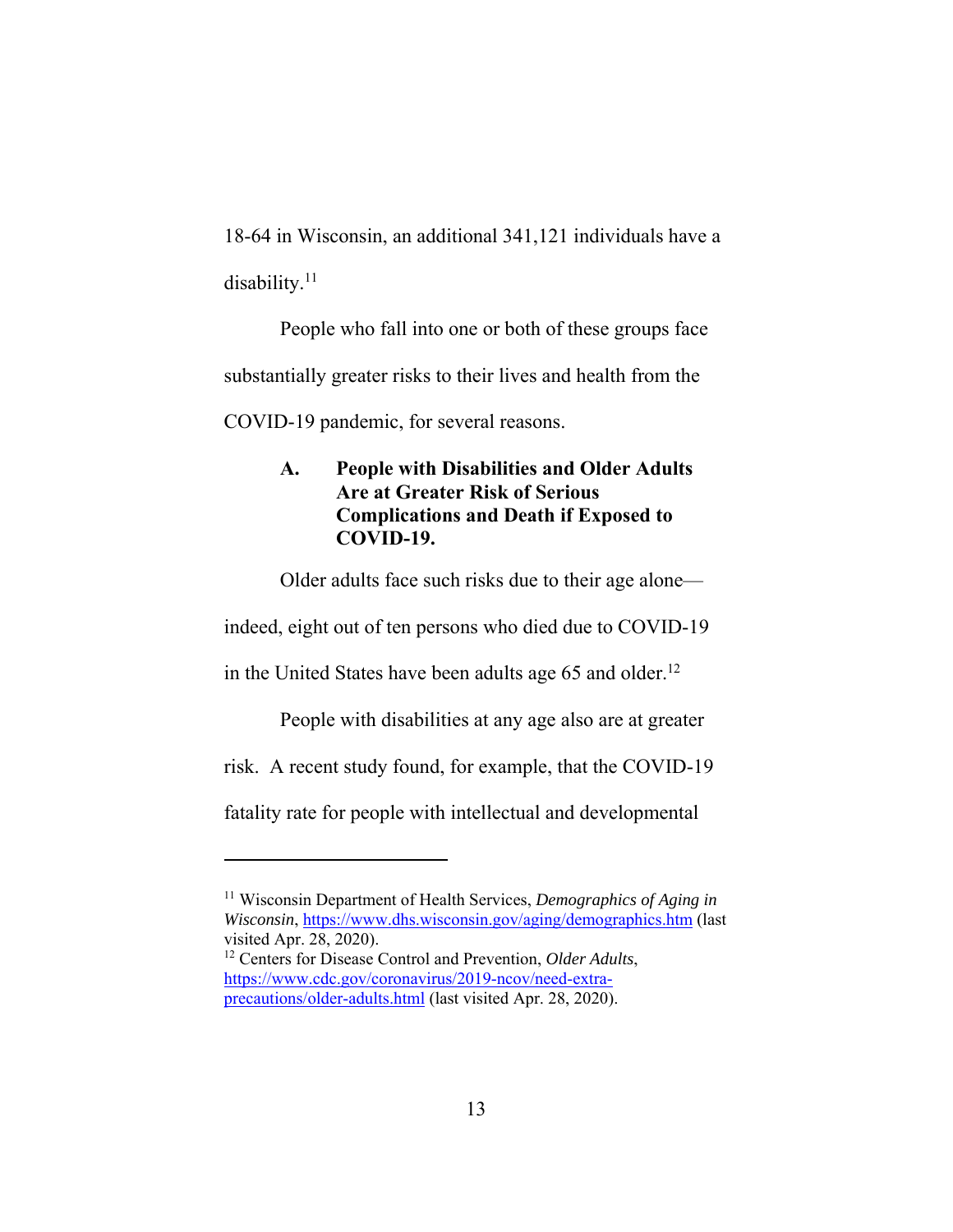disabilities ("I/DD") was far higher than that of the general population.13 People with mobility, sensory, and mental disabilities are more likely to have additional underlying health conditions that leave them vulnerable to COVID-19, such as heart disease, stroke, diabetes, or cancer.<sup>14</sup>

Across Wisconsin, older adults and people with

disabilities (as well as their loved ones) are afraid that if the

spread of COVID-19 is not controlled, they will not be able to

survive.<sup>15</sup> These fears unfortunately are well-founded based

<sup>13</sup> Dalton Stevens & Scott D. Landes, *Potential Impacts of COVID-19 on Individuals with Intellectual and Developmental Disability: A Call for Accurate Cause of Death Reporting*, Lerner Center for Public Health Promotion (Apr. 14, 2020),

https://lernercenter.syr.edu/2020/04/14/potential-impacts-of-covid-19 on-individuals-with-intellectual-and-developmental-disability-a-call-foraccurate-cause-of-death-reporting. 14 Centers for Disease Control and Prevention, *People with Disabilities*,

https://www.cdc.gov/coronavirus/2019-ncov/need-extra-

precautions/people-with-disabilities.html (last visited Apr. 28, 2020) 15 Survival Coalition of Wisconsin Disability Organizations, *Press* 

*Packet: COVID-19 impact on people with disabilities & older adults*, http://www.survivalcoalitionwi.org/wp-

content/uploads/2020/04/SurvivalCoalition\_PressPacket\_COVIDsurvey\_ 042220-1.pdf (last visited Apr. 28, 2020).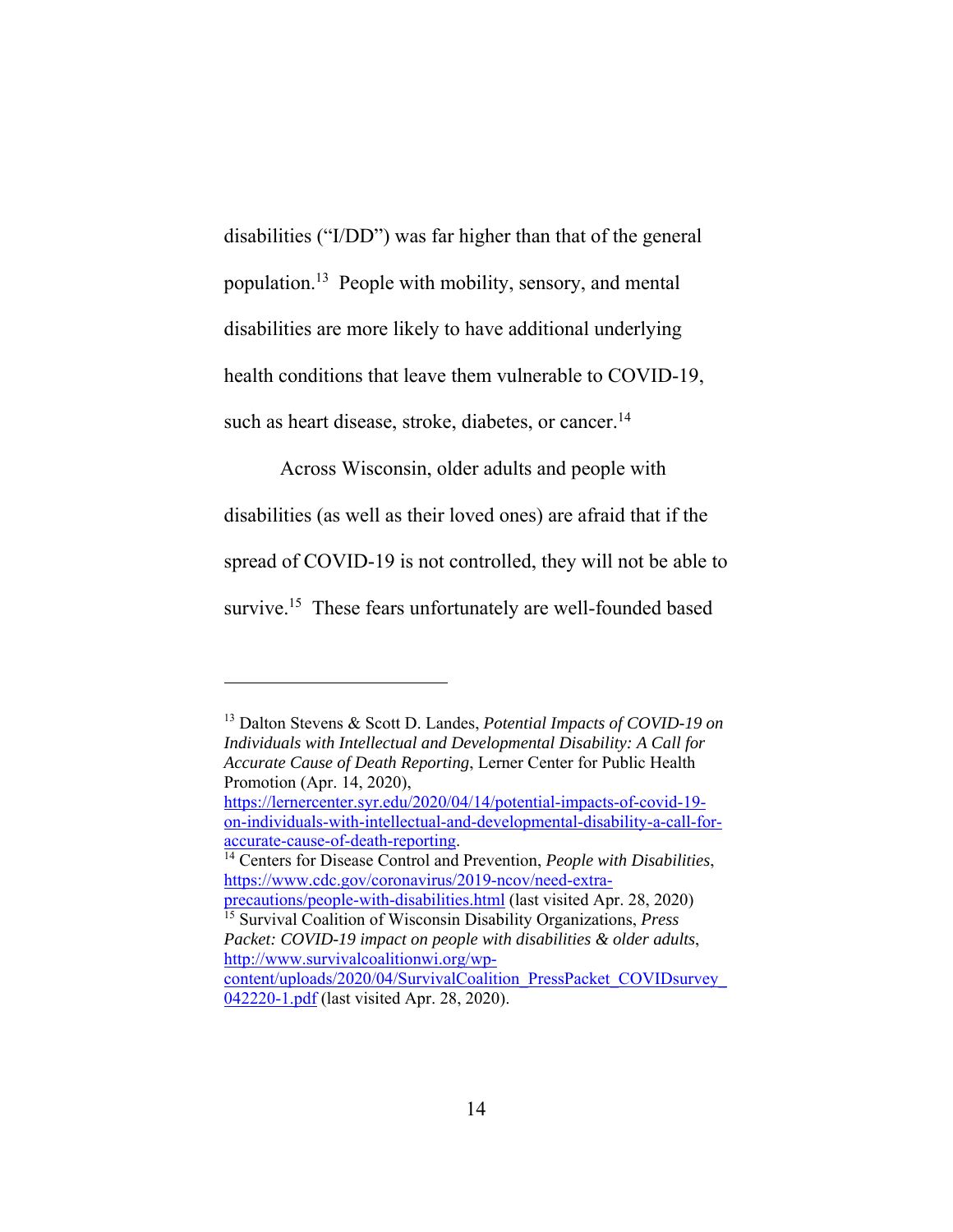on the available research and data regarding COVID-19, and they deserve serious consideration in the equitable analysis.

For example, Houa of Dane County is concerned that her brother Xue, who has a developmental disability, may be "extremely hard" to care for if he gets COVID-19 because he tends to be resistant to treatment: "I know he would try to remove . . . a mask or ventilator so I am very fearful for his health and safety." Maureen of Sheboygan County expressed her anxiety about underlying conditions: "I am missing half my right lung, breathing for me is always difficult. I am in self isolation as if I catch COVID-19 I will likely not survive." Susan of Eau Claire County is concerned about her daughter Katie, who has Down syndrome and autism: "We worry about what would happen to her if we got sick or if she got sick and had to go to the hospital with one of us."16

<sup>16</sup> The Arc Wisconsin, *People with Disabilities Statewide Share their COVID-19 stories* (Apr. 21, 2020), https://arcwi.org/2020/04/21/join-us-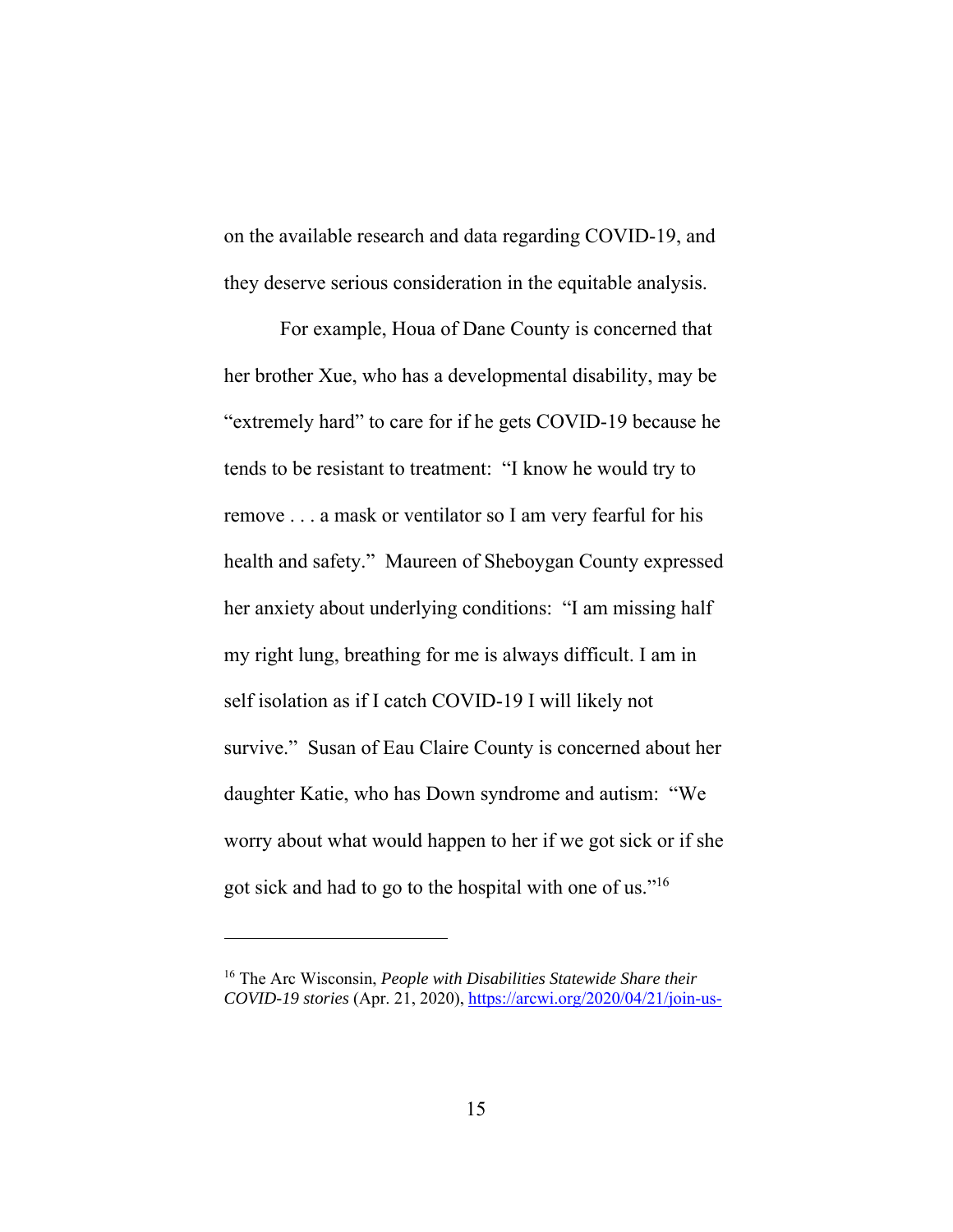## **B. Congregate Settings Put People with Disabilities and Older Adults at Greater Risk.**

Many people with disabilities and older adults also are at greater risk because they live in congregate settings—for example, group homes, nursing homes, intermediate care facilities, or psychiatric facilities—that have seen rampant spread of COVID-19 and a disproportionate number of deaths.

Congregate settings such as these can be particularly dangerous places during a pandemic because they contain large numbers of vulnerable people in a setting where social distancing is nearly impossible. The Administrator of the U.S. Centers for Medicare and Medicaid Services recently stated that nursing homes in particular "have been ground

thursday-as-people-with-disabilities-statewide-share-their-covid-19 stories.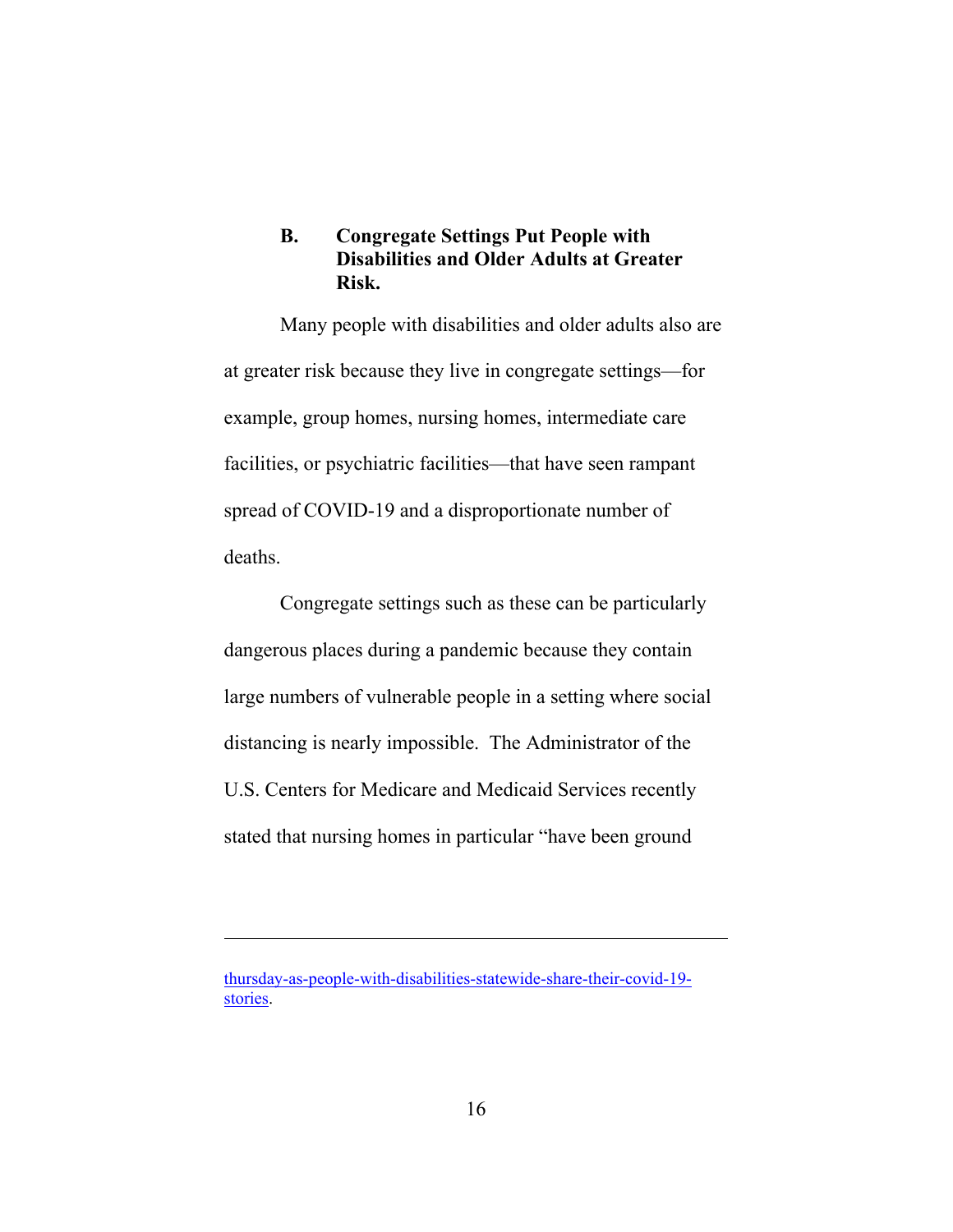zero for COVID-19."17 Indeed, on the national level roughly a fifth of the deaths from COVID-19 have been tied to nursing homes or other long-term care facilities.<sup>18</sup> The problem is frequently exacerbated by the scarcity of testing and PPE in these facilities, as well as by inadequate staff training.19 These issues will only worsen if the Order is enjoined and staff members and visitors coming into and out of the facilities experience far greater risk of infection in the wider community, with potentially deadly consequences when they return to the facilities, leading to entirely new outbreaks. Enjoining the Order may mean that visitor restrictions currently in place at these facilities will also be lifted, allowing for more rampant spread.

<sup>17</sup> Centers for Medicare & Medicaid Services, *Trump Administration Announces New Nursing Homes COVID-19 Transparency Effort* (Apr. 19, 2020), https://www.cms.gov/newsroom/press-releases/trumpadministration-announces-new-nursing-homes-covid-19-transparencyeffort. 18 Farah Stockman *et al.*, *'They're Death Pits': Virus Claims at Least* 

*<sup>7,000</sup> Lives in U.S. Nursing Homes*, N.Y. Times (Apr. 17, 2020). <sup>19</sup> *Id.*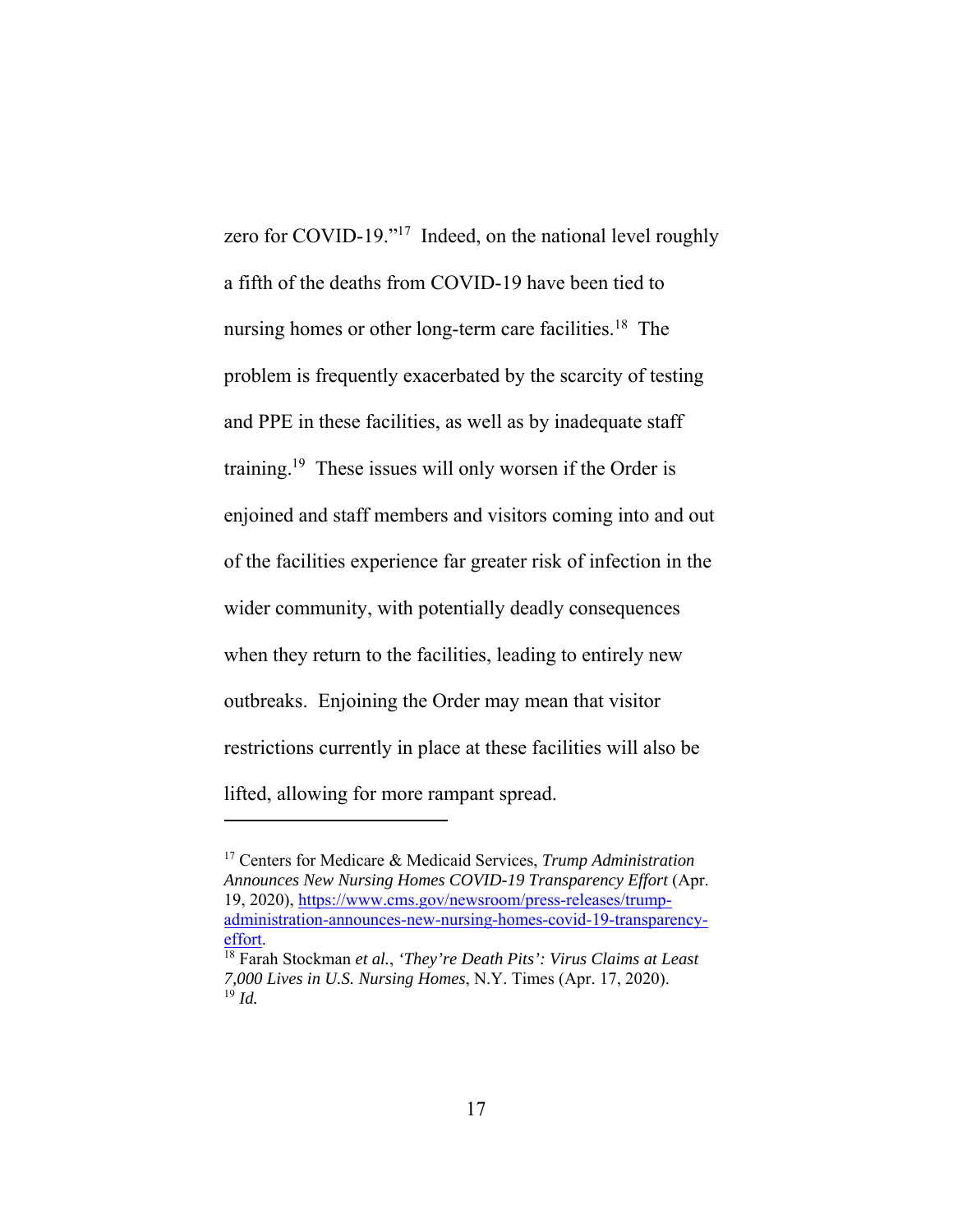The problems facing individuals in congregate settings are not limited to nursing homes. Similar COVID-19 outbreaks have been reported in Intermediate Care Facilities for Individuals with Intellectual Disabilities ("ICFs"), including in Illinois (where the outbreak has been so significant that the National Guard was called in), $20$ Massachusetts (where nearly half of the residents in a stateoperated ICF are infected), $^{21}$  and several other states. The same is true for psychiatric facilities in numerous states.<sup>22</sup> In New York, where COVID-19 has been most widespread, nearly a fifth of patients at one psychiatric hospital were

 $\overline{a}$ 

21 Kevin Rothstein, *Nearly half of developmentally disabled at state home infected with coronavirus*, ABC-WCVB (Apr. 17, 2020), https://www.wcvb.com/article/nearly-half-of-developmentally-disabled-<br>at-state-home-in-massachusetts-infected-with-coronavirus/32178605.

 $\frac{22}{21}$  Kit Ramgopal, *Coronavirus in a psychiatric hospital: 'It's the worst of all worlds'*, NBC News (Apr. 17, 2020), https://www.nbcnews.com/health/mental-health/coronavirus-psychiatric-

<sup>20</sup> Zak Koeske, *Illinois National Guard activated for COVID-19 response at Park Forest developmental center with more than 100 cases*, Chicago Tribune (Apr. 17, 2020).

hospital-it-s-worst-all-worlds-n1184266.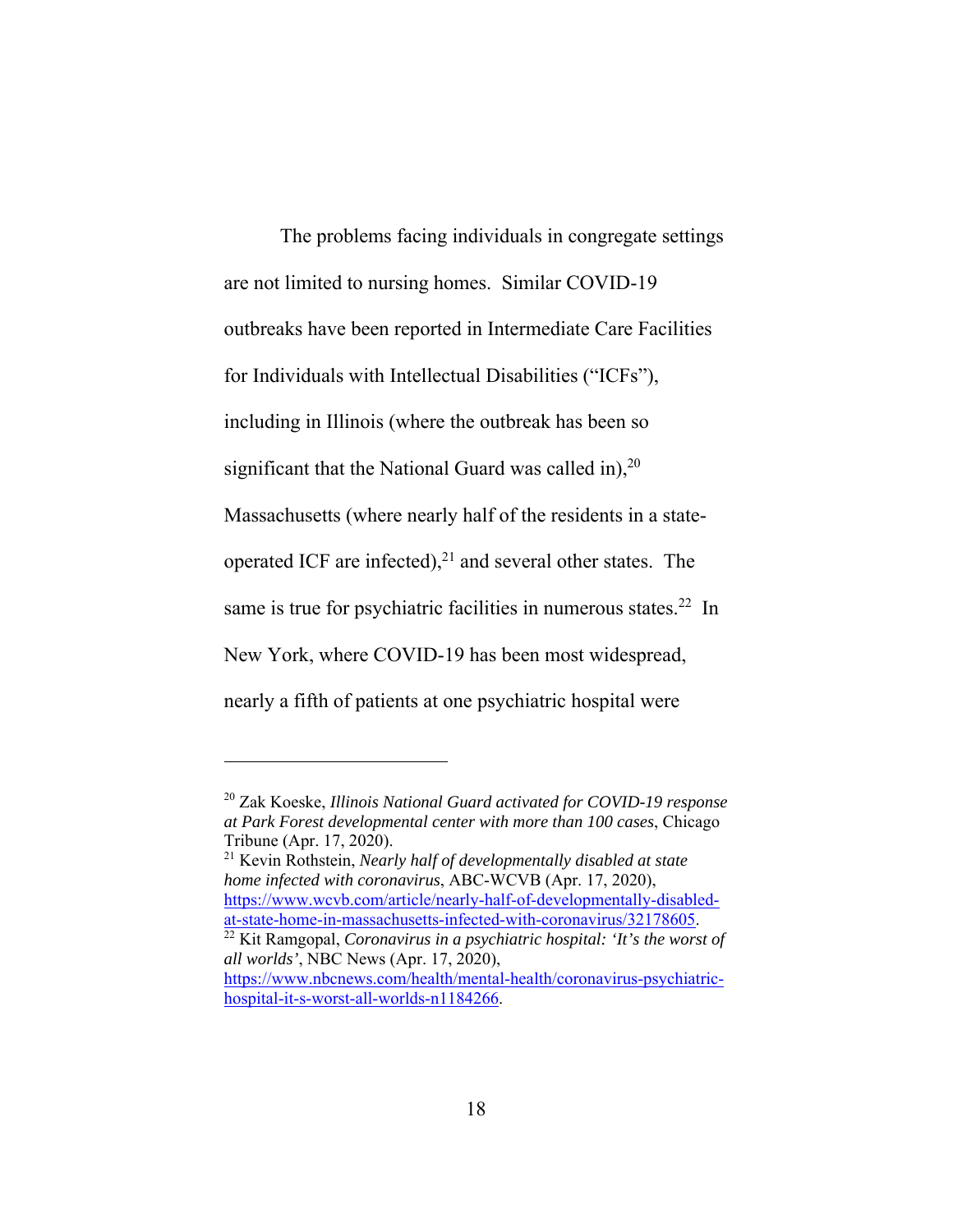either confirmed or suspected COVID-19 cases.<sup>23</sup> Similar problems exist at group homes as well: One study found that residents of such facilities were five times more likely than the general population to develop, and to die from, COVID-19.24

These dangers are very real for many families in Wisconsin. There are 373 nursing homes in this State, with more than 29,000 beds. In addition, there are approximately 4,000 assisted living facilities, which include adult family homes, adult day cares, community-based residential facilities and residential care apartment complexes.25 Wisconsin also has 12 psychiatric hospitals.<sup>26</sup> Congregate settings (including

<sup>23</sup> *See* Danny Hakim, *'They Want to Forget Us': Psychiatric Hospital Workers Feel Exposed*, N.Y. Times (Apr. 24, 2020).

<sup>24</sup> Danny Hakim, *'It's Hit Our Front Door': Homes for the Disabled See a Surge of Covid-19*, N.Y. Times (Apr. 8, 2020).

<sup>25</sup> Daphne Chen & Rory Linnane, *Wisconsin officials won't say which nursing homes have been infected by coronavirus. For families, 'the anxiety is enormous,'* Milwaukee Journal Sentinel (Apr. 20, 2020). 26 Substance Abuse and Mental Health Services Administration, *National Mental Health Services Survey (N-MHSS): 2018* at 102 (Oct. 2019),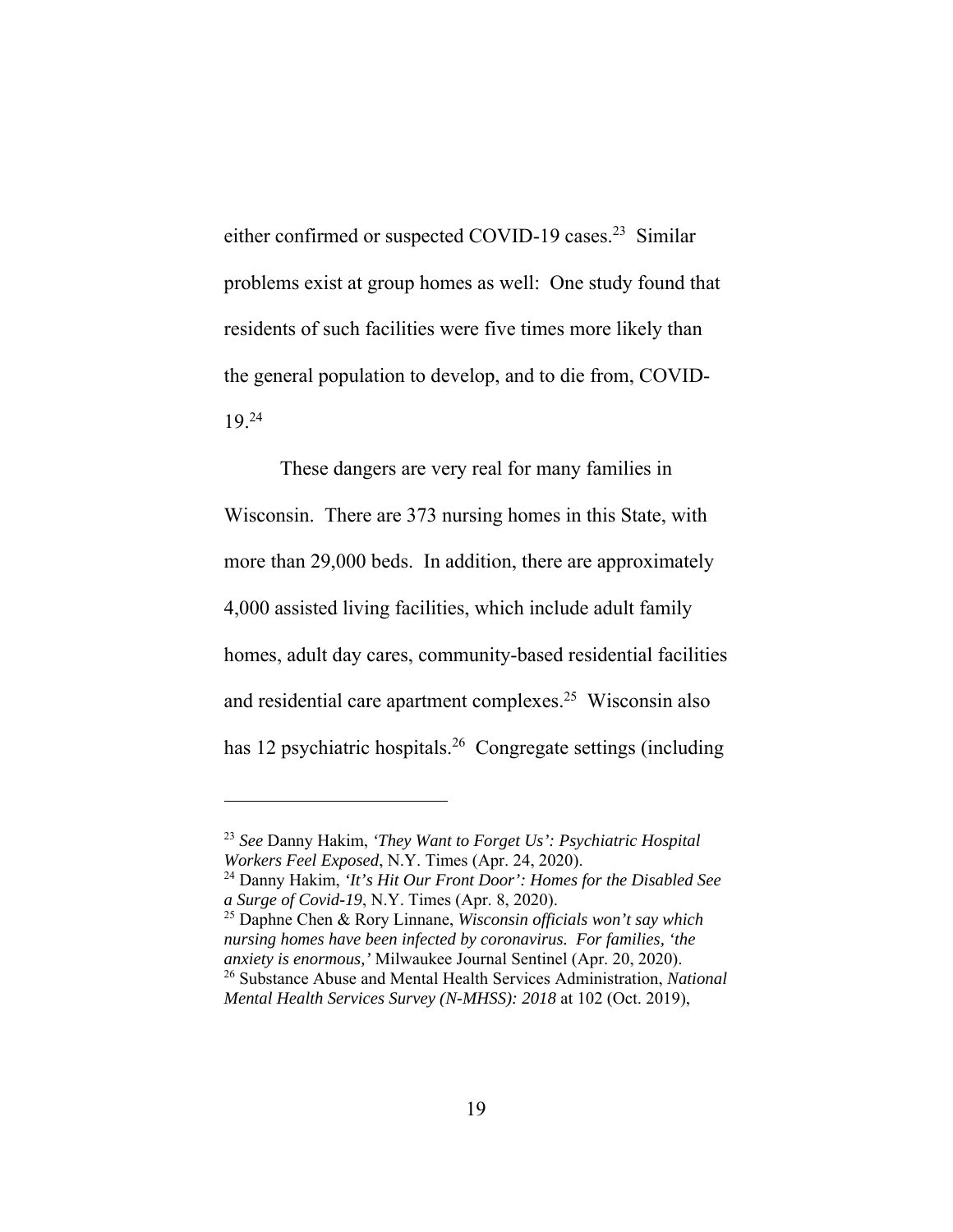group homes and larger intermediate care facilities) served 3,625 Wisconsinites with  $I/DD<sup>27</sup>$  There have been hundreds of infections and at least 79 deaths from COVID-19 at such facilities.28

Families who have aging loved ones or loved ones with disabilities in these facilities report that "the anxiety" regarding the COVID-19 situation there "is enormous."29 Dan from Eau Claire County has noted: "I am [orally] nonverbal and need 24/7 care and support. . . . I worry if any of my [ICF] staff become ill that they will not be able to be with me." Charlotte from Dunn County stated: "I have Down syndrome and dementia, I require my [ICF] staff to help me

https://www.samhsa.gov/data/sites/default/files/cbhsq-reports/NMHSS-2018.pdf.

<sup>27</sup> *See* National Residential Information Systems Project, *RISP Profile FY*  2016: Wisconsin (updated Feb. 14, 2018), https://risp.umn.edu/state-profiles.

<sup>&</sup>lt;sup>28</sup> *See, e.g.*, Daphne Chen & Rory Linnane, *Wisconsin reports* 79 *coronavirus deaths in nursing homes and other group facilities, but numbers still incomplete*, Milwaukee Journal Sentinel (Apr. 22, 2020). 29 Daphne Chen & Rory Linnane, *supra* note 25.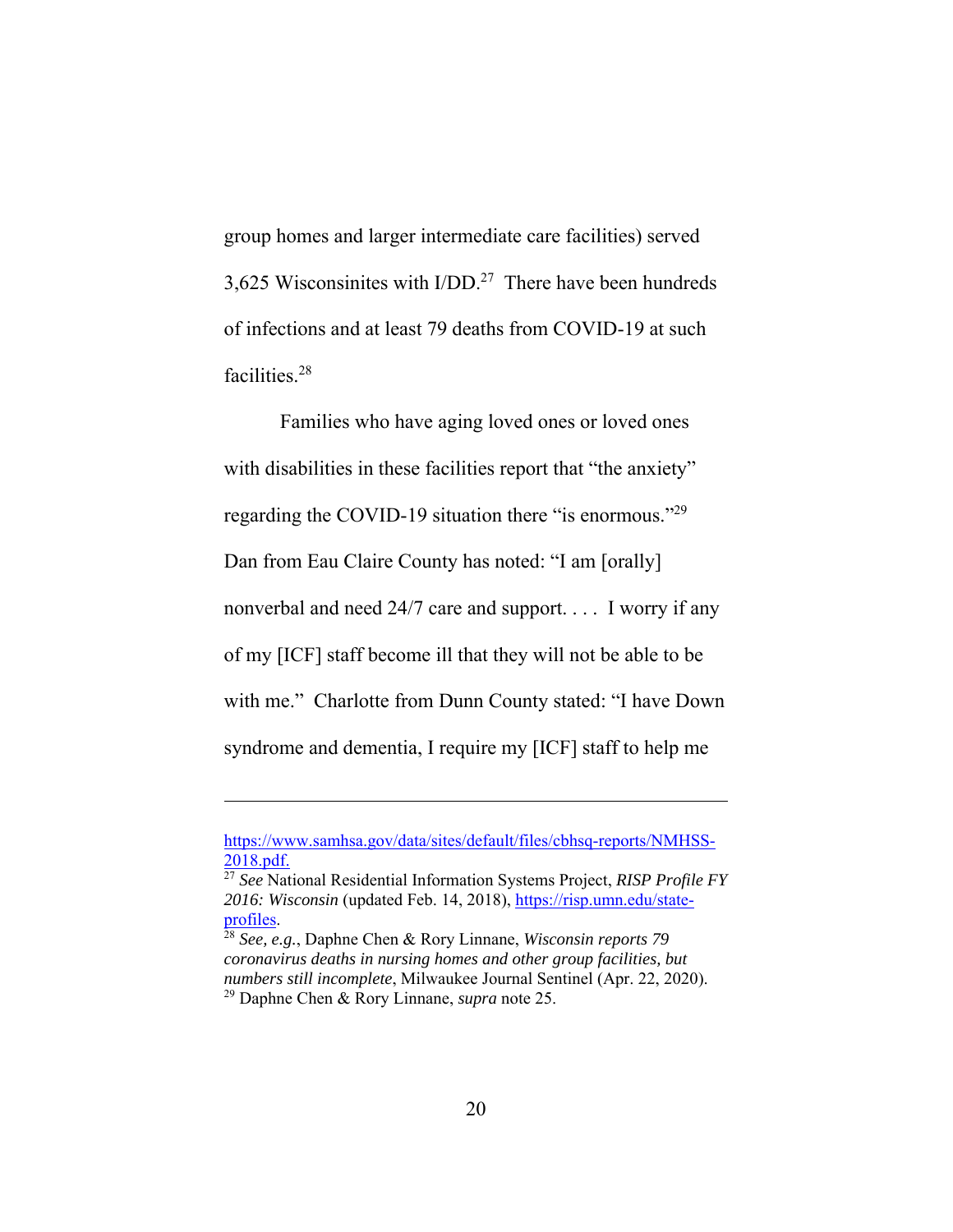with bathing, dressing, and helping in the bathroom. I am scared that with the lack of PPE my staff will be unable to help me."30

### **C. PPE Shortages Increase Risks for People with Disabilities, Older Adults, and their Support Staff.**

People with disabilities and older adults in both congregate and community-based settings also are at greater risk because they often have extensive interaction with a workforce that supports them in their daily lives—including direct-support professionals, personal care assistants, and social workers—and that has had trouble accessing sufficient PPE. The nationwide shortage of PPE has been so severe that adequate supplies often are not available even for hospital workers, let alone non-medical personnel.<sup>31</sup> This shortage

<sup>30</sup> The Arc Wisconsin, *supra* note 16.

<sup>31</sup> Zoe Schlanger, *Begging for Thermometers, Body Bags, and Gowns: U.S. Health Care Workers are Dangerously Ill-Equipped to Fight*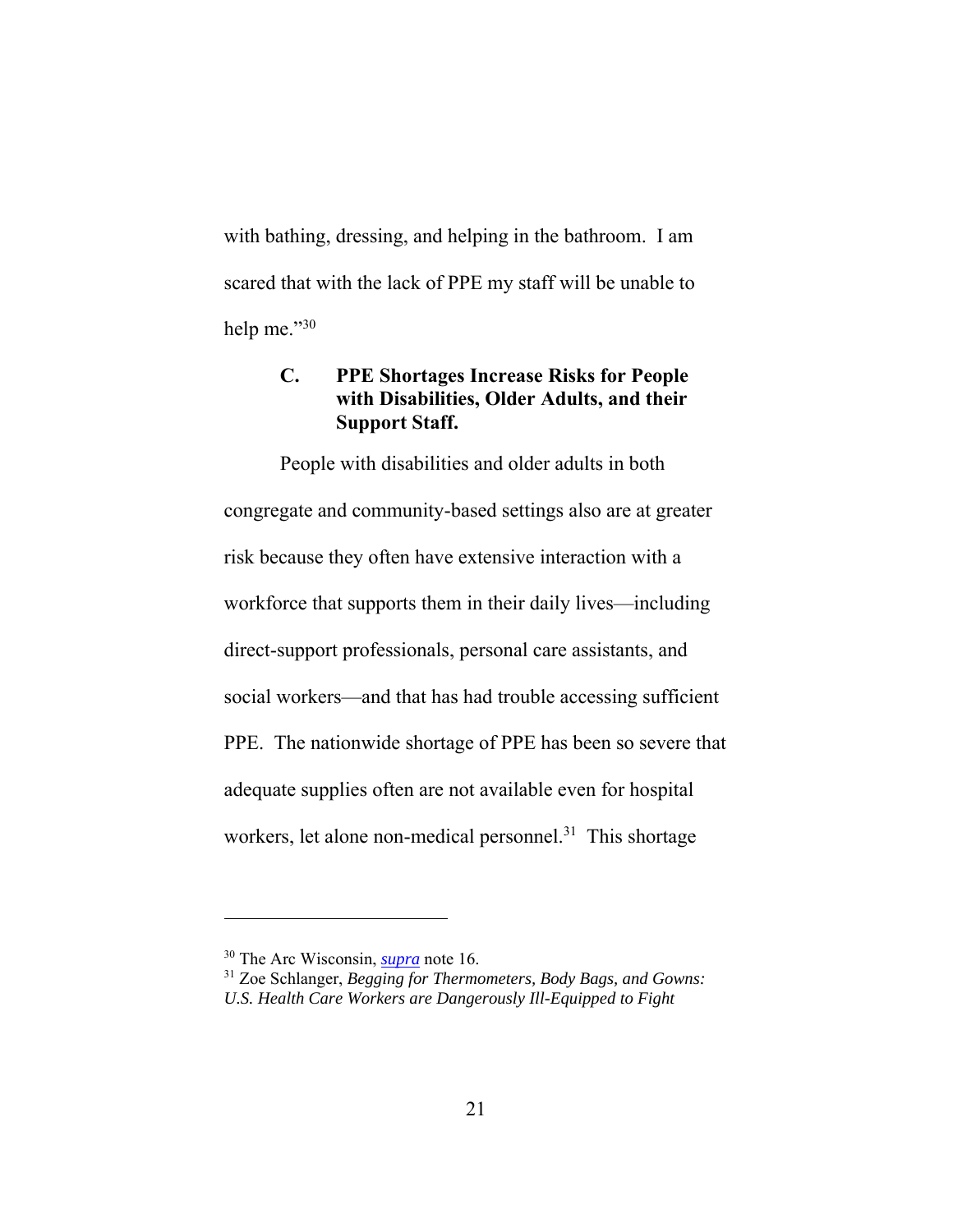will only become more severe if measures to restrict the spread of COVID-19 are enjoined, leading to increased spread of the virus in the community at large and, thereby, creating greater risks for people who depend on such personnel (as well as the personnel themselves) to provide necessary supports for daily life.

Wisconsin already is facing significant challenges in acquiring sufficient PPE. Roughly a third of this State's hospitals have a week's worth or less of critical supplies like masks and gowns.32 That number is substantially higher in some parts of the state, such as the North Central region,

*COVID-19*, TIME (Apr. 20, 2020),<br>https://time.com/5823983/coronavirus-ppe-shortage. <sup>32</sup> Wisconsin Hospital Association, *COVID-19 Situational Awareness Update*, https://www.wha.org/COVID19Update (last visited Apr. 28, 2020).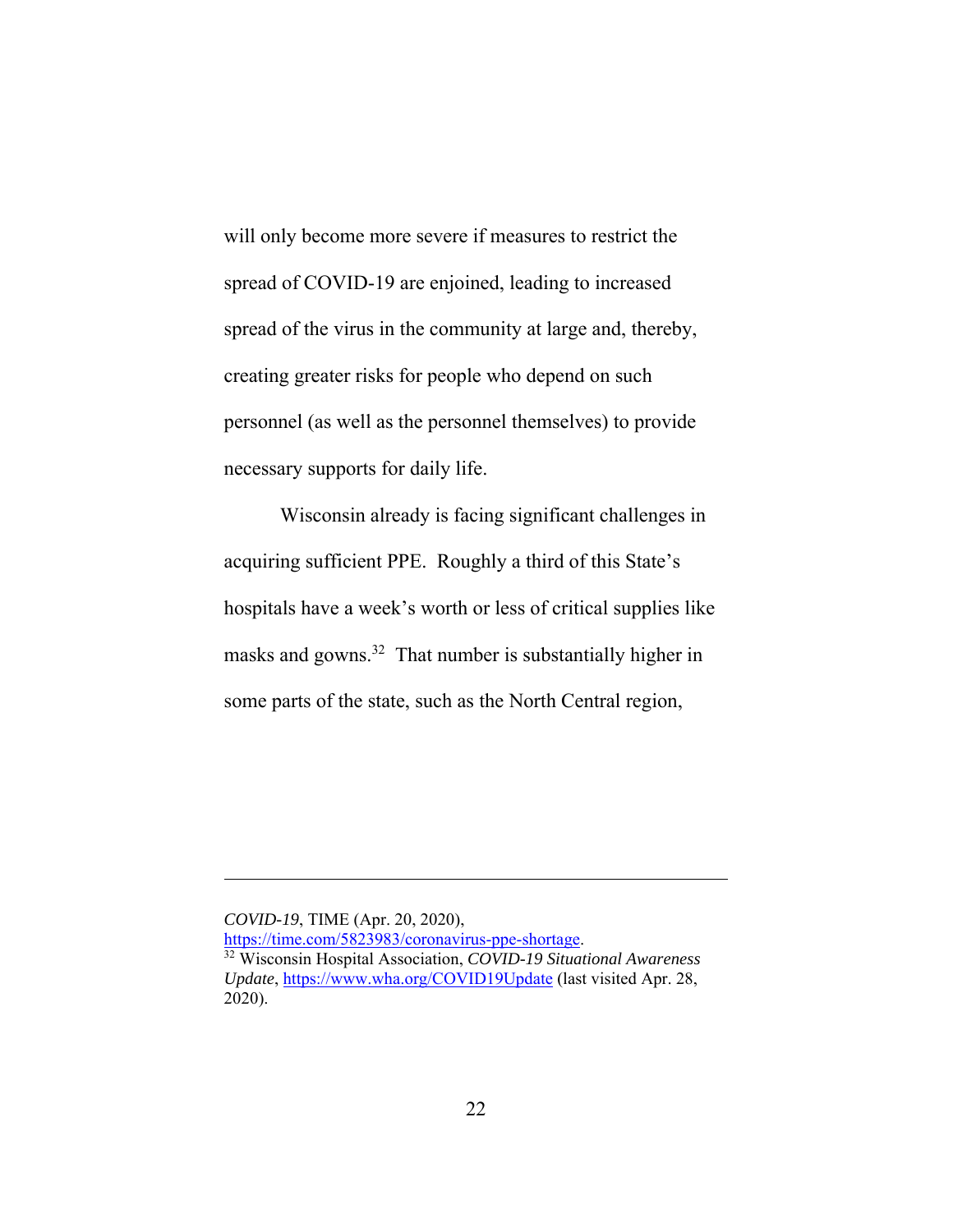where more than half of hospitals are running out of such supplies.<sup>33</sup>

The difficulty hospitals face in acquiring these critical supplies is only greater for the home healthcare and support services on which people with disabilities and older adults rely. As one employee of a home health agency explained last week, "home health care is left at the bottom of the totem pole," with the result that older adults and people with disabilities are cared for by staff that daily faces potential COVID-19 exposure with no protection.<sup>34</sup> And if staff members at a nursing home or home health service do not have adequate PPE, "they're generating COVID-19 patients who are coming to the hospital."<sup>35</sup>

<sup>33</sup> *See* Megan Stringer, *Aspirus says its PPE stock will last 'beyond 30 days' as supplies run low across Wisconsin*, Wausau Daily Herald (Apr. 17, 2020). 34 Schlanger, *supra* note 31.

<sup>35</sup> *Id.*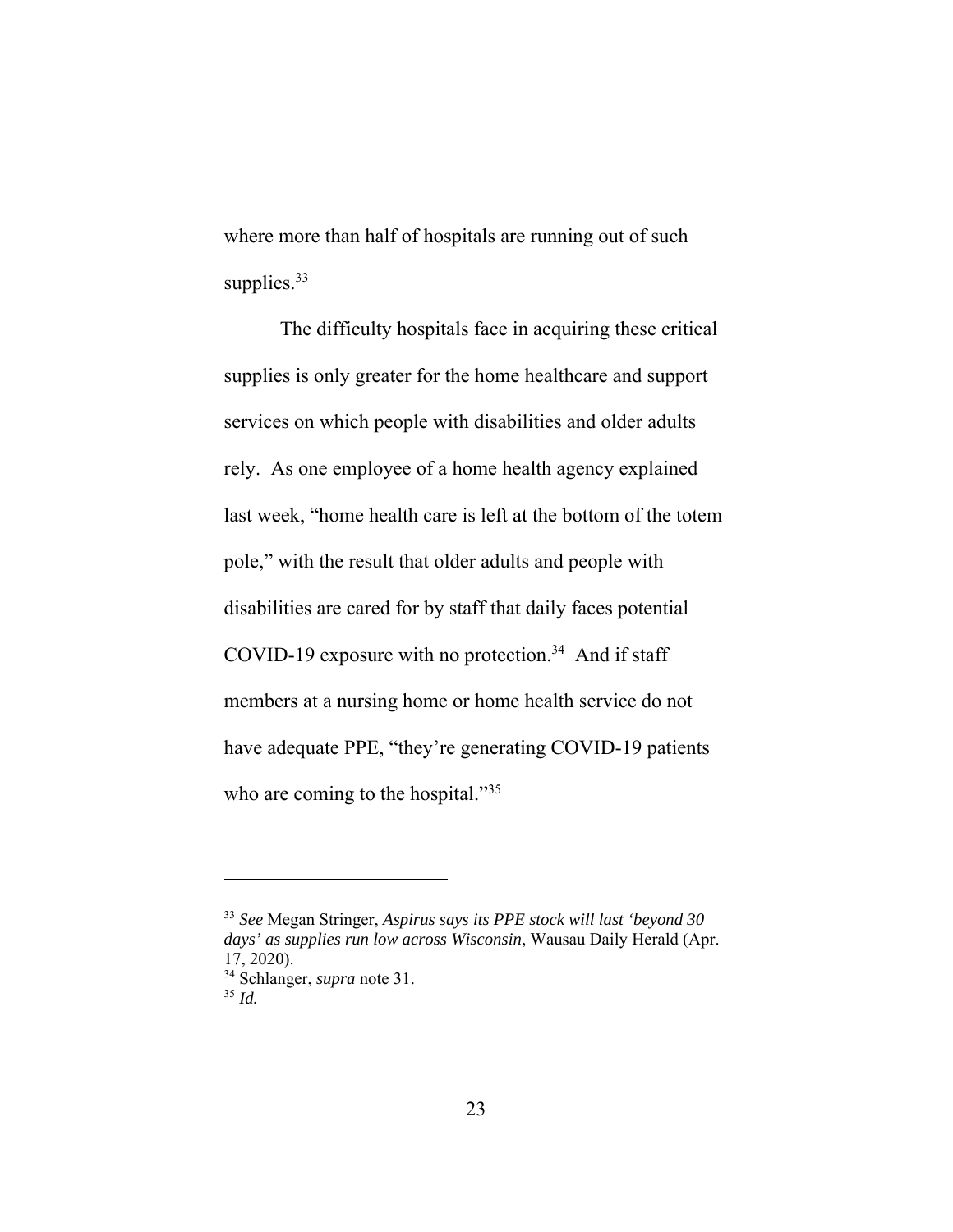This problem poses a serious health risk in Wisconsin, where more than 85,000 people rely on in-home personal care, home health, and similar services to stay in their own homes and out of hospitals and nursing homes.<sup>36</sup> If more of these support staff are infected with the virus—as is inevitable if stay-at-home measures are lifted—people with disabilities and older adults who rely on their support will be placed at greater risk of being infected. Additionally, without access to these critical supports, individuals with disabilities and older adults with high support needs currently living on their own or in smaller community-based settings may need to be placed in a congregate facility for care which, in turn, only further increases their risk of contracting the virus.

Robin of Dane County notes that she is "very frustrated and scared" because her "caregivers don't even

<sup>36</sup> Survival Coalition of Wisconsin Disability Organizations, *supra* note 15.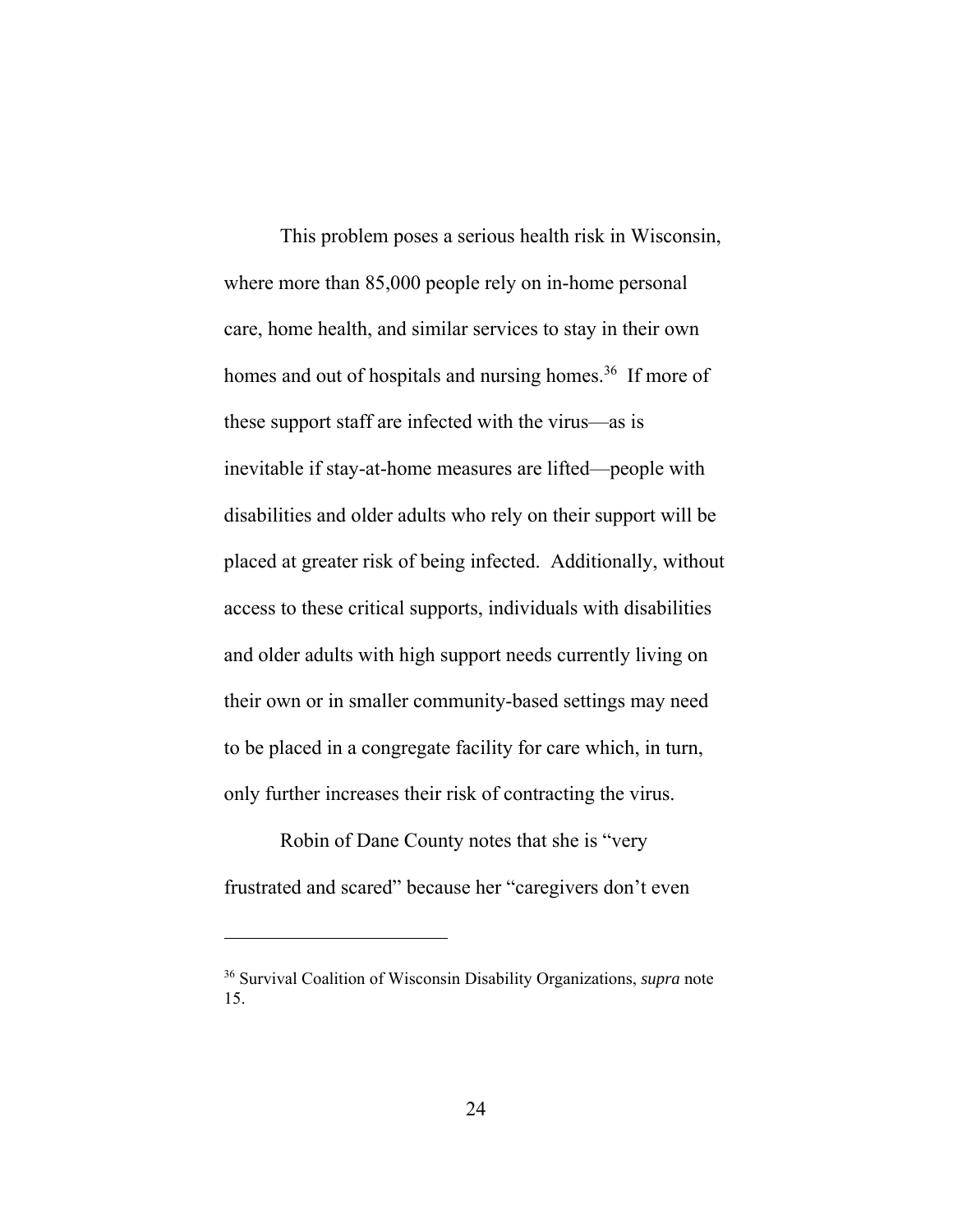have masks to wear" and she is at very high risk because of her disability: "I need 24-hour care and I live by myself. I have no family – no back up plan if someone didn't show up." Tim of Outagamie County has used a ventilator "24/7" since 2004 and expressed concerns: "I have a tracheotomy in my throat that the ventilator attaches to. That has to be changed once a month or I can get life threatening infections. Right now, I can't get any replacements. . . . My home health agency is having problems getting gloves. Any medical procedures require the use of gloves. Without them, certain procedures are not getting done that will lead to a whole host of other potentially dangerous problems." Maria of Rock County is concerned for her son with asthma: "I fear both for my son's health and the health of his support persons. Support persons are also frontliners who have had close contact with other high risk people in his apartment complex."37

<sup>37</sup> The Arc Wisconsin, *supra* note 16.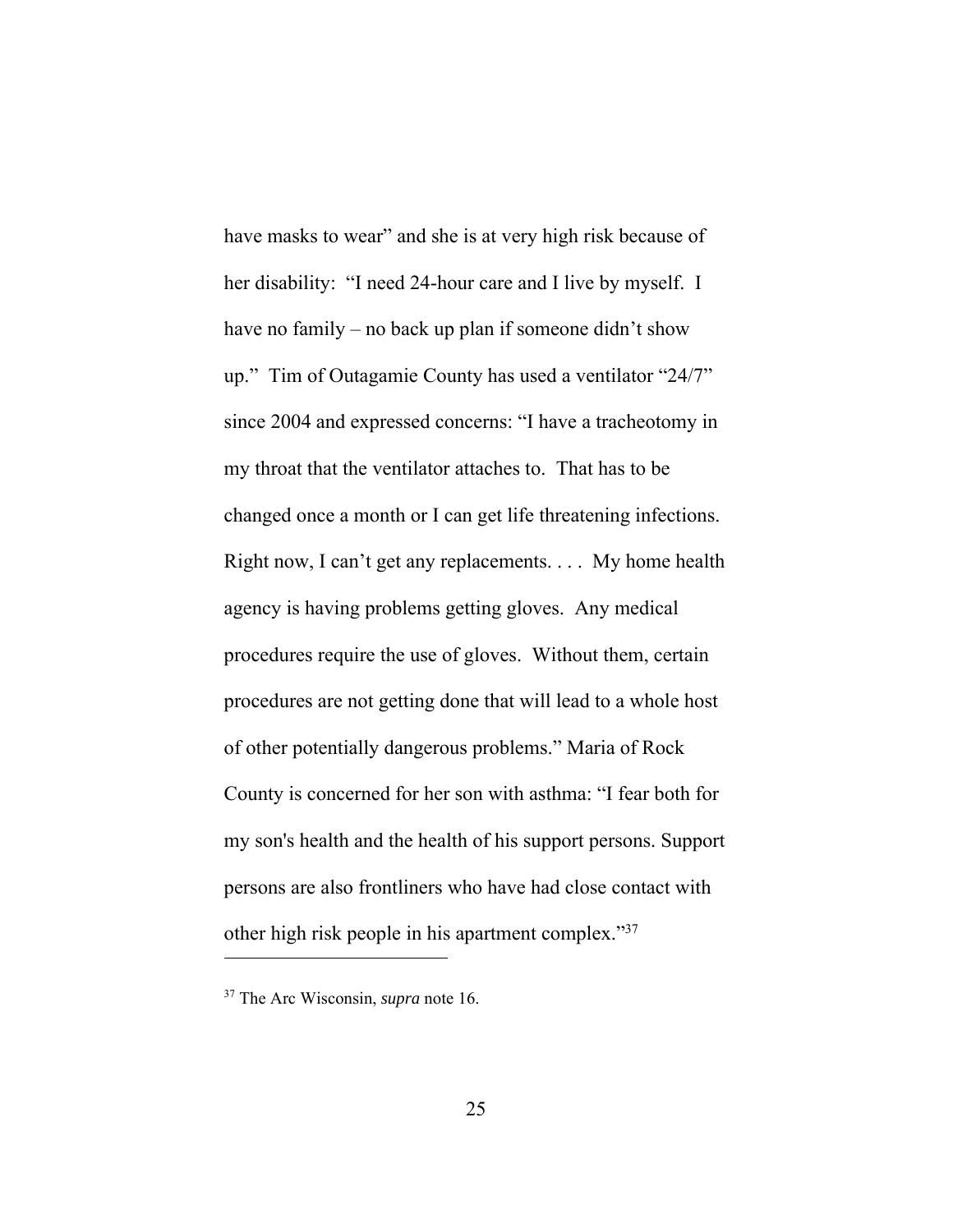### **D. People with Disabilities and Older Adults Are at Greater Risk of Experiencing Discrimination in Medical Care.**

People with disabilities and older adults also are at greater risk of experiencing discrimination in medical care if the increased spread of COVID-19—inevitable if the Order is enjoined—leads to rationing of health care due to shortages of medical equipment, like ventilators, or personnel.

Rationing plans proposed in some states, including Wisconsin, have raised concerns that people with disabilities or older adults may face particular difficulties accessing equal care.38 These concerns are rooted in a long history of discrimination against people with disabilities in the American healthcare system.<sup>39</sup>

<sup>38</sup> *See, e.g.*, Elaine Godfrey, *Americans With Disabilities are Terrified*, The Atlantic (Apr. 3, 2020), https://www.theatlantic.com/politics/archive/2020/04/people-disabilities-<br>worry-they-wont-get-treatment/609355. <sup>39</sup> See, e.g., Pauline W. Chen, *Disability and Discrimination at the* 

*Doctor's Office*, N.Y. Times (May 23, 2013).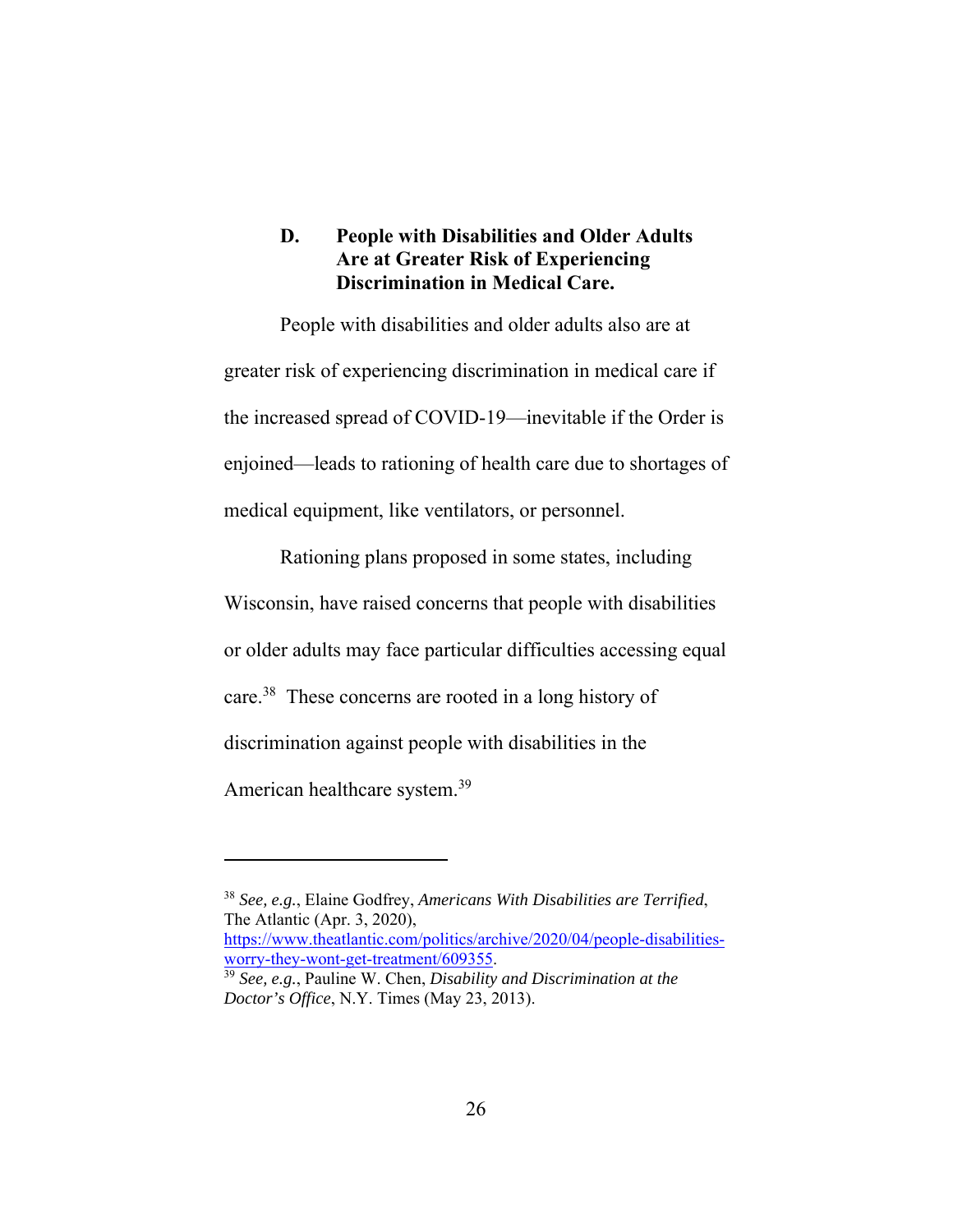While COVID-19 has not yet overwhelmed Wisconsin hospitals to the point that they have had to implement rationing, state officials have begun to develop rationing guidelines in case shortages in life-saving technology do occur.40 As many of the *amici* have argued to state officials, such guidelines must not discriminate against persons with disabilities and older adults.<sup>41</sup> But avoiding the need to make difficult rationing decisions is in the best interest of all Wisconsinites and supports the need for state officials to take appropriate measures in advance to ensure that such a desperate situation never develops in Wisconsin hospitals.

*Amici* have seen firsthand the worries that the specter of rationing causes for people with disabilities in Wisconsin.

<sup>40</sup> Shamane Mills, *State Officials Developing Guidelines for Scarce Medical Equipment*, Wisconsin Public Radio (Apr. 10, 2010), https://www.wpr.org/state-officials-developing-guidelines-scarce-

<sup>&</sup>lt;sup>41</sup> David Wahlberg, *Who should get ventilators? Group led by UW bioethicist helping state decide*, Wisconsin State Journal (Apr. 6, 2020).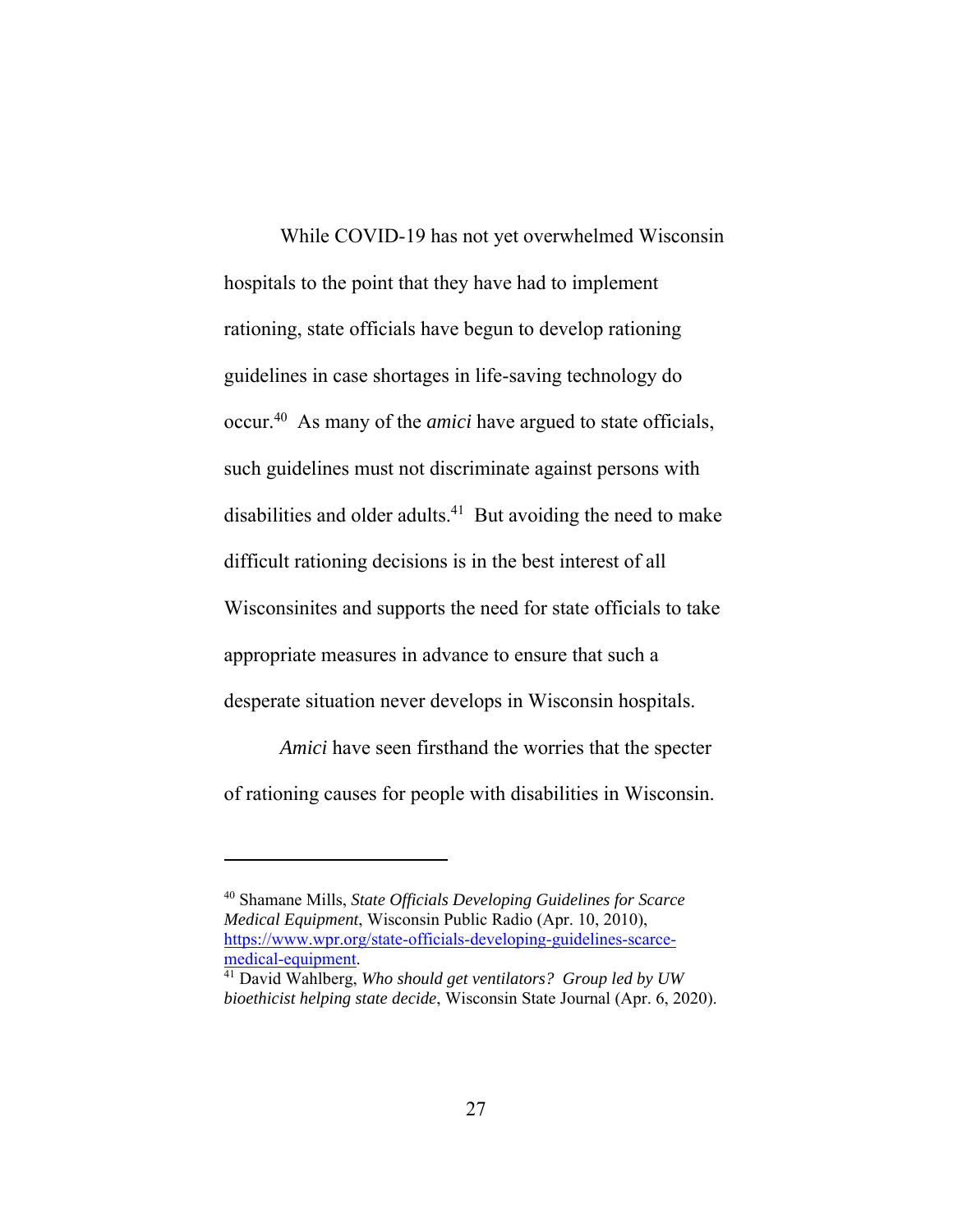Sara from Outagamie County expressed concern that she might not meet hospital criteria for a ventilator because of her age or disability.42 Jason and Julie from Eau Claire County stated that when it comes to medical issues, "[w]e already feel like we are third rate citizens and we are so worried we are going to be denied a ventilator if we test positive, because of our disabilities."43

# **E. People with Disabilities and Older Adults are at Greater Risk of Homelessness.**

Finally, people with disabilities and older adults also experience poverty and homelessness at far higher rates than the rest of the population, putting them at even greater risk for COVID-19 infection, especially if the Order is enjoined.

<sup>42</sup> The Arc Wisconsin, *supra* note 16. <sup>43</sup> *Id.*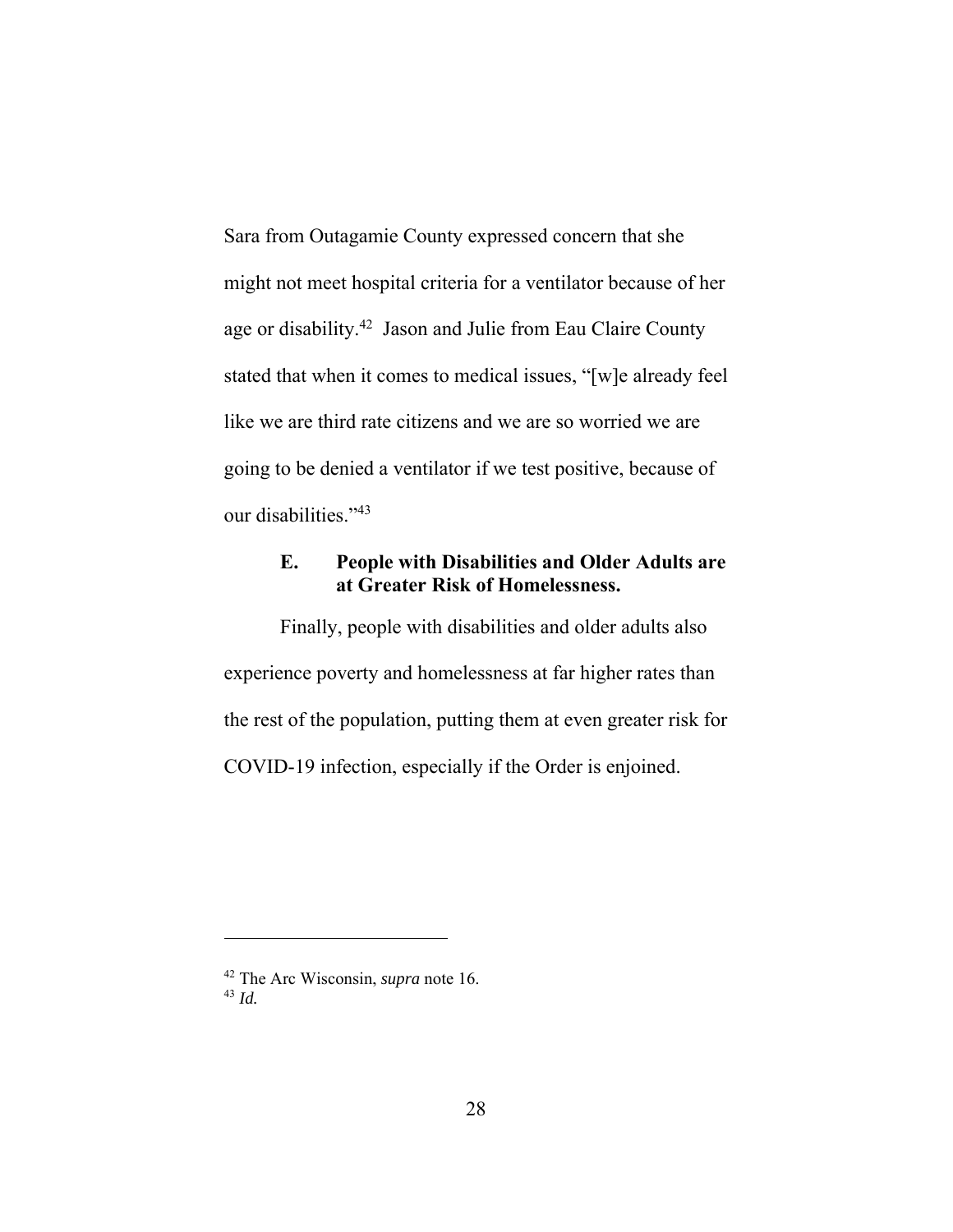The CDC recognizes homelessness as a risk factor for COVID-19 exposure.44 Nationally, 27 percent of people with disabilities live in poverty, compared to 12 percent of those without disabilities.<sup>45</sup> This poverty, combined with the crisis in housing affordability, often forces people with disabilities into homelessness in Wisconsin and elsewhere.<sup>46</sup>

In addition, people 50 and older make up more than 30 percent of the nation's homeless population and 45% of adults age 65 and older are "economically vulnerable" with incomes below 200% of the poverty threshold.47

44 Centers for Disease Control and Prevention, *People Experiencing Homelessness*, https://www.cdc.gov/coronavirus/2019-ncov/need-extraprecautions/homelessness.html (last visited Apr. 28, 2020).

https://disabilitycompendium.org/sites/default/files/user-

 $\overline{a}$ 

Disabilities 8, 43-45 (Dec. 2017),<br>http://www.tacinc.org/media/59493/priced-out-in-2016.pdf.

 $\frac{45}{45}$  Institute on Disability, 2019 Annual Report on People with Disabilities in America 15 (2020),

uploads/2019%20Annual%20Report%20---%20FINAL%20ALL.pdf 46 Gina Schaak *et al.*, Priced Out: The Housing Crisis for People With

 $\frac{47}{47}$  Simmons University, *Aging on the Streets: America's Growing Older Homeless Population* (Sept. 29, 2016),

https://socialwork.simmons.edu/blog/aging-on-the-streets-americasgrowing-older-homeless-population; *see also* Justice in Aging, *How to*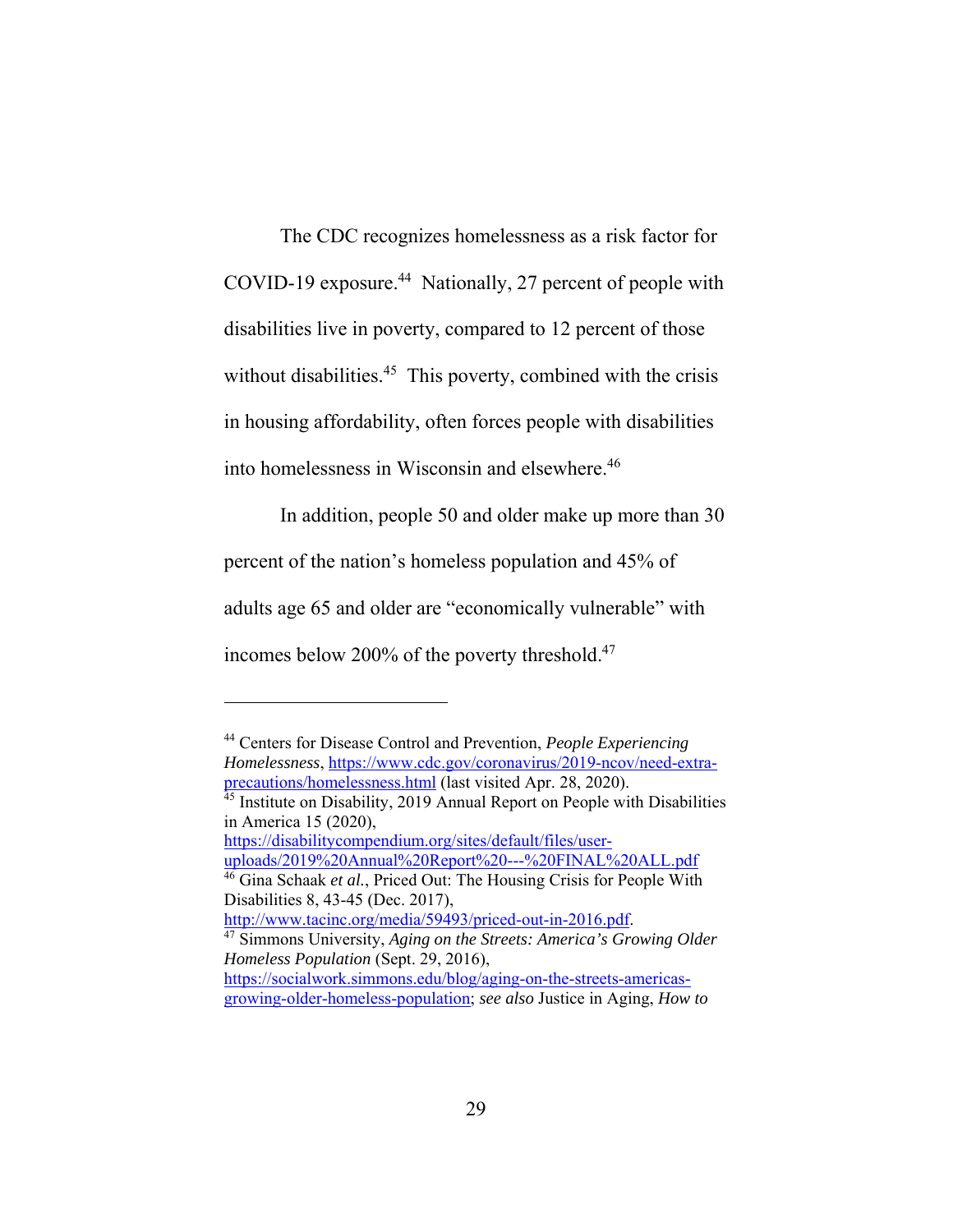Homelessness among older adults is increasing. The share of homeless individuals over 50 rose from 22.9 percent to 33.8 percent from 2007–2017. The number of people over 62 living in emergency shelters or transitional housing also rose by about 69 percent over the same decade.<sup>48</sup>

Homelessness, in turn, only further increases the risk that people with disabilities and older adults face from COVID-19, especially if the Order is enjoined. The Court should consider these harms in its analysis.

#### **CONCLUSION**

For the foregoing reasons, *amici* respectfully urge the Court to weigh heavily the risk to human life, particularly among people with disabilities and older adults, in balancing

*Prevent and End Homelessness Among Older Adults* (Apr. 2016), https://www.justiceinaging.org/wp-<br>content/uploads/2016/04/Homelessness-Older-Adults.pdf. <sup>48</sup> Joint Center for Housing Studies of Harvard University, *Housing America's Older Adults 2019*, https://www.jchs.harvard.edu/sites/default/files/Harvard\_JCHS\_Housing Americas Older Adults 2019.pdf.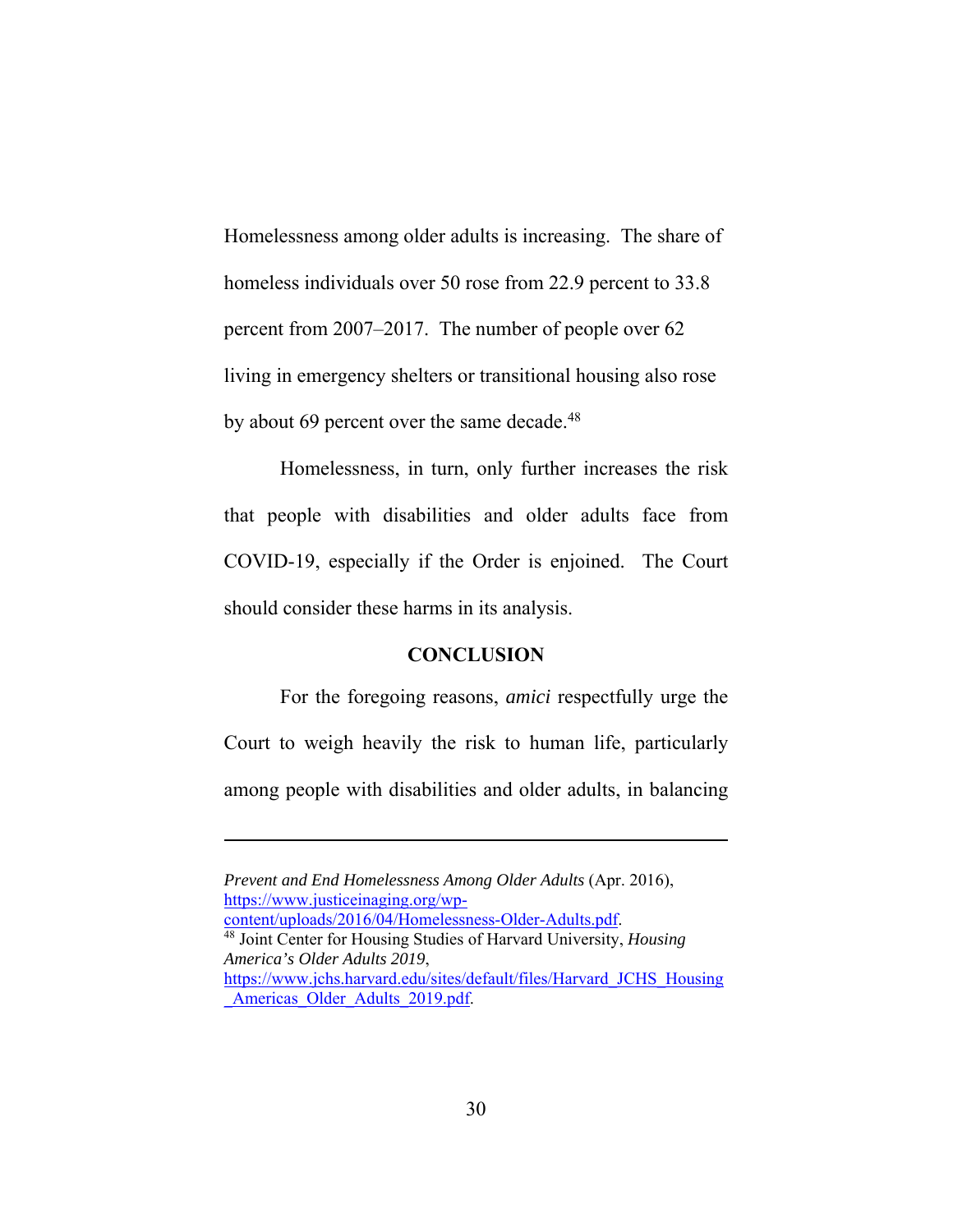the equities relevant to Petitioner's request for injunctive relief.

Respectfully submitted,

Date: April 29, 2020 /s/ Kristin M. Kerschensteiner

Elaine J. Goldenberg\* Brendan B. Gants\* Munger, Tolles & Olson LLP 1155 F Street NW, 7th Floor Washington, DC 20004 (202) 220-1100

Kristin M. Kerschensteiner *Counsel of Record*  State Bar No. 1035208 Disability Rights Wisconsin 131 W. Wilson St., Ste. 700 Madison, WI 53703 (608) 267-0214 Kitk@drwi.org

| Lauren C. Barnett*            | Shira W    |
|-------------------------------|------------|
| Munger, Tolles & Olson LLP    | The Arc    |
| 350 S. Grand Ave., 50th Floor | 1825 K     |
| Los Angeles, CA 90071         | Washing    |
| $(213) 683 - 9100$            | $(202)$ 53 |

'akschlag\* The Arc St. NW, Suite 1200 gton, DC 20006 34-3708

### *Counsel for Amici Curiae*

\* *Pro Hac Vice* Admission pending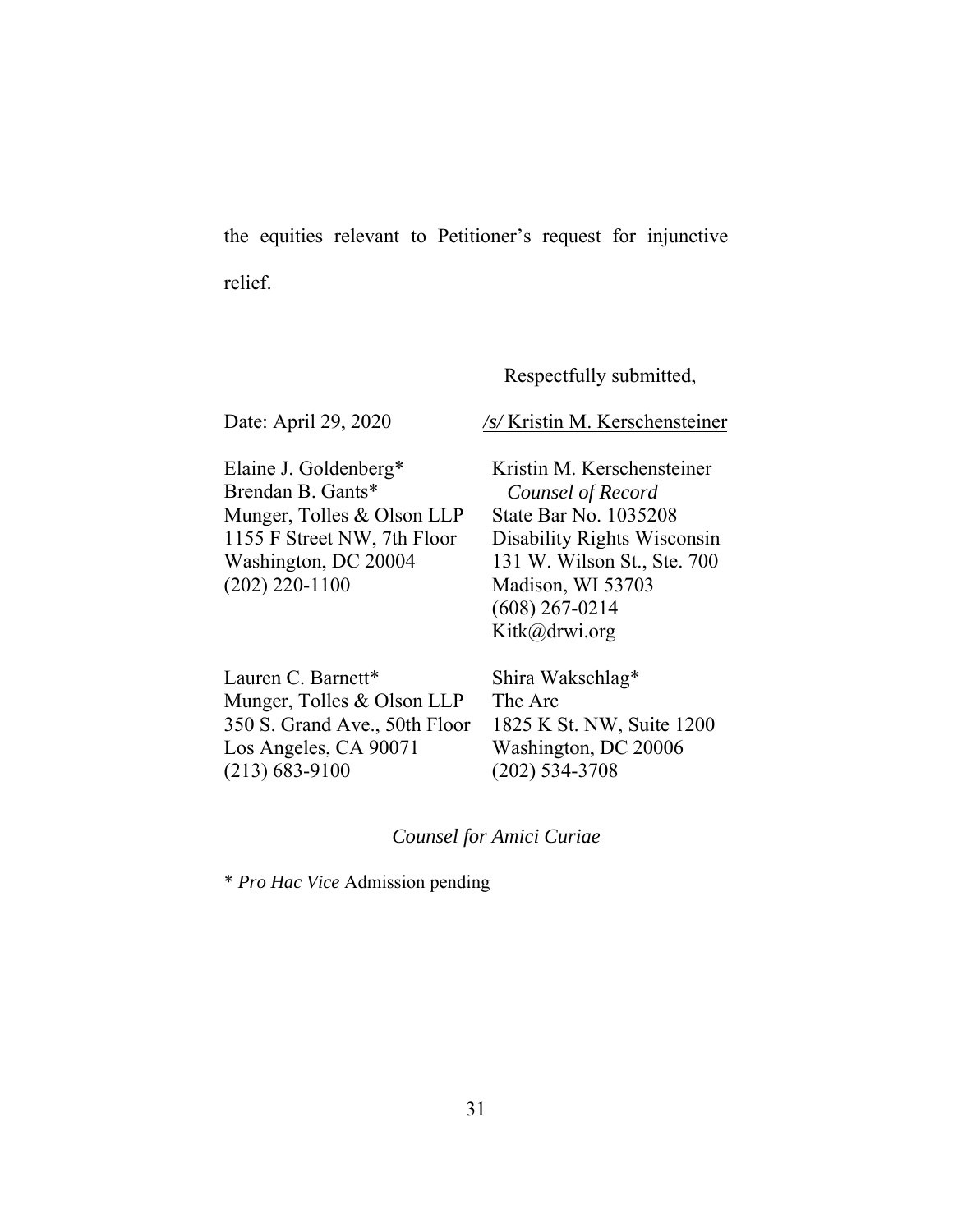### **CERTIFICATION OF COMPLIANCE WITH RULE 809.19(12)**

I hereby certify that:

I have submitted an electronic copy of this brief, which complies with the requirements of Wis. Stat. §809.19(12). I further certify that:

This electronic brief is identical in content and format to the printed form of the brief filed as of this date.

A copy of this certificate has been served with the paper copies of this brief filed with the Court and served upon the parties.

Dated this 29<sup>th</sup> day of April, 2020.

Electronically signed by KRISTIN M. KERSCHENSTEINER STATE BAR NO. 1035208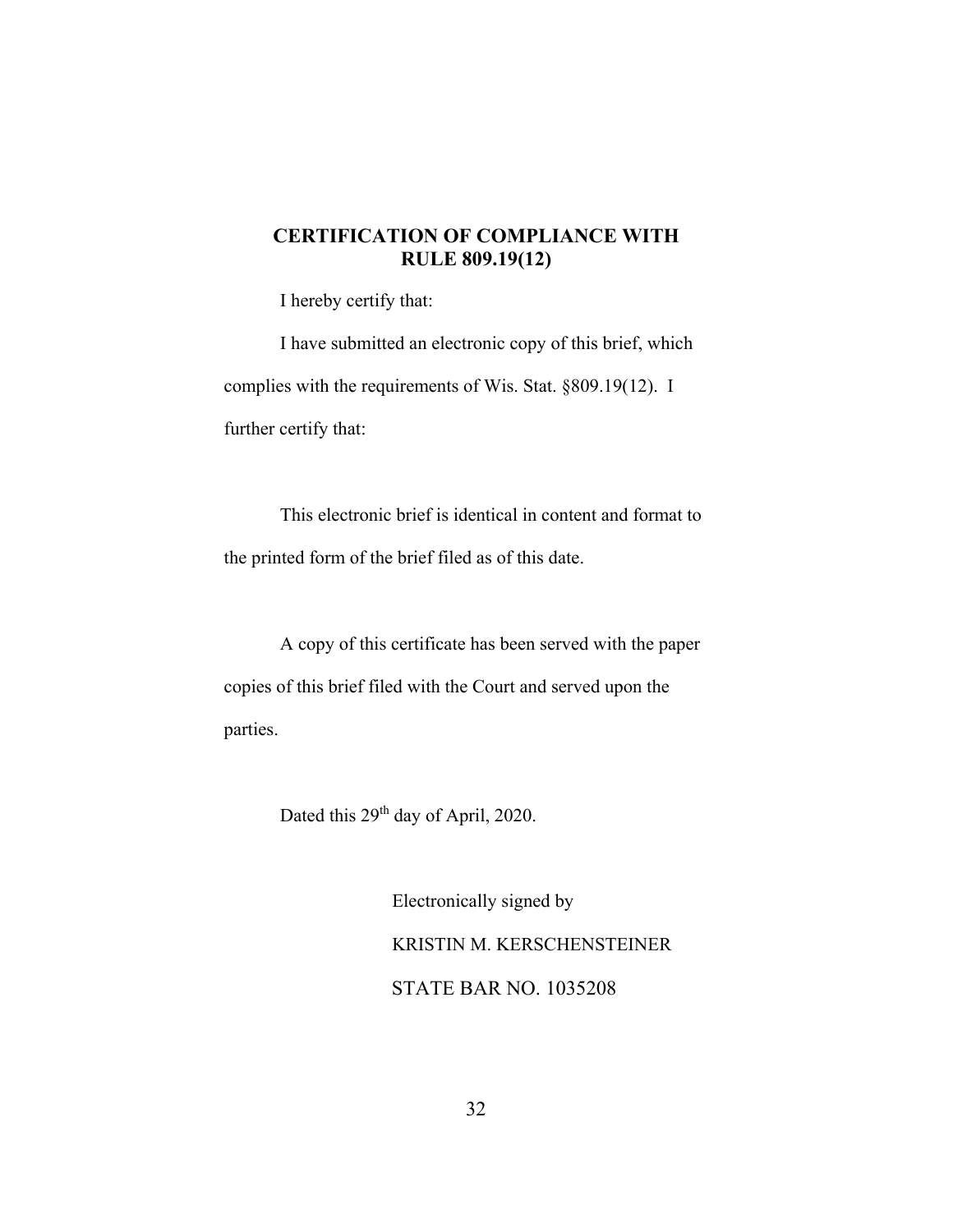### **CERTIFICATION OF COMPLIANCE WITH RULE 809.19(8)(B) AND (C)**

I hereby certify that this brief conforms to the Requirements of Wis. Stat. §§809.19(8)(b) and (c) for a brief produced with proportional serif font. The length of this brief is 4,389 words.

Dated this 29<sup>th</sup> day of April, 2020.

Electronically signed by KRISTIN M. KERSCHENSTEINER State Bar No. 1035208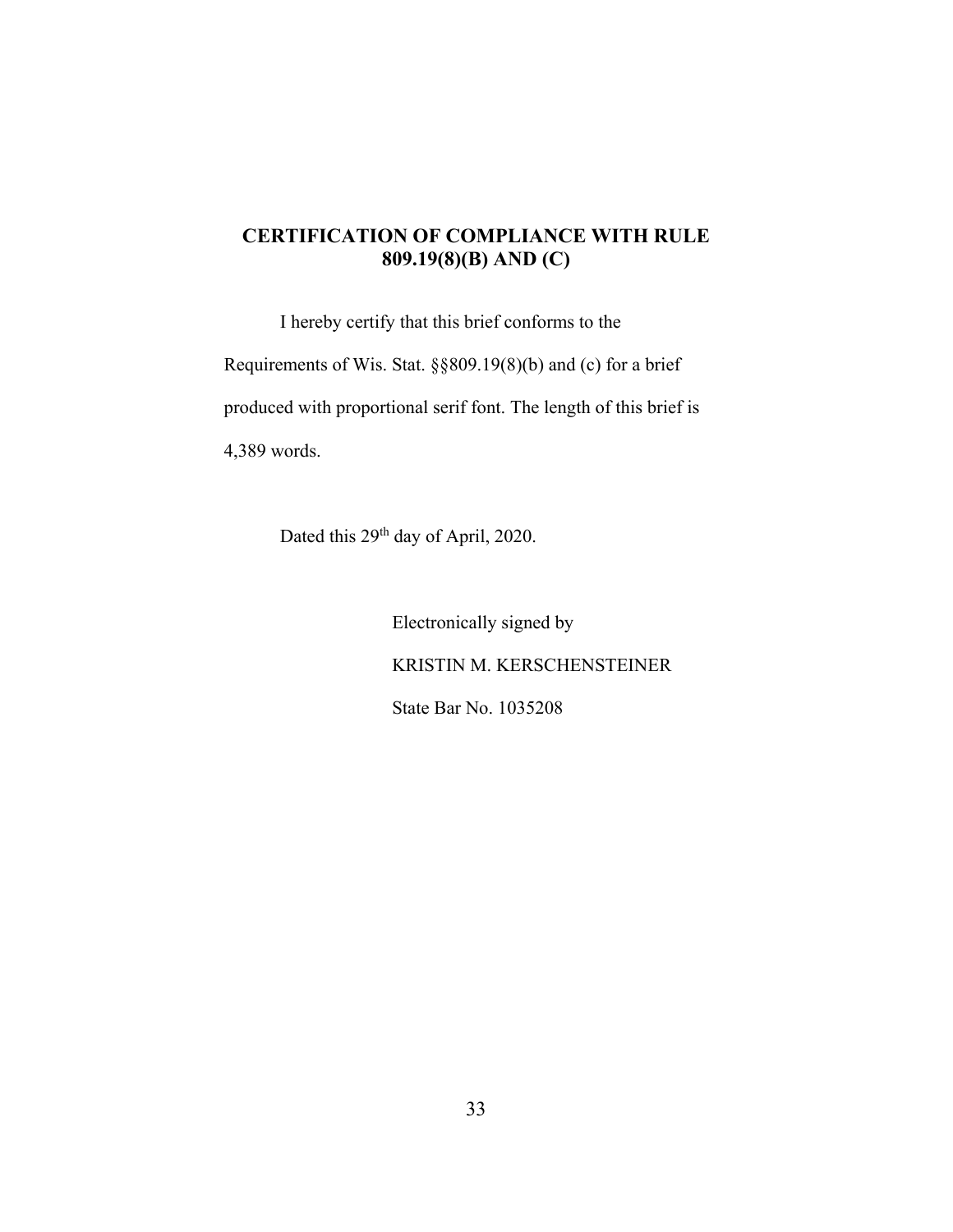#### **Appendix:** *Amici Curiae*

**Disability Rights Wisconsin ("DRW")** is the statewide non-profit organization designated by the Governor of the State of Wisconsin to act as the congressionallymandated protection and advocacy system for Wisconsin residents with mental illness, developmental disabilities and other permanent physical disabilities or impairments, pursuant to Wis. Stats §51.62, 29 U.S.C. §794e, 42 U.S.C. §15041 *et. seq.*, and 42 U.S.C. §10801 *et. seq*. Through the pursuit of administrative, legal and other appropriate remedies DRW seeks to address the issues facing people with disabilities in Wisconsin and to ensure their rights. In the past, this court has benefitted from the amicus participation of DRW on issues involving people with disabilities including, most recently, *C.S. v Winnebago County*, 2020 WI 33, 940 NW2nd 875 (2020).

The **Arc of the United States ("The Arc")** is the nation's largest organization of and for people with intellectual and developmental disabilities ("I/DD"). The Arc promotes and protects the human and civil rights of people with I/DD and actively supports their full inclusion and participation in the community. The Arc has a vital interest in ensuring that all individuals with I/DD receive the protections and supports to which they are entitled by law. The Arc has 15 chapters throughout Wisconsin, including The Arc Wisconsin.

The **Arc Wisconsin** supports people with I/DD and their families and advocates for public policies and systemic changes that provide the opportunity to learn, live, and work inclusively in their communities. Since 1960, The Arc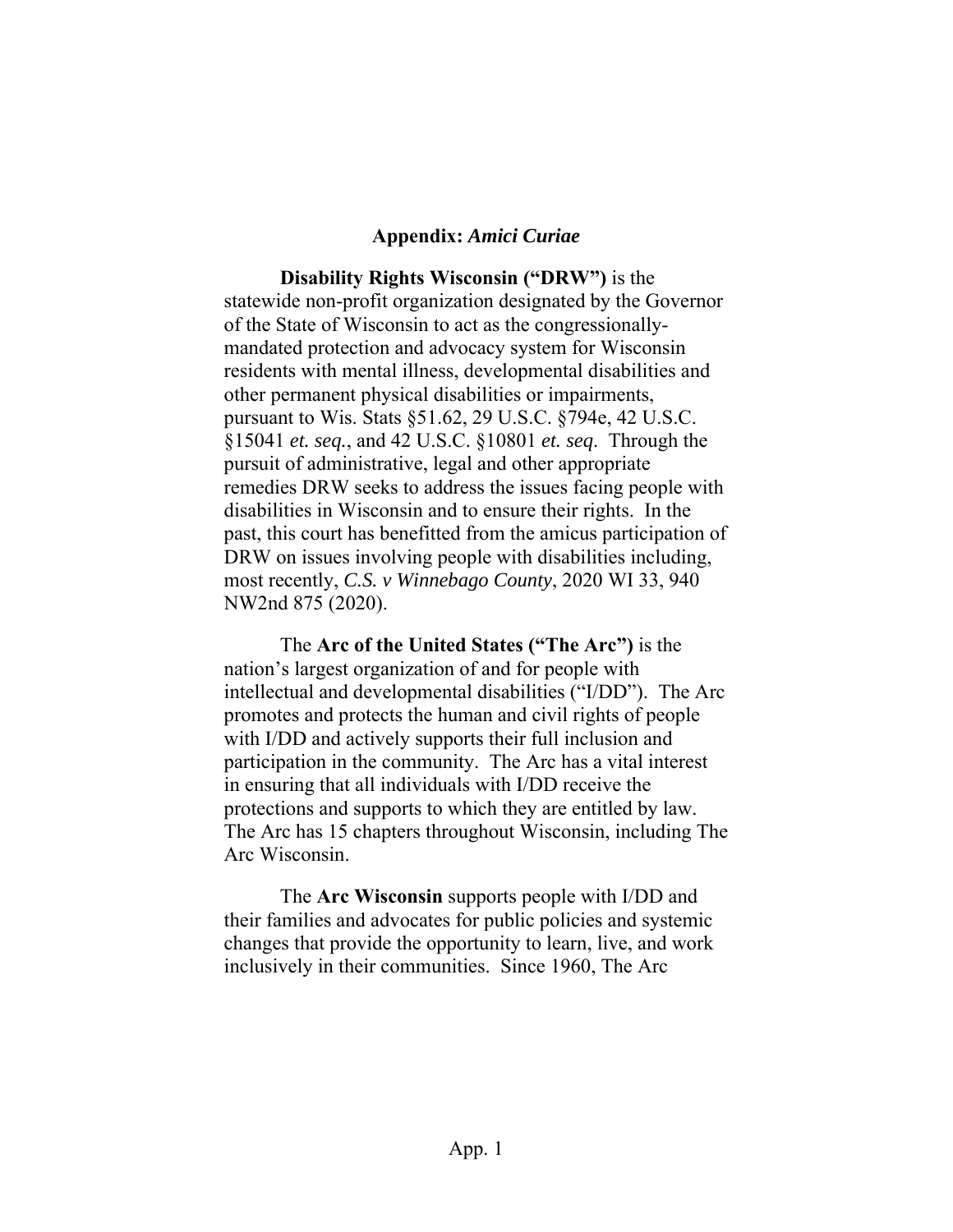Wisconsin has served individuals and their families through our locally affiliated chapters across the state.

The **Aging and Disability Professionals Association of Wisconsin ("ADPAW")** members support older adults, people with disabilities and their families throughout the State of Wisconsin. ADPAW members advocate on issues, policies, and systems that affect ADPAW customers' ability to live, work and remain a vital member of their community.

The **American Association of People with Disabilities ("AAPD")** works to increase the political and economic power of people with disabilities. A national crossdisability organization, AAPD advocates for full recognition of the rights of over 61 million Americans with disabilities.

The **Autistic Self Advocacy Network ("ASAN")** is a national, private, nonprofit organization, run by and for autistic individuals. ASAN provides public education and promotes public policies that benefit autistic individuals and others with developmental or other disabilities. ASAN's advocacy activities include combating stigma, discrimination, and violence against autistic people and others with disabilities; promoting access to health care and long-term supports in integrated community settings; and educating the public about the access needs of autistic people. ASAN takes a strong interest in cases that affect the rights of autistic individuals and others with disabilities to participate fully in community life and enjoy the same rights as others without disabilities.

**The Autism Society of America's Greater Wisconsin, South Central Wisconsin, and Southeastern Wisconsin Affiliates** are *amici* here. The Autism Society has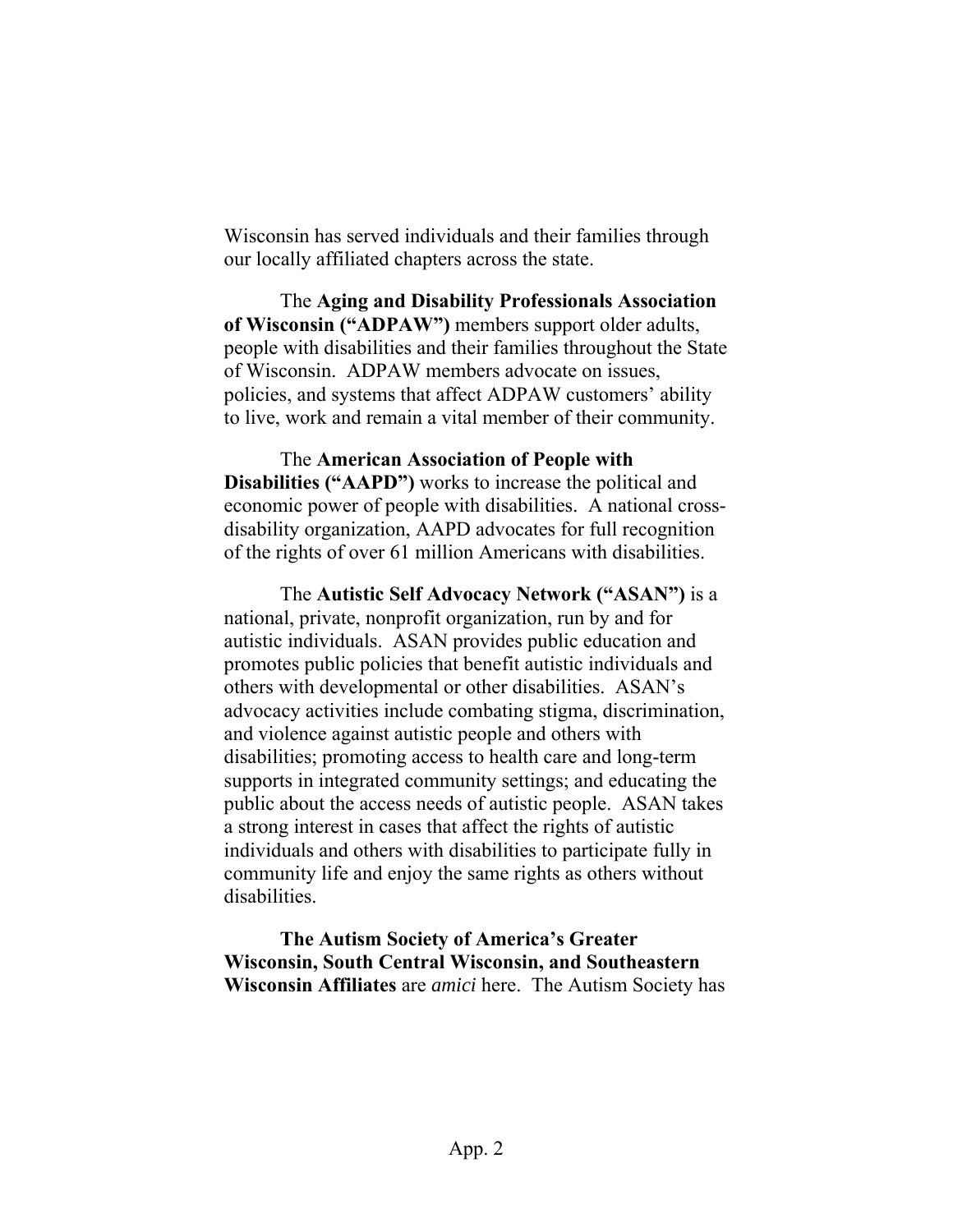been improving the lives of all affected by autism for over 50 years and envisions a world where individuals and families living with autism are able to maximize their quality of life, are treated with the highest level of dignity, and live in a society in which their talents and skills are appreciated and valued. Through its strong nationwide network of Affiliates, the organization provides advocacy, education, information and referral, support, and community at national, state and local levels. Wisconsin affiliates based in Milwaukee, Madison, and the Fox Valley provide help through support groups, help lines, conferences, and social events across the state.

The **Civil Rights Education and Enforcement Center ("CREEC")** is a national nonprofit membership organization whose mission is to defend human and civil rights secured by law, including laws prohibiting discrimination on the basis of disability. CREEC's efforts to defend human and civil rights extend to all walks of life, including ensuring that people with disabilities have access to all programs, services, and benefits of public entities, and remain safe during the current pandemic. CREEC lawyers have extensive experience in the enforcement of Title II of the Americans with Disabilities Act and believe the arguments in this brief are essential to realize the full promise of that statute.

**Disability Rights Advocates ("DRA")** is a non-profit public interest center that specializes in high-impact civil rights litigation and other advocacy on behalf of persons with disabilities throughout the United States. DRA works to end discrimination in areas such as access to public accommodations, public services, employment,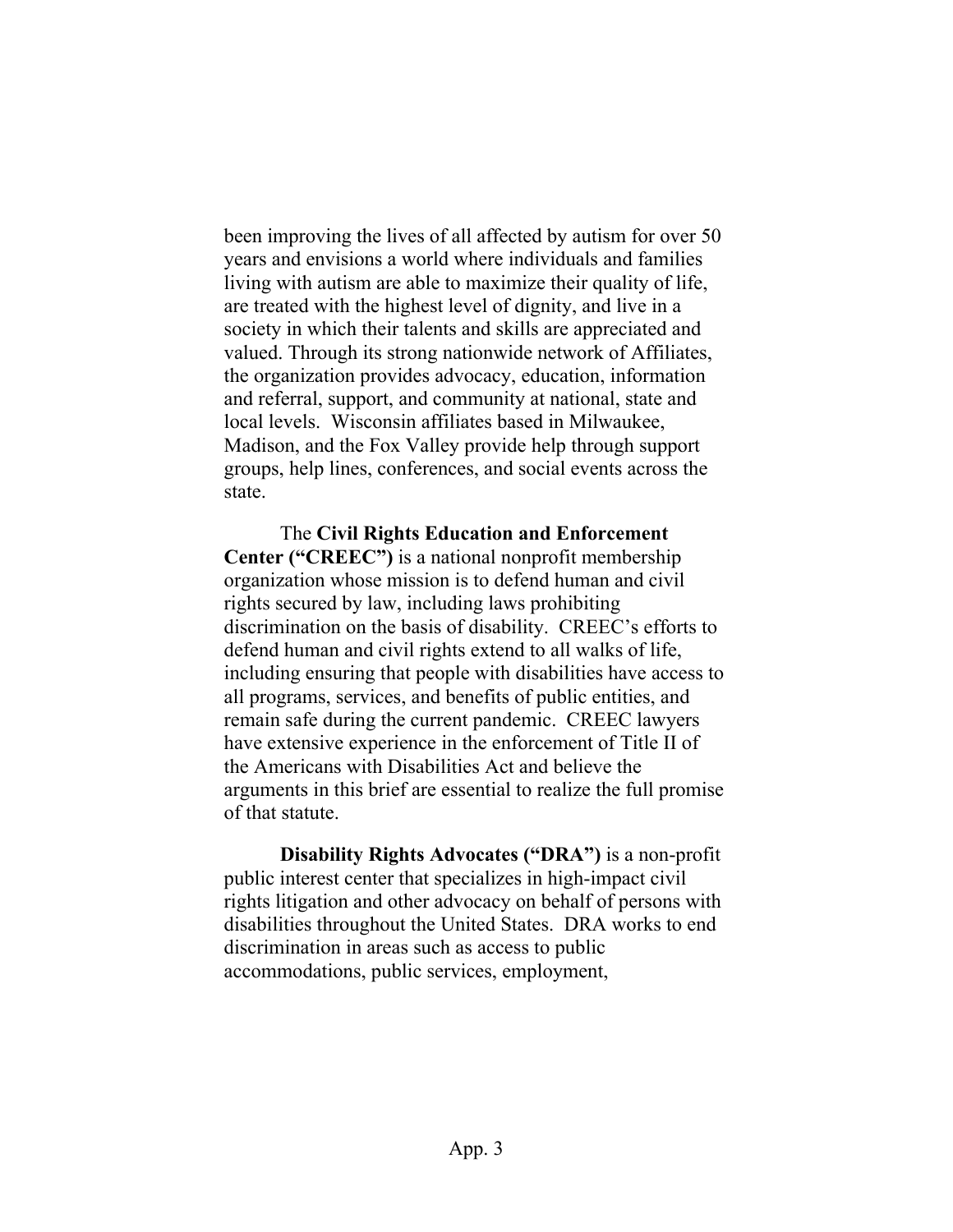transportation, education, employment, technology and housing.

**Family Voices of Wisconsin**, Wisconsin's Family to Family Health Information Center and an affiliate of national Family Voices, helps families who have children with disabilities and/or special health care needs navigate health care and community supports and services by providing training, both in person and online, and information. The family-run organization also supports families in their own advocacy journey and promotes family-centered care and family/professional partnerships.

**In Control Wisconsin** is a group of individuals and organizations in Wisconsin who aim to bring about systemic policy change in Wisconsin so that people of any age or need for support get more control over their support and their lives. We support increased awareness of self-direction so that frail elders, people with developmental disabilities and people with physical disabilities have the opportunity to decide what long-term care program is the right fit for their lives and what level of self-direction they want.

The **Judge David L. Bazelon Center for Mental Health Law** is a national public interest organization founded in 1972 to advance the rights of individuals with mental disabilities. The Center advocates for laws and policies that provide people with psychiatric or intellectual disabilities the opportunities and resources they need to participate fully in their communities. Much of its litigation and policy advocacy is based on the Americans with Disabilities Act's guarantees of nondiscrimination and reasonable accommodation.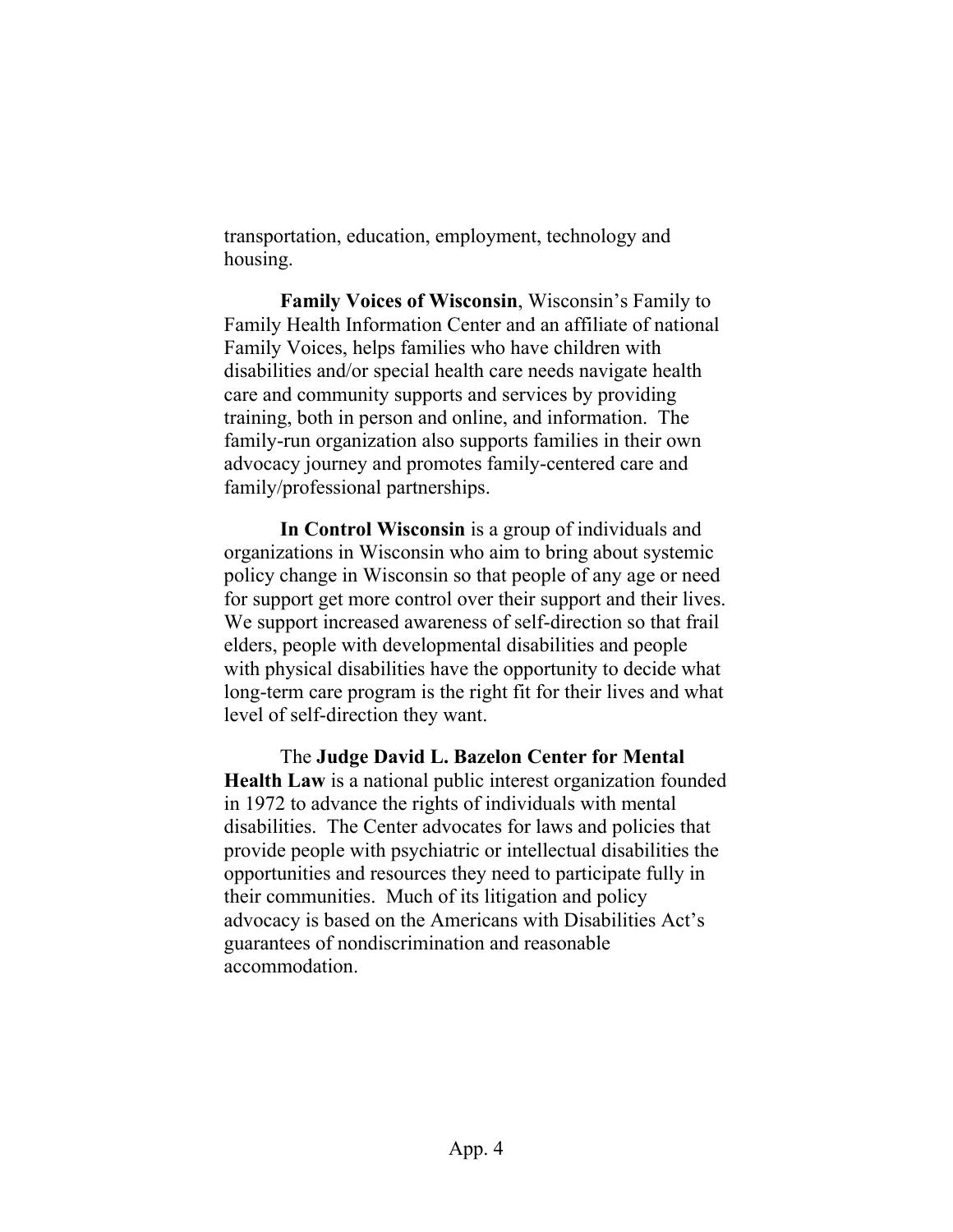**Justice in Aging**'s principal mission is to protect the rights of low-income older adults. Through advocacy, litigation, and the education and counseling of legal aid attorneys and other local advocates, we seek to ensure the health and economic security of older adults with limited income and resources. Since 1972, Justice in Aging (formerly the National Senior Citizens Law Center) has worked to promote the independence and well-being of lowincome elderly and persons with disabilities, especially women, members of the LGBTQ community, people of color, and people with limited English proficiency. Justice in Aging works to ensure access to Medicaid, Medicare, Social Security and SSI, benefits programs that allow low-income older adults to live with dignity and independence. In addition, the organization seeks to ensure their access to a stable work force to meet their long-term care needs. Justice in Aging is concerned about the impact of prematurely lifting stay-at-home orders in Wisconsin because of the likely harmful impact on older adults.

The **League of Progressive Seniors ("LPS")** is a network of elders from the Milwaukee area. LPS advocates for investment in critical public services and democratic decision-making at all levels of government. LPS has organized direct actions to protect Obamacare, Medicaid, local services for seniors and to reform state revenue policies that impact community services.

**Mental Health America of Wisconsin ("MHA")** is an affiliate of the nation's leading community-based nonprofit dedicated to helping all Americans achieve wellness by living mentally healthier lives. MHA's work is driven by its commitment to promote mental health as a critical part of overall wellness, including: prevention services for all, early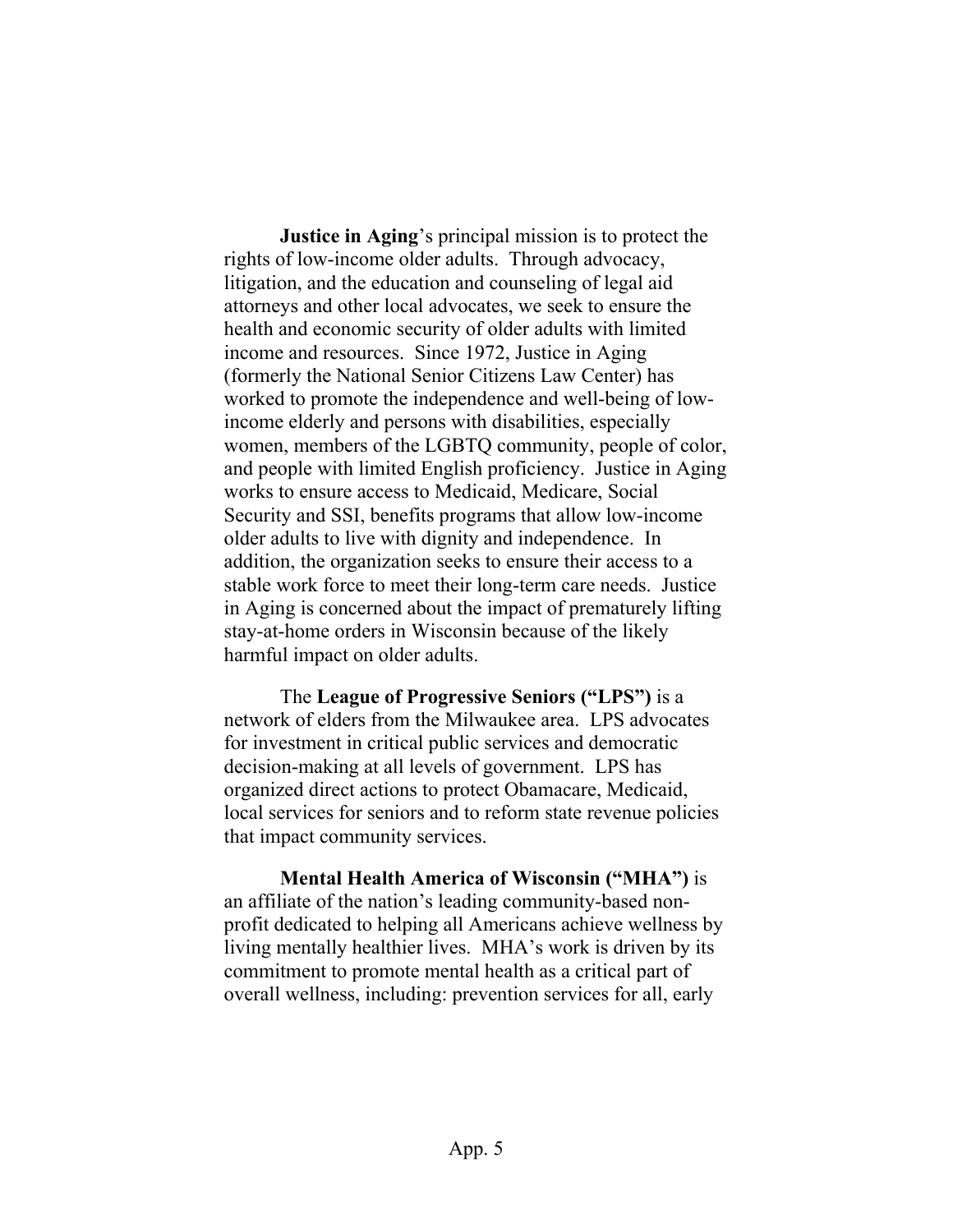identification and intervention for those at risk, integrated care, and treatment for those who need it and recovery as the goal.

The **National Alliance on Mental Illness ("NAMI") Wisconsin** was founded in Madison, Wisconsin in 1979. NAMI is the nation's largest grassroots mental health organization dedicated to building better lives for the millions of Americans affected by mental illness. NAMI's mission is to advocate for access and system changes needed to provide services, provide support, and educates families, persons living with mental health conditions and the public about stigma, mental health conditions, skills needed for selfmanagement and essentials of recovery. NAMI is committed to raising awareness and building a community of hope for all of those affected by mental illness. As the state office of NAMI, NAMI Wisconsin works closely with its 36 officially recognized affiliates providing services in 44 of Wisconsin's 72 counties.

The **National Council on Independent Living ("NCIL")** is the oldest cross-disability, national grassroots organization run by and for people with disabilities. NCIL's membership is comprised of centers for independent living, statewide independent living councils, people with disabilities, and other disability rights organizations. NCIL's mission is to advance the independent living philosophy and to advocate for the human rights of, and services for, people with disabilities to further their full integration and participation in society.

**The National Disability Rights Network ("NDRN")** is the non-profit membership organization for the federally mandated Protection and Advocacy ("P&A") and Client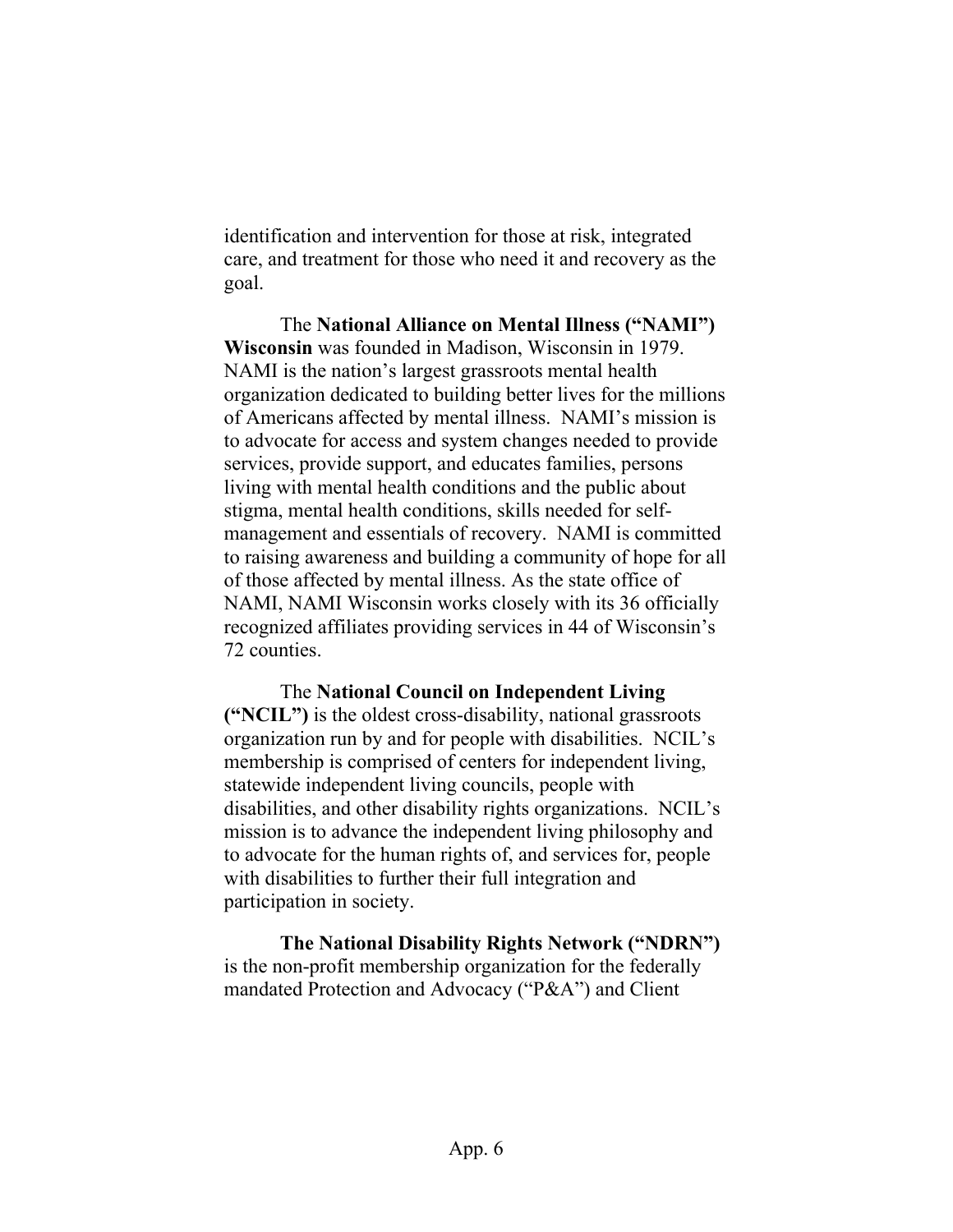Assistance Program ("CAP") agencies for individuals with disabilities. The P&A and CAP agencies were established by the United States Congress to protect the rights of people with disabilities and their families through legal support, advocacy, referral, and education. There are P&As and CAPs in all 50 states, the District of Columbia, Puerto Rico, and the U.S. Territories (American Samoa, Guam, Northern Mariana Islands, and the US Virgin Islands), and there is a P&A and CAP affiliated with the Native American Consortium which includes the Hopi, Navajo and San Juan Southern Paiute Nations in the Four Corners region of the Southwest. Collectively, the P&A and CAP agencies are the largest provider of legally based advocacy services to people with disabilities in the United States.

**People First Wisconsin** is a statewide grassroots nonprofit self-advocacy agency run by and for people with disabilities, especially intellectual disabilities. People First Wisconsin works to empower people to speak up for themselves, to have their voices heard and to effect personal and societal change. People First Wisconsin challenges the institutions, social politics and community attitudes that prevent people with disabilities from achieving their full potential as citizens.

**Respite Care Association of Wisconsin ("RCAW")** was established in 1987 to promote, support, and expand quality statewide respite care across the lifespan. RCAW programs connect family caregivers with respite resources and services that provide them with a much needed a break from their daily routine. All RCAW programs are free. Programs include recruitment and training for respite care workers; grants to pay for respite services for family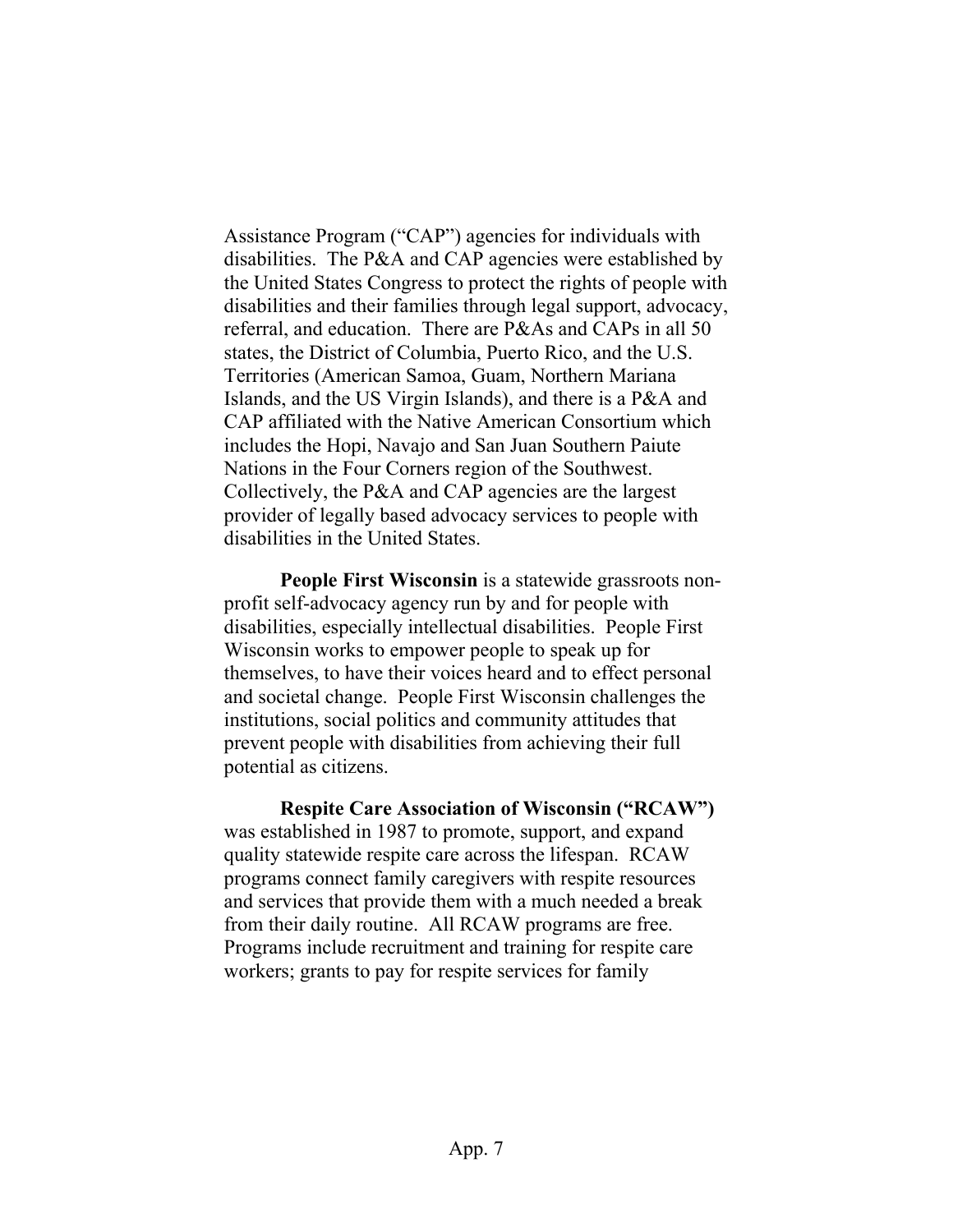caregivers; and access to a free statewide matching worker registry that connects caregivers with respite care workers.

**Save IRIS (Include, Respect, I Self-Direct)** is Wisconsin's self-directed long-term care program. Save IRIS is a non-partisan grassroots movement dedicated to preserving and promoting self-direction in Wisconsin. The organization advocates on behalf of people with disabilities and older adults and their families for the ability to self-direct the long-term care supports that help them stay in their homes and out of costly nursing homes.

**Wisconsin APSE** is a state membership organization that focuses exclusively on improving and advancing integrated employment opportunities, outcomes, and services for people with disabilities. WI APSE's vision is for people with disabilities to achieve lives that maximize their potential and foster independence through employment and connection that positively impacts our Wisconsin workforce and communities.

The **Wisconsin Association of Area Agencies on Aging** is a membership organization representing Wisconsin's three Area Agencies on Aging serving all of Wisconsin's county and tribal aging units. The Association engages in national and statewide advocacy to address issues which have an impact on the aging and disability services network, older adults, persons with disabilities and their caregivers.

The **Wisconsin Association of Benefit Specialists** is comprised of elder and disability benefit specialists, most of whom are State Health Insurance Assistance Program ("SHIP") counselors. Benefit specialists advocate for older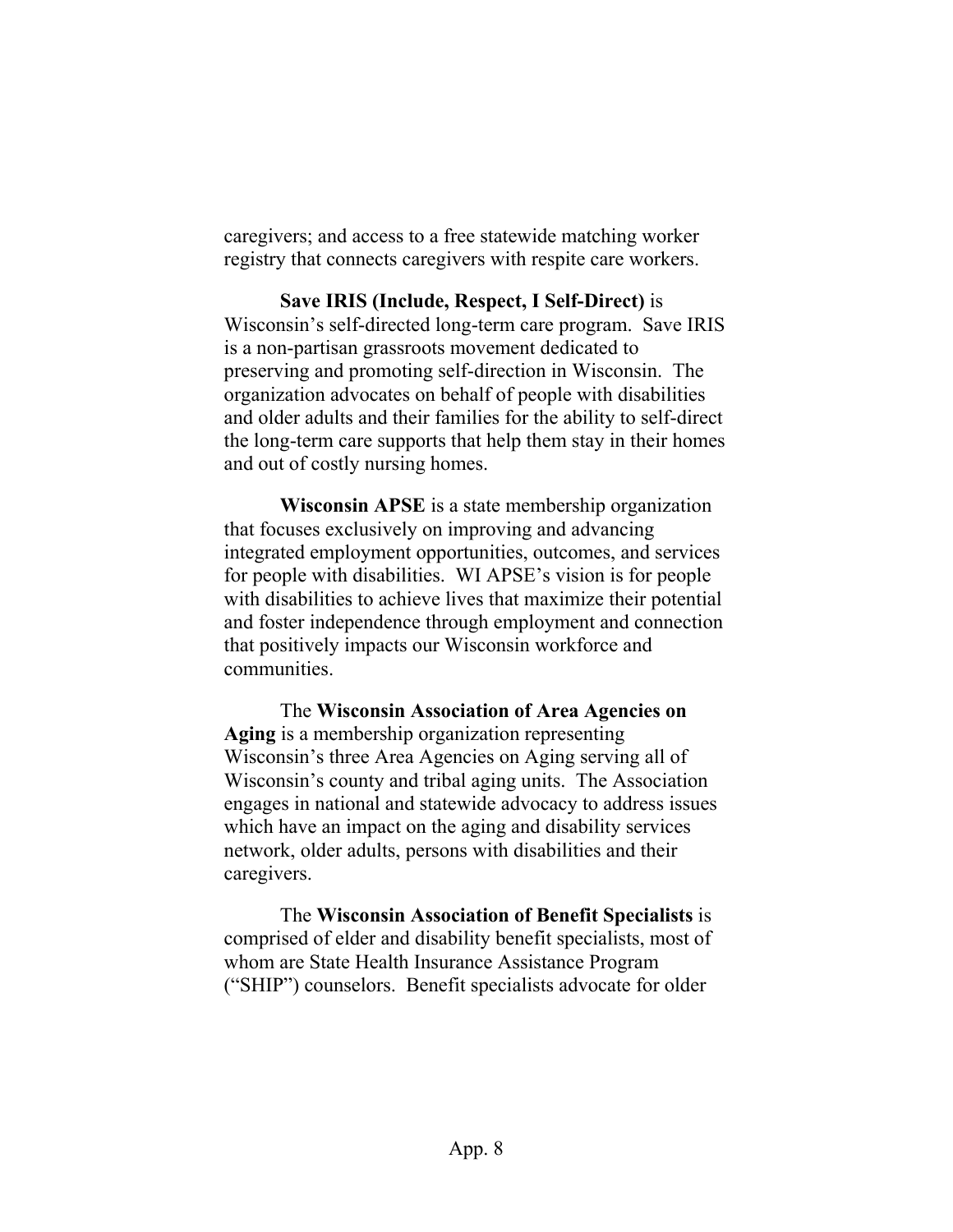adults and people with disabilities at the County and tribal level, helping them gain access to resources and providing assistance for issues related to benefits such as Medicare, Medicaid, Social Security, FoodShare (SNAP), and other health insurance.

The **Wisconsin Association of Senior Centers**' mission is to provide Senior Center Directors and staff ongoing support to ensure that older adults across the state have access to programs and services that promote a healthy lifestyle. In addition, the organization provides information on legislation impacting older adults and offers opportunities for advocacy. The Wisconsin Association of Senior Centers was chartered in 1983 and continues to expand in membership.

The **Wisconsin Board for People with Developmental Disabilities** is the federally funded council on developmental disabilities for the state. Its members, who live with developmental disability or are family members, are appointed by the Governor with a charge of advocating for and testing promising practices that improve service systems, ensuring the full inclusion and participation of people with developmental disabilities in all aspects of community life.

The **Wisconsin Coalition of Independent Living Centers, Inc.** is the statewide non-profit coalition of the eight community-based, consumer controlled Centers for Independent Living. Wisconsin Independent Living Centers ("ILCs") are community-based, consumer-directed, not-forprofit organizations. ILCs are nonresidential organizations serving persons of any age with any disabilities in all 72 counties. Unique in the world of human services, ILCs are governed and operated by board and staff comprised of a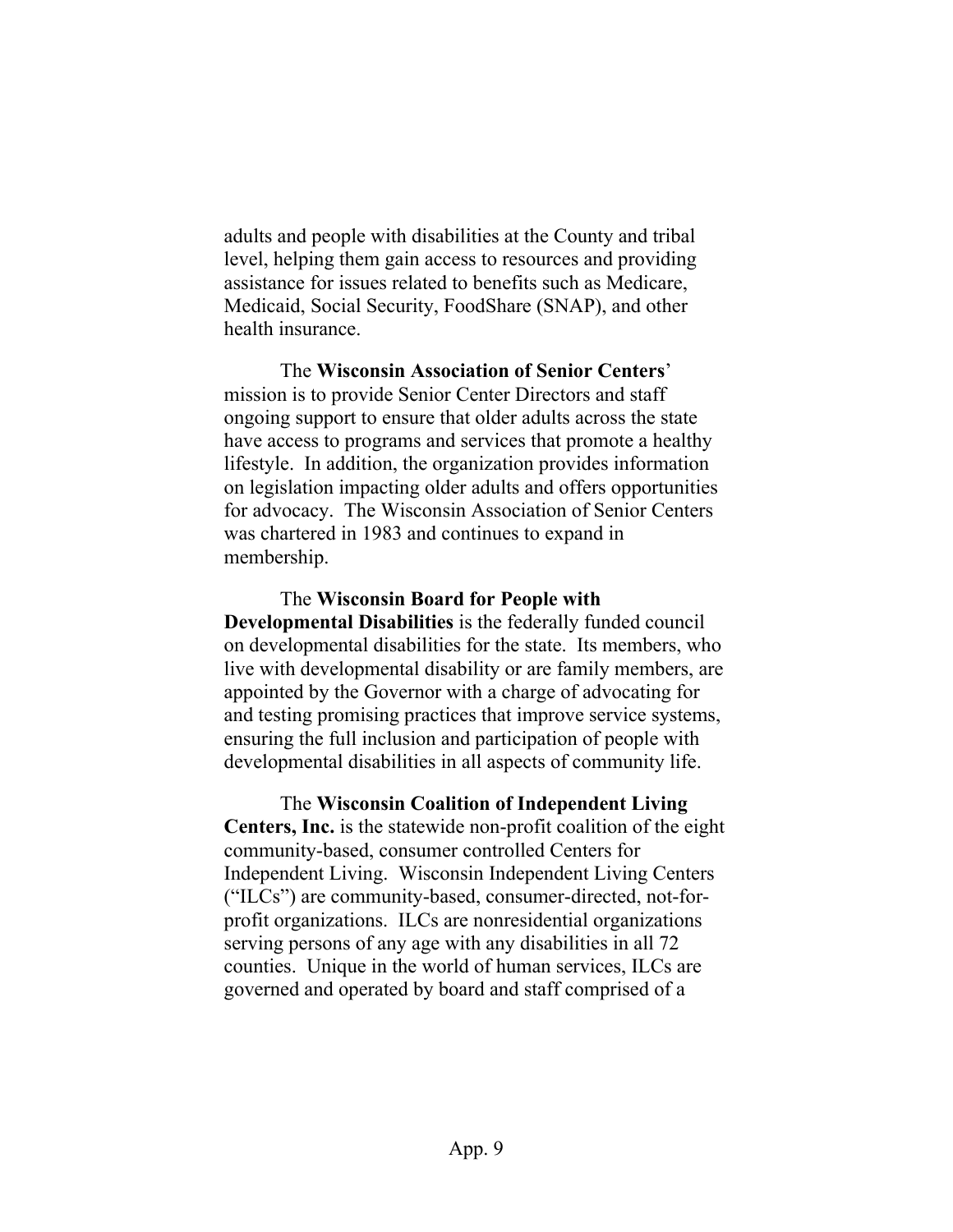majority of people with disabilities. All ILCs provide core services, which include: Peer Support, Information and Referral, Independent Living Skills Training, Individual and Systems Advocacy, and Services that promote access to community life for people leaving school or institutions or who are at risk of institutionalization.

**Wisconsin Family Ties** serves families that include children and adolescents with social, emotional, behavioral, and/or mental health challenges. These disorders often impact functioning in the areas of planning, judgment, perspective-taking, and decision making. These facts place this population and their families at significantly increased risk of infection if the Safer at Home order is enjoined. Currently, there are over 100,000 school-age children in Wisconsin who have a mental health issue that substantially impairs their functioning.

The **Wisconsin Institute for Healthy Aging ("WIHA")** is a public-private partnership dedicated to researching and disseminating evidence-based disease prevention and health promotion practices and programs that promote healthy aging. WIHA's major health issue foci are: chronic disease, diabetes, caregiver support, falls prevention, incontinence prevention, increasing physical activity, mental health and reducing sedentary behavior. All of WIHA's work is based on scientifically proven interventions. At the first outbreak, WIHA cancelled over 60 Wisconsin workshops that were in process and directed its partners to cancel the over 70 that were scheduled to begin in March, April or May 2020, due to the high risk of COVID-19 transmission and the significantly more severe health impacts of the virus on older adults.